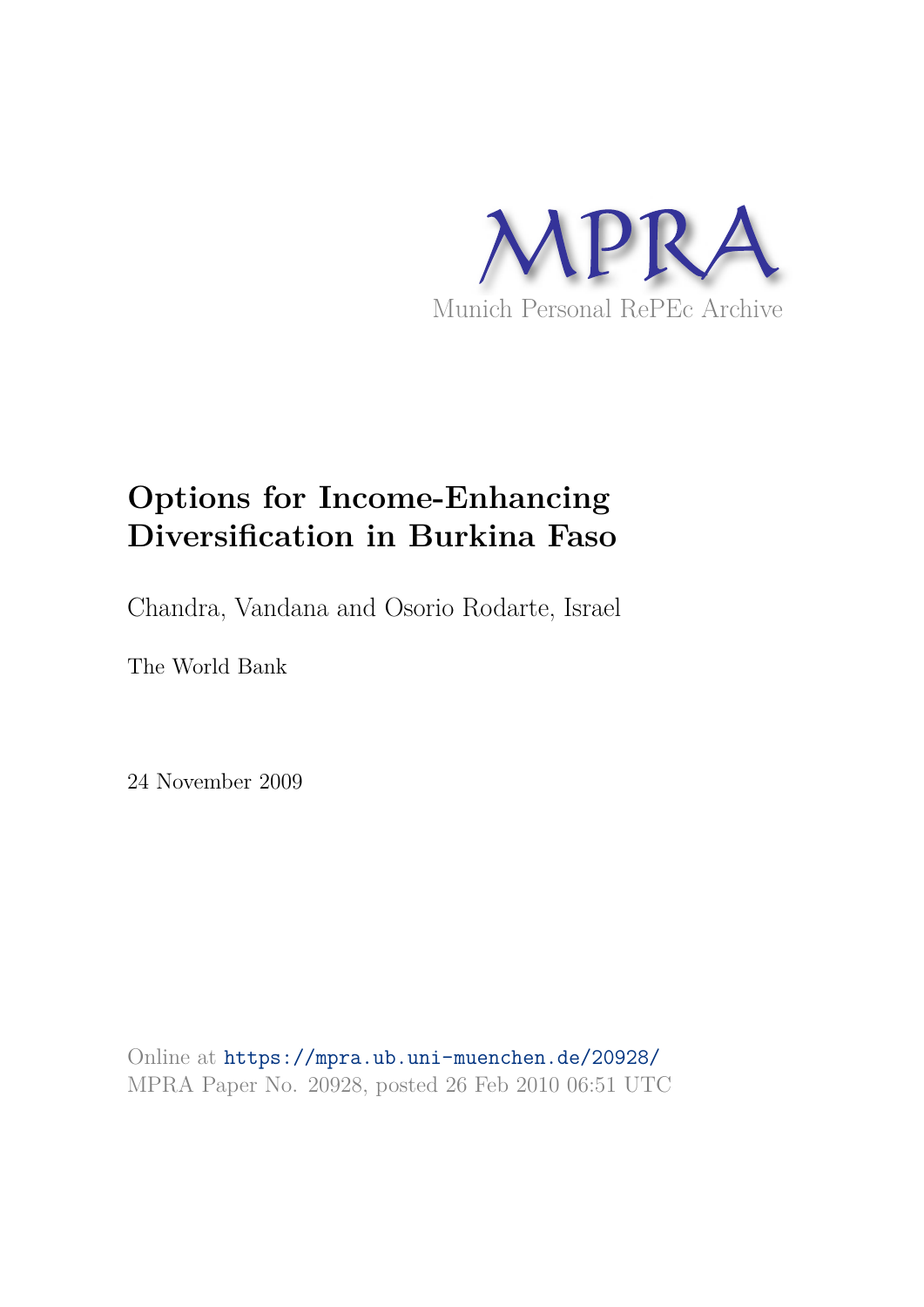**Report No. 51815-BF**

## **Options for Income-Enhancing Diversification in Burkina Faso**

*Vandana Chandra and Israel Osorio-Rodarte* 

*A chapter for the*  **Country Economic Memorandum:** 

## **Burkina Faso Promoting Growth, Competitiveness and Diversification**

In **Volume I: Promoting Competitiveness and Export Diversification** 

**November 24, 2009** 

**PREM 4**  Africa Region

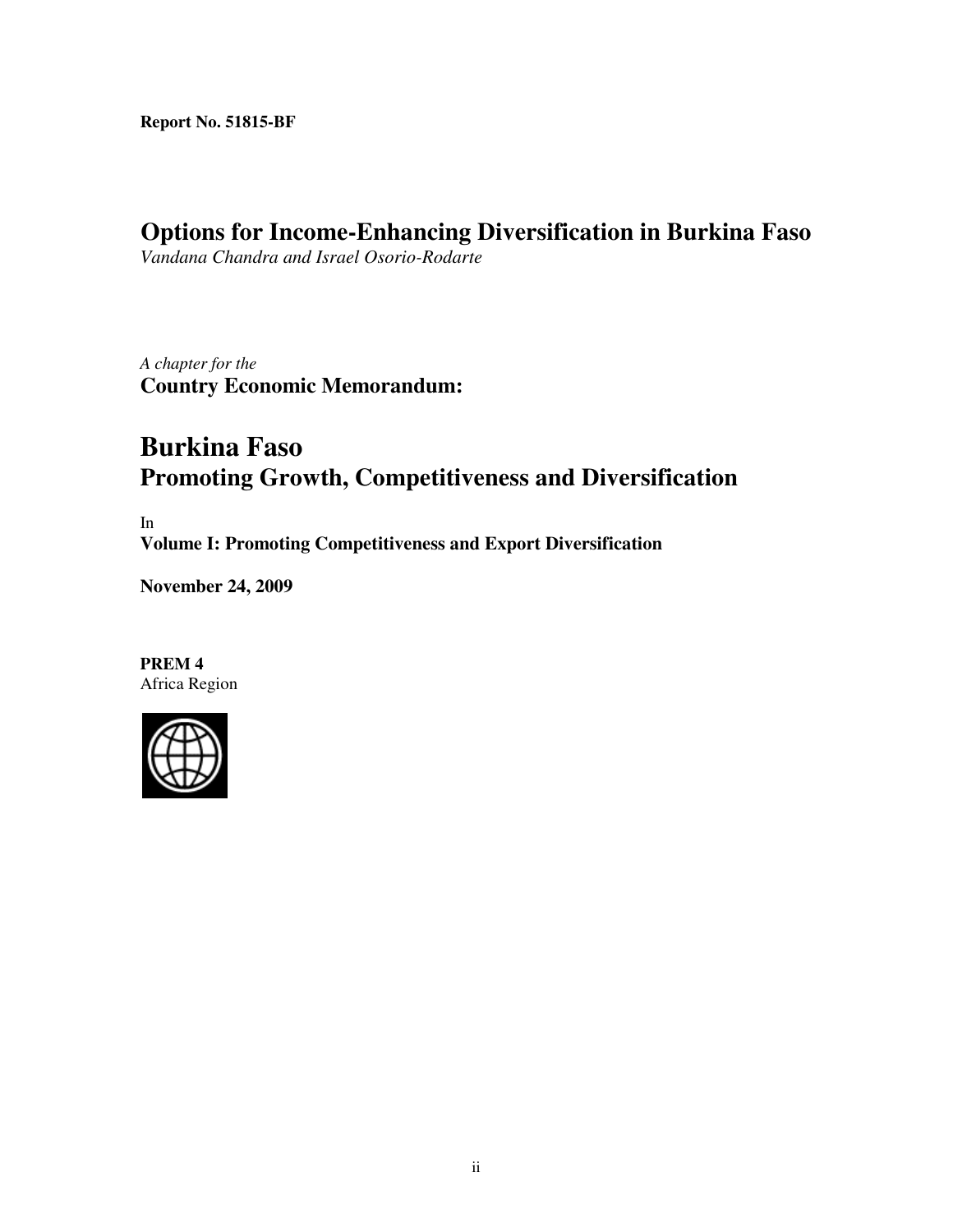**World Bank Document** 

#### **GOVERNMENT FISCAL YEAR**  January 1 – December 1

## **CURRENCY EQUIVALENTS**

#### **Currency Unit : CFA Franc (CFAF) (as of October 31, 2009) 1 US\$ : CFAF 441.89**

#### **WEIGHTS AND MEASURES**

### Metric System

#### **ABBREVIATIONS AND ACRONYMS**

| <b>AFD</b>      | <b>French Development Agency</b>                                                                                             |
|-----------------|------------------------------------------------------------------------------------------------------------------------------|
| <b>AfDB</b>     | African Development Bank                                                                                                     |
| <b>AICB</b>     | Association interprofesionnelle du coton du Burkina                                                                          |
| <b>ANVAR</b>    | Agence Nationale de Valorisation des Résultats de la Recherche                                                               |
| <b>ARTEL</b>    | Telecommunication Regulatory Agency                                                                                          |
| AZ              | Anglo Zimele                                                                                                                 |
| <b>BCEAO</b>    | Central Bank of West African States                                                                                          |
| <b>BNLA</b>     | La Direction de la Brigade Nationale de Lutte Anti-fraude de l'Or (National<br>Brigade Against Fraud in the Gold Sector)     |
| <b>BUMIGEB</b>  | Bureau des Mines et de la Géologie du Burkina (Bureau of Mines and Geology<br>of Burkina Faso)                               |
| CAS             | <b>Country Assistance Strategy</b>                                                                                           |
| CAS-PR          | Country Assistance Strategy Progress Report                                                                                  |
| <b>CEAS</b>     | Centre Ecologique Albert Schweitzer                                                                                          |
| <b>CEM</b>      | Country Economic Memorandum                                                                                                  |
| <b>CFAA</b>     | <b>Country Financial Accountability Assessment</b>                                                                           |
| <b>CFAF</b>     | Franc of the African Financial Community                                                                                     |
| <b>CID</b>      | Computerized Expenditure Circuit                                                                                             |
| <b>CIE</b>      | Government Integrated Accounting Software                                                                                    |
| <b>CNRST</b>    | National Center for Scientific and Technological Research (Centre national de<br>la Recherche Scientifique et Technologique) |
| <b>COGES</b>    | <b>Health Management Committee</b>                                                                                           |
| <b>CONAGESE</b> | National Council for Environmental Management                                                                                |
| <b>CPAR</b>     | <b>Country Procurement Assessment Report</b>                                                                                 |
| CSPs            | <b>Community Health Centers</b>                                                                                              |
| <b>CRA</b>      | Regional Agriculture Chambers                                                                                                |
| CSO             | Civil society organization                                                                                                   |
| CSPs            | <b>Community Health Centers</b>                                                                                              |
| <b>DAAF</b>     | Directorate of Administrative and Financial Affairs                                                                          |
| <b>DCMP</b>     | Central Directorate for Public Procurement                                                                                   |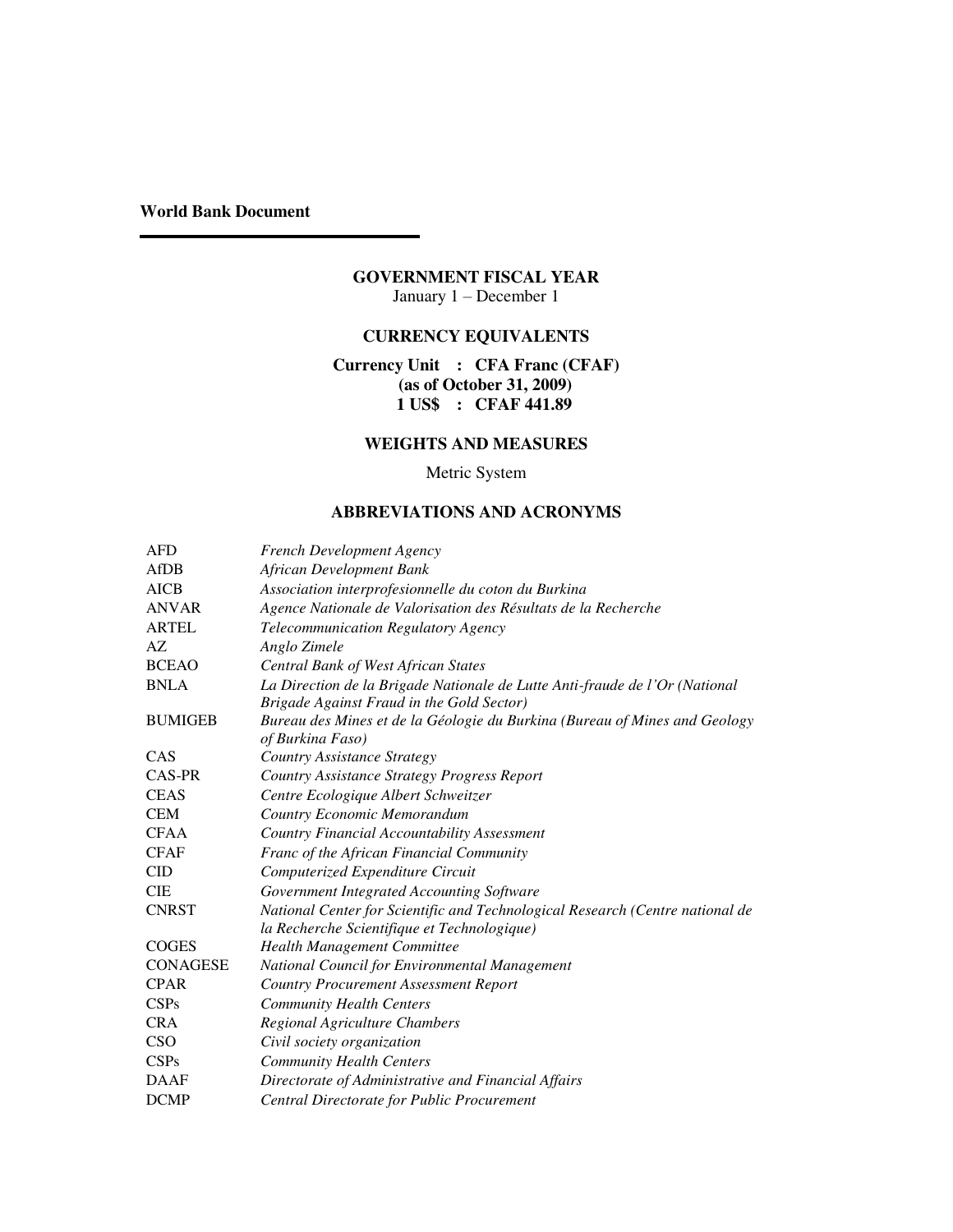| <b>DEP</b>       | Directorate for Planning and Studies                                         |
|------------------|------------------------------------------------------------------------------|
| DGB              | Directorate General for the Budget                                           |
| <b>DGCCOP</b>    | Directorate General for International Cooperation                            |
| DGE              | Directorate General for the Environment                                      |
| <b>DGMGC</b>     | Direction Générale des Mines, de la Géologie et des Carrières (Directorate   |
| (DGM)            | General of Mines, Geology, and Quarries)                                     |
| <b>DGTCP</b>     | Directorate General of the Treasury and Public Accounts                      |
| <b>DHS</b>       | Demography and Health Survey                                                 |
| <b>DSA</b>       | Debt Sustainability Analysis                                                 |
| <b>DTIS</b>      | Diagnostic Trade Integration Study                                           |
| <b>ECOWAS</b>    | Economic Community of West African States                                    |
| EIA              | <b>Environmental Impact Assessement</b>                                      |
| <b>EITI</b>      | Extractive Industries Transparency Initiative                                |
| <b>EMP</b>       | Environmental Management Plan                                                |
| <b>ENEP</b>      | <b>Teachers Training Colleges</b>                                            |
| EU               | European Union                                                               |
| <b>FASOCOTON</b> | Private Cotton Company                                                       |
| <b>FRSIT</b>     | Fire Service Improvement Team                                                |
| <b>GAMA</b>      | Environmental Management in Artisanal Mining (Peru)                          |
| <b>GDP</b>       | <b>Gross Domestic Product</b>                                                |
| <b>GNP</b>       | <b>Gross National Product</b>                                                |
| GoB              | Government of Botswana                                                       |
| <b>GTZ</b>       | German Technical Cooperation                                                 |
| <b>HIPC</b>      | <b>Heavily Indebted Poor Countries</b>                                       |
| <b>HIPC-AAP</b>  | HIPC Accountability Assessment and Action Plan                               |
| <b>ICA</b>       | <b>Investment Climate Assessment</b>                                         |
| <b>ICRR</b>      | <b>Implementation Completion and Results Report</b>                          |
| ICT              | Information, Communication and Telecommunications                            |
| <b>IDA</b>       | <b>International Development Association</b>                                 |
| <b>IFC</b>       | <b>International Finance Corporation</b>                                     |
| <b>IGAME</b>     | L'Inspection Générale des Activités Minières et Energétiques (Inspection     |
|                  | General of Mining and Energy Activities)                                     |
| IGE              | General State Inspectorate                                                   |
| IGF              | General Finance Inspectorate                                                 |
| <b>IMF</b>       | <b>International Monetary Fund</b>                                           |
| <b>INERA</b>     | National Institute for the Environment and Agronomic Research                |
| <b>INGO</b>      | International non-governmental organization                                  |
| <b>INSD</b>      | National Institute of Statistics and Demography                              |
| <b>IRCT</b>      | Cotton and Textile Research Institute                                        |
| <b>IRD</b>       | Institut de Recherche pour le Développement                                  |
| <b>IRSAT</b>     | Research Institute for Applied Science and Technology (Institut de Recherche |
|                  | en Sciences Appliqués et de Technologie)                                     |
| <b>JSAN</b>      | Joint Staff Advisory Note                                                    |
| <b>LDP</b>       | Letter of Development Policy                                                 |
| <b>MAMS</b>      | <b>Maquette for MDG Simulations</b>                                          |
| <b>MDGs</b>      | Millennium Development Goals                                                 |
| <b>MDRI</b>      | Multilateral Debt Relief Initiative                                          |
| <b>MEBA</b>      | Ministry of Basic Education and Literacy                                     |
| <b>MEDEV</b>     | Ministry of Economy and Development                                          |
| MEF              | Ministry of Economy and Finance                                              |
| <b>MMCE</b>      | Ministère des Mines, des Carrières et de l'Energie                           |
| MnO <sub>2</sub> | Manganese Dioxide                                                            |
|                  |                                                                              |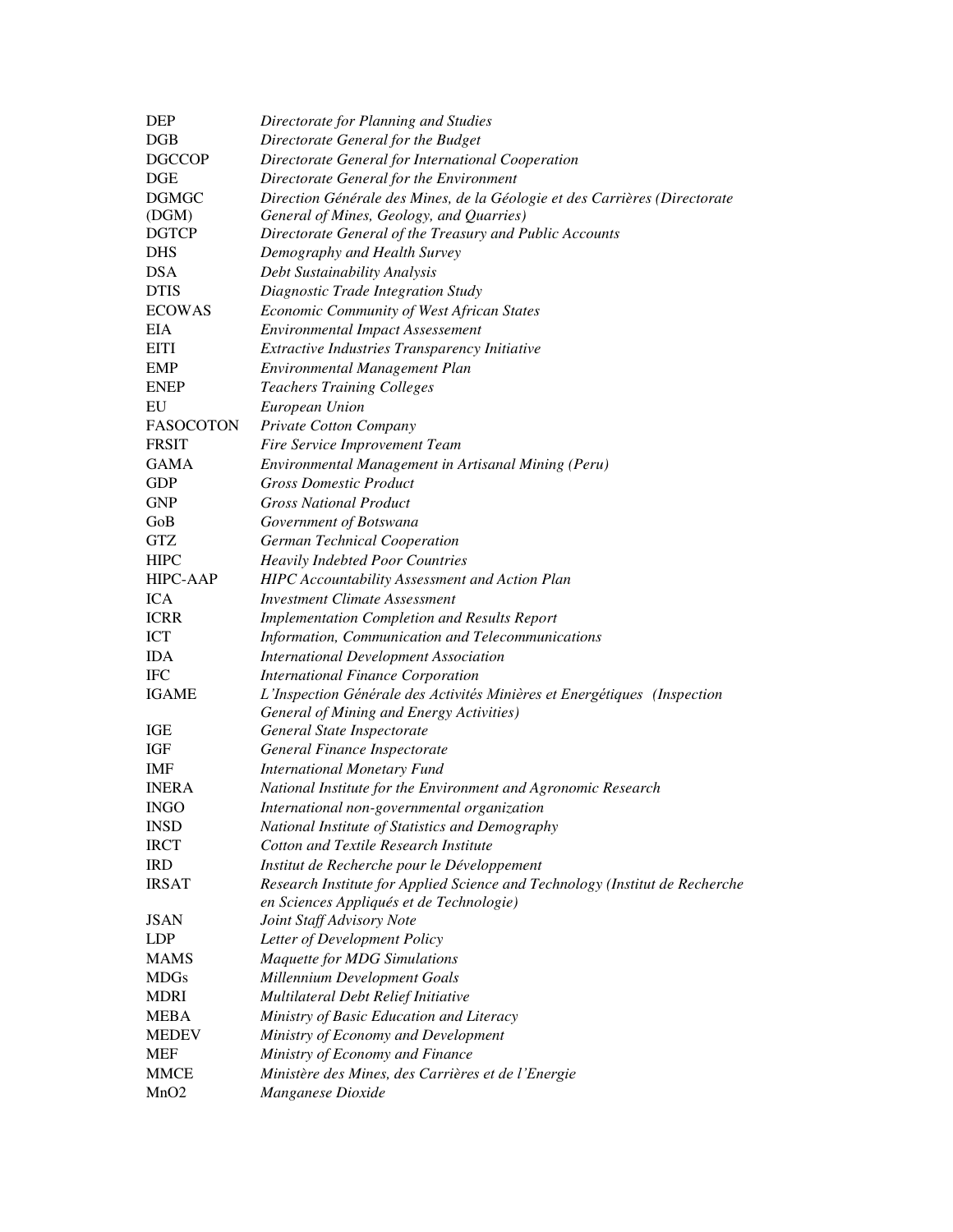| MOH                           | Ministry of Health                                                           |
|-------------------------------|------------------------------------------------------------------------------|
| <b>MTEF</b>                   | Medium-Term Expenditure Framework                                            |
| <b>NGO</b>                    | Non-governmental Organization                                                |
| <b>OECD</b>                   | Organisation for Economic Cooperation and Development                        |
| <b>ONAPAD</b>                 | National Poverty and Development Observatory                                 |
| <b>ONATEL</b>                 | <b>National Telecommunication Company</b>                                    |
| <b>OPA</b>                    | <b>Producer Organization</b>                                                 |
| <b>ORCADE</b>                 | Organisation pour le Renforcement des Capacités de Développement             |
| P <sub>2</sub> O <sub>5</sub> | Phosporous Pentoxide                                                         |
| <b>PAMS</b>                   | Poverty Analysis Macroeconomic Simulator                                     |
| PAP                           | <b>Priority Action Plan</b>                                                  |
| <b>PAFASP</b>                 | Projet d'Appui aux Filières Agro-sylvo-Pastorales                            |
| <b>PDDEB</b>                  | Ten-year Basic Education Development Plan                                    |
| <b>PER</b>                    | Public Expenditure Review                                                    |
| <b>PNDS</b>                   | National Health Care Development Plan                                        |
| <b>PNDSA</b>                  | National Program for the Development of Agricultural Services                |
| <b>PNGT</b>                   | National Program for the Management of Territory                             |
| <b>PRECAGEME</b>              | Le Projet de Renforcement des Capacités Nationales du Secteur Minier et de   |
|                               | Gestion de l'Environnement                                                   |
| PRGB                          | <b>Budget Management Reform Plan</b>                                         |
| <b>PRGF</b>                   | Poverty Reduction and Growth Facility                                        |
| <b>PRSC</b>                   | <b>Poverty Reduction Support Credit</b>                                      |
| <b>PRSP</b>                   | <b>Poverty Reduction Strategy Paper</b>                                      |
| PRSP-APR                      | Poverty Reduction Strategy Paper Annual Progress Report                      |
| <b>ROSC</b>                   | Report on the Observance of Standards and Codes                              |
| <b>SBI</b>                    | Sustainable Budget Index (Botswana)                                          |
| <b>SDR</b>                    | <b>Special Drawing Rights</b>                                                |
| <b>SITARAIL</b>               | Société Internationale de Transport Africain par Rail                        |
| <b>SME</b>                    | <b>Small and Medium-sized Enterprises</b>                                    |
| <b>SMEELP</b>                 | Small and Medium Enterprise and Empowerment Program (Mozambique)             |
| <b>SIGASPE</b>                | <b>Budget Payroll Management System</b>                                      |
| <b>SOCOMA</b>                 | Private Cotton Company                                                       |
| <b>SOFITEX</b>                | <b>Largest Cotton Company</b>                                                |
| <b>SONABEL</b>                | National Electricity Company                                                 |
| <b>SONABHY</b>                | National Petroleum Product Distribution Company                              |
| <b>SOPAFER</b>                | Société de Gestion du Patrimoine Ferroviaire du Burkina                      |
| SP-PPF                        | Permanent Secretariat for the Supervision of Financial Policies and Programs |
| <b>STC-PDES</b>               | Technical Secretariat for the Coordination of Social and Economic            |
|                               | Development                                                                  |
| TOD                           | <b>Decentralization Laws</b>                                                 |
| <b>TOFE</b>                   | Government Financial Operation Table                                         |
| <b>UNDP</b>                   | <b>United Nations Development Program</b>                                    |
| <b>UNIDO</b>                  | United Nations Industrial Development Organization                           |
| <b>UNPCB</b>                  | National Union of Cotton Producers of Burkina Faso                           |
| <b>VAT</b>                    | Value Added Tax                                                              |
| <b>WAMU</b>                   | <b>West African Monetary Union</b>                                           |
| <b>WAEMU</b>                  | West African Economic and Monetary Union                                     |
| <b>WHO</b>                    | World Health Organization                                                    |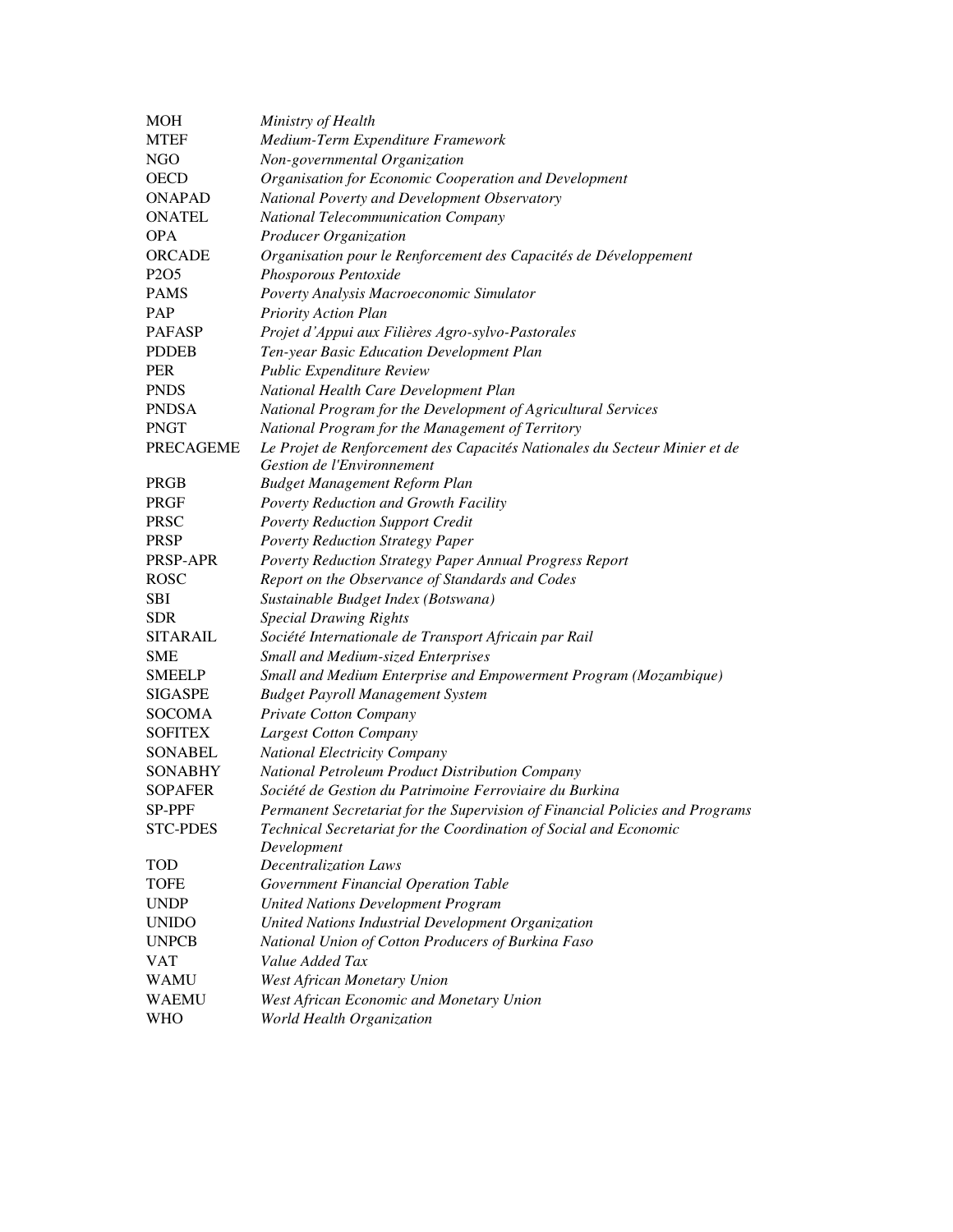|                         |                   | Vice President : Obiageli K. Ezekwesili |
|-------------------------|-------------------|-----------------------------------------|
| <b>Country Director</b> | $\sim$ 100 $\sim$ | Ishac Diwan                             |
| Sector Director         |                   | : Sudhir Shetty                         |
| <b>Sector Manager</b>   | $\mathcal{L}$     | Antonella Bassani                       |
| Task Team Leader        | $\sim$ $-$        | Gilles Alfandari                        |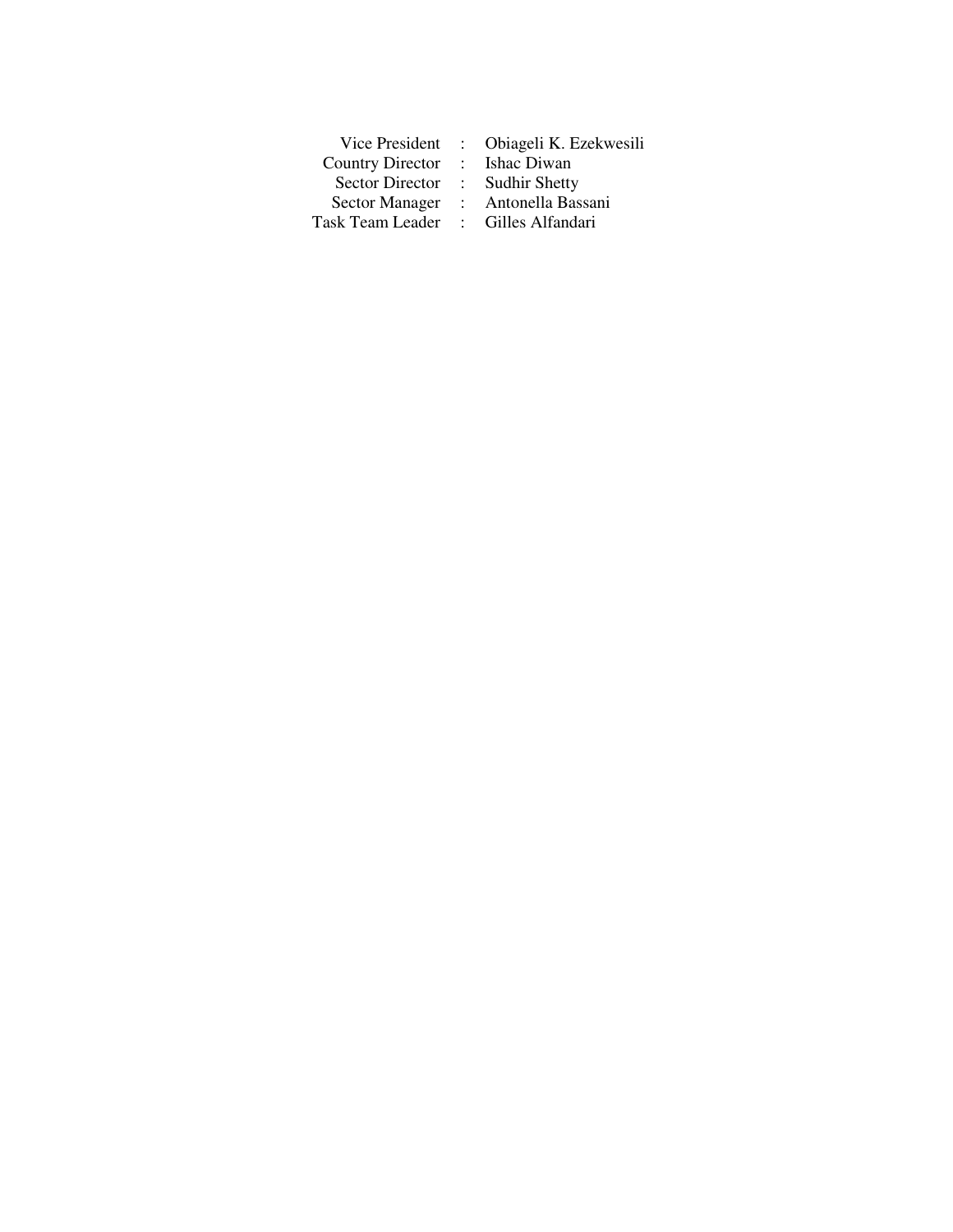| <b>Table of Contents</b>                                                            |    |
|-------------------------------------------------------------------------------------|----|
|                                                                                     |    |
|                                                                                     |    |
|                                                                                     |    |
|                                                                                     |    |
|                                                                                     |    |
|                                                                                     |    |
| Appendix 1: Performance of Other Landlocked or Commodity Producing Countries30      |    |
|                                                                                     |    |
| Appendix 3: Burkina Faso's Exports in the Product Matrix Framework34                |    |
| Appendix 4: Export Diversification-Technical Definitions Distance between a Pair of |    |
|                                                                                     | 36 |
| Appendix 5: Burkina Faso's Classic Exports and Neighboring Products40               |    |
|                                                                                     |    |

## **List of Tables**

| Table 1-2: Sample of Burkina Faso Exports Organized by RCA in 1980-1984 and 2000-2006 19 |  |
|------------------------------------------------------------------------------------------|--|
|                                                                                          |  |
|                                                                                          |  |
|                                                                                          |  |

## **List of Figures**

| Figure 1-1: The Relationship between the Herfindahl Index of Export Concentration and Per |  |
|-------------------------------------------------------------------------------------------|--|
|                                                                                           |  |
|                                                                                           |  |
|                                                                                           |  |
|                                                                                           |  |
|                                                                                           |  |
|                                                                                           |  |
| Figure 1-7: GNI Per Capita in Burkina Faso Compared to Other Landlocked and Natural       |  |
|                                                                                           |  |
|                                                                                           |  |
|                                                                                           |  |
|                                                                                           |  |

## **List of Boxes**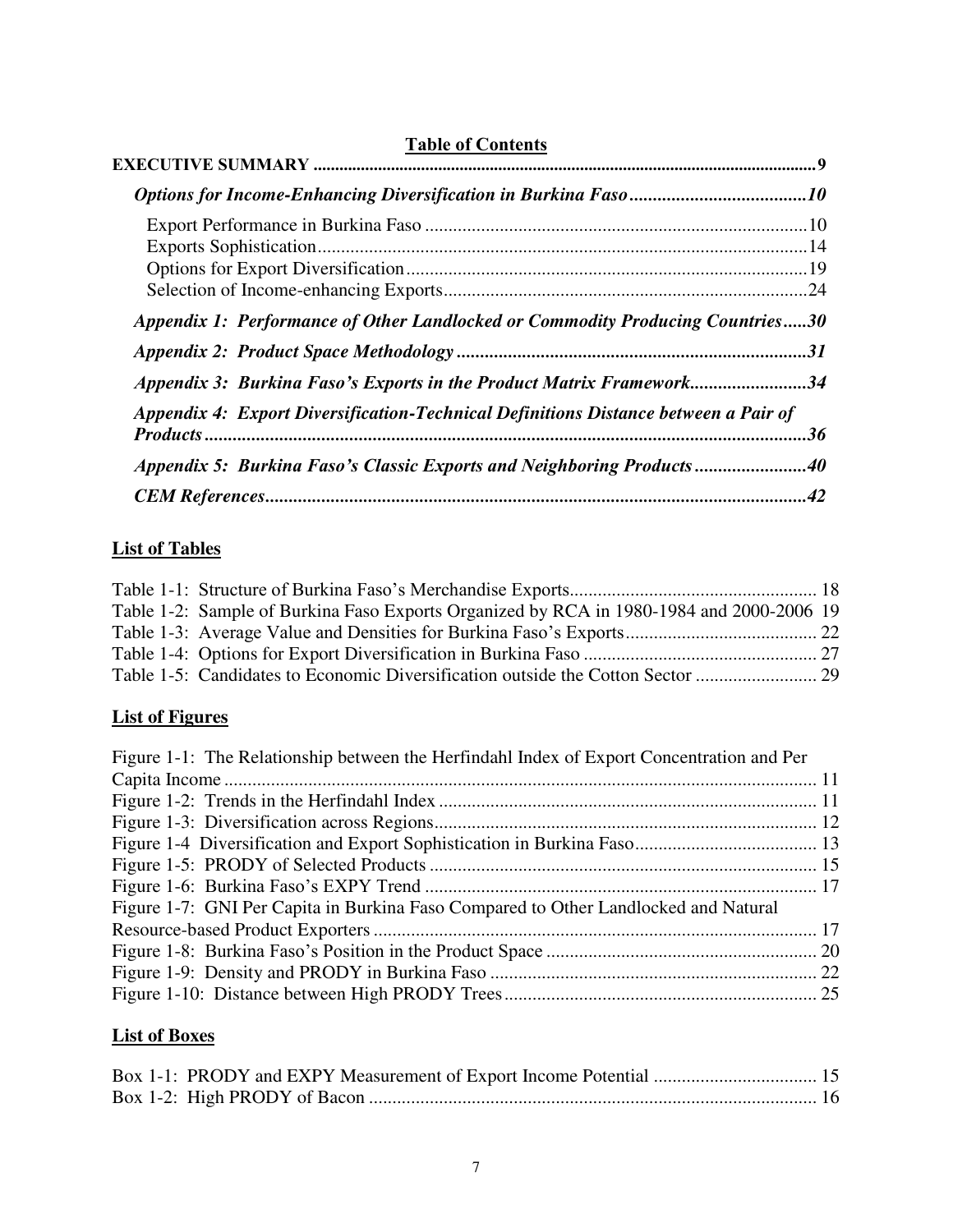| Box 1-4: A Comparison between the Product Matrix Framework and the DTIS Results 26 |  |
|------------------------------------------------------------------------------------|--|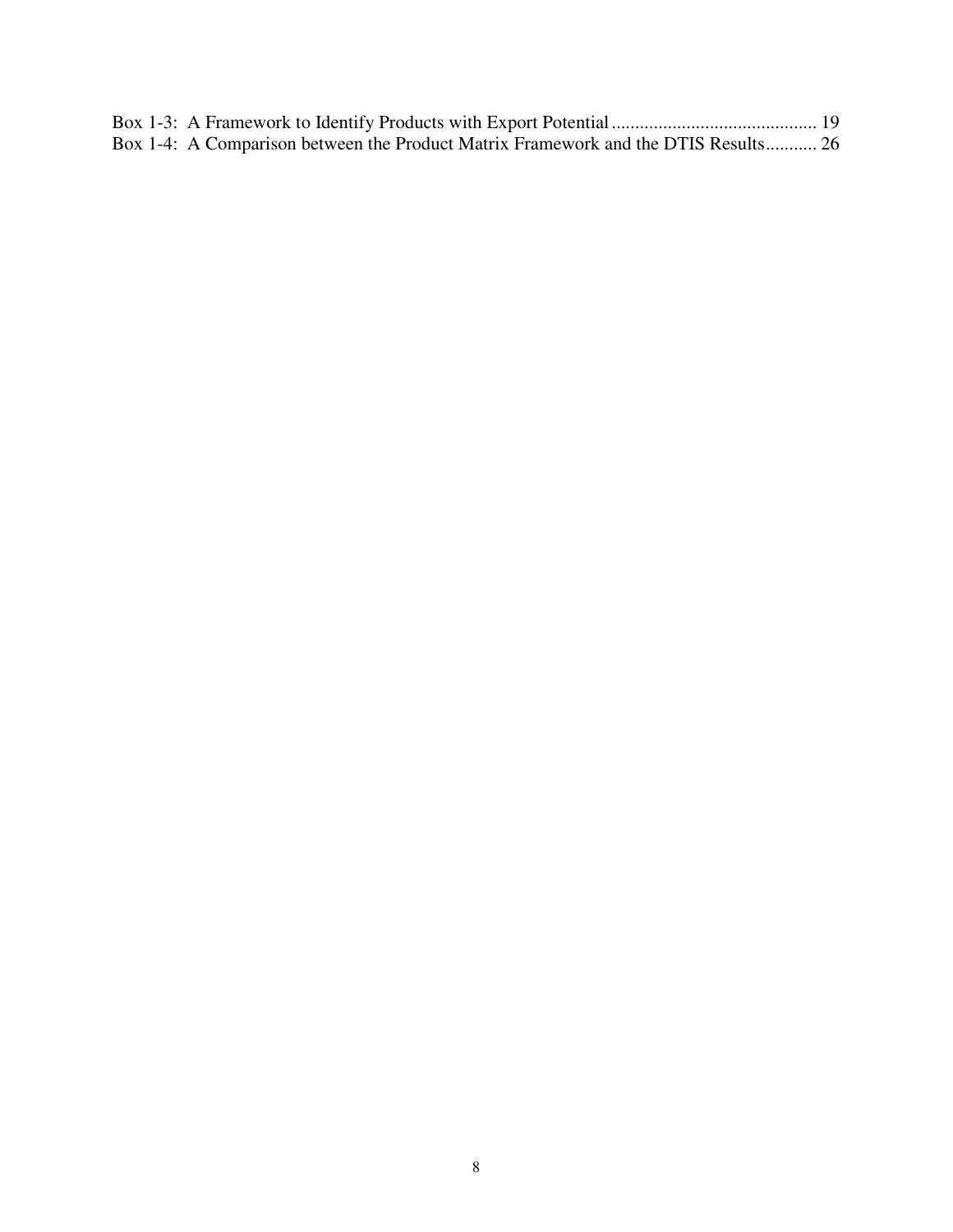## **EXECUTIVE SUMMARY**

<span id="page-8-0"></span>**One of the objectives of this CEM was to identify the most promising products and conduct competitiveness diagnostic.** The products list is summarized in Table 1 below. Competitiveness, in this report, is seen as a combination of productivity and costs, and the second section of the CEM presents industry chapters that systematically benchmarks Burkina's competitiveness performance against its main competitors. Sectoral chapters also explore reforms achieved and their impact on productivity, list remaining bottlenecks and opportunities and discuss possible emulation from other countries. Table 1: Candidates to Economic Diversification outside the Cotton Sector

| <b>Product Space Methodology</b>       | <b>Sectoral Analysis</b>                                 |  |  |  |  |
|----------------------------------------|----------------------------------------------------------|--|--|--|--|
| (developed in Volume I)                | (developed in Volume II)                                 |  |  |  |  |
|                                        | Cereals, vegetables and other plants/seeds               |  |  |  |  |
| Maize (corn), unmilled                 | Traditional cereals (sorghum, millet, maize)             |  |  |  |  |
| Buckwheat, millet, canary seed, grains | Rice                                                     |  |  |  |  |
| Fruit, fresh or dried                  | Onions                                                   |  |  |  |  |
| Other fresh or chilled vegetables      | <b>Tomatoes</b>                                          |  |  |  |  |
| Vegetable products, roots and tubers   | Green beans                                              |  |  |  |  |
| Plants, seeds, fruits used in perfumes | Cowpeas                                                  |  |  |  |  |
|                                        | Sesame                                                   |  |  |  |  |
|                                        | Mangoes                                                  |  |  |  |  |
|                                        | Shea nuts                                                |  |  |  |  |
|                                        | Animals/meat and other animal products                   |  |  |  |  |
|                                        | Short-cycle species (poultry, sheep and goats)           |  |  |  |  |
|                                        | Cattle/Beef                                              |  |  |  |  |
|                                        | Milk                                                     |  |  |  |  |
|                                        |                                                          |  |  |  |  |
| Leather of other hides and skins       | Leather, hides, skins and bones/horns<br>Hides and skins |  |  |  |  |
| Sheep and lamb skin leather            |                                                          |  |  |  |  |
| Bones, horns, ivory, hooves, claws     |                                                          |  |  |  |  |
|                                        |                                                          |  |  |  |  |
|                                        | <b>Processed products</b>                                |  |  |  |  |
| Cotton seed oil                        |                                                          |  |  |  |  |
| Fixed vegetable oils                   |                                                          |  |  |  |  |
| Sugar, beet and cane, raw, solid       |                                                          |  |  |  |  |
| Sugar confectionery and other sugar    |                                                          |  |  |  |  |
| Sacks and bags of textile material     |                                                          |  |  |  |  |
| Manufactures of wood                   |                                                          |  |  |  |  |
| Household appliances, decorative art   |                                                          |  |  |  |  |
| Other musical instruments              |                                                          |  |  |  |  |
| Cigarettes                             |                                                          |  |  |  |  |
| Soap, organic surface-active products  |                                                          |  |  |  |  |
| Gold, non-monetary                     |                                                          |  |  |  |  |
|                                        |                                                          |  |  |  |  |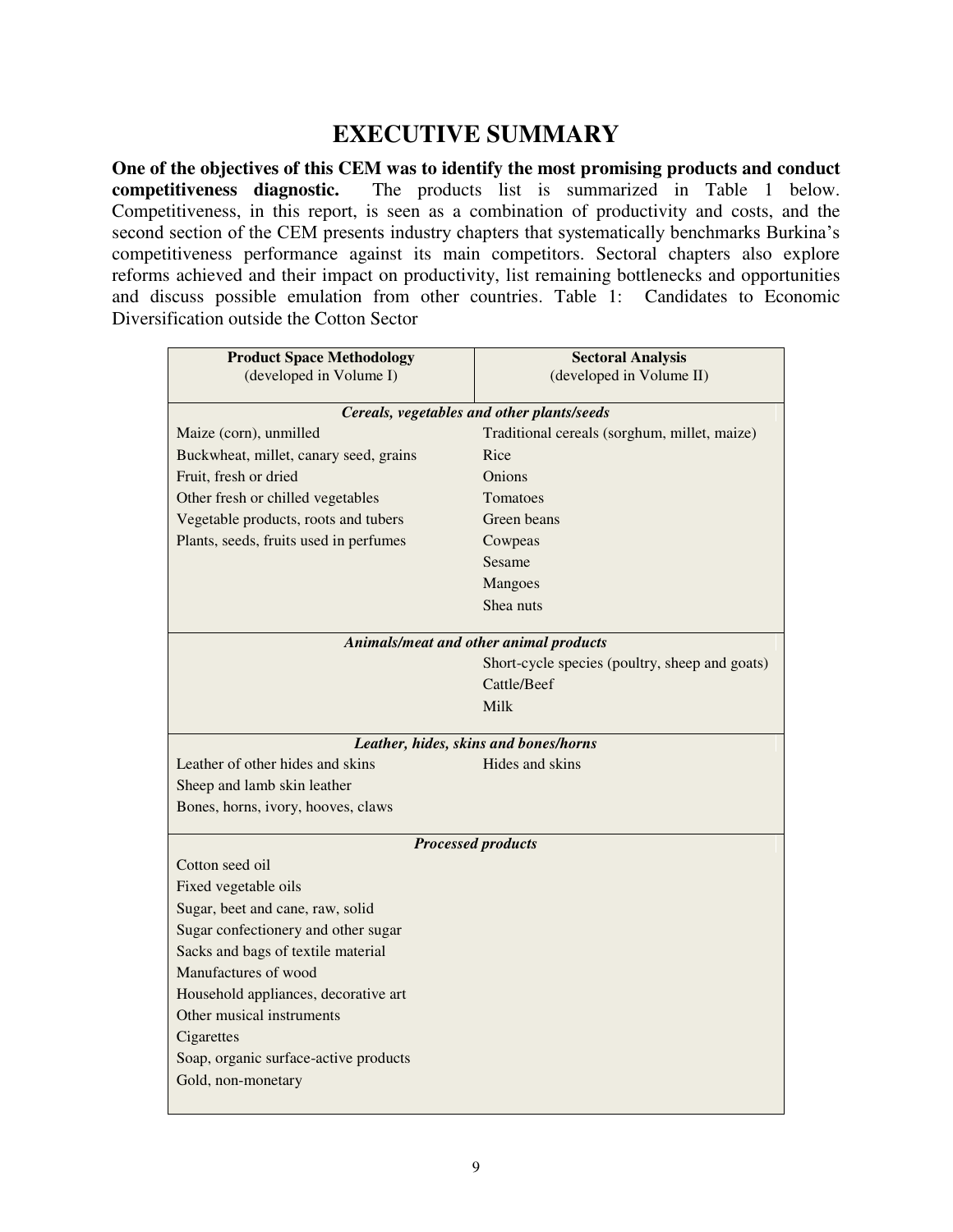## <span id="page-9-0"></span>**OPTIONS FOR INCOME-ENHANCING DIVERSIFICATION IN BURKINA FASO**

### <span id="page-9-1"></span>**Export Performance in Burkina Faso**

1.1 **Landlockedness and overt dependence on cotton exports are identified as constraints on trade competitiveness and growth in Burkina Faso.** Despite reforms that occurred in the 1990s, the diversification has yet to unfold in Burkina Faso. The experiences of similar countries suggest that the crux of development lies in achieving a critical balance between efficiency-improving reforms and economic diversification (Commission on Growth and Development, 2009). Imminent windfalls from newly discovered metal deposits seem to promise a structural transformation away from cotton. However, the discovery of metal deposits can be a double-edged sword that can undermine sustainable and inclusive growth in natural resource rich economies. The challenge of income-enhancing diversification will lie on the one hand in maximizing growth in the uncarded cotton and metals-based economy, and on the other hand, in offsetting overt dependence on these primary commodities by fostering diversification into more sophisticated agricultural exports. Undoubtedly, this is a daunting challenge, but it appears to be the only approach that could thrust the Burkinabè economy onto a faster and sustainable growth trajectory in the direction of a middle-income country.<sup>1</sup>

1.2 **In Burkina, there is a negative correlation between export concentration and income levels** (Figure 1-18). However, none of the measures of economic and export concentration is able to provide any country-specific policy pointers beyond the general case that diversification is good for growth. The Herfindahl Index  $(HI)^{2,3}$  has been higher than 0.5 in the past five years. This indicates that Burkina Faso has highly concentrated exports in a relatively narrower income range compared to richer economies. By contrast, Singapore, Brazil, Chile, and Mexico typically

 $=\sum_{i=1}^{n}$ *N i HERFINDAHL* =  $\sum s_i$ 

2

 $\overline{a}$ 

<sup>&</sup>lt;sup>1</sup> This section will provide an analytical approach to the design of an economic diversification strategy, with emphasis on export diversification. The recommended approach can be leveraged by the government of Burkina Faso to inform polices for economic diversification. It takes a forward looking view that assumes that the status quo offers necessary but not sufficient conditions for economic diversification. It also looks at the evidence from Burkina Faso and comparable economies which suggest that diversification will likely require some level of government facilitation in the area of public goods. This section uses a combination of conventional and unconventional evidence-backed concepts to design options. Data used is trade-related.

<sup>&</sup>lt;sup>2</sup> Figure 1-19 represents the U-shaped relationship between economic/export concentration and per capita income hypothesized by Imbs and Wacziarg (2003).

<sup>3</sup> The Herfindahl index simply computes the sum of squared shares of the variable in question, in this case export shares, or

where  $s_i$  is the share of total exports attributed to the ith industry. It lies between 0 and 1 where being close to 0 indicates well diversified exports. The HI indicates that there are two factors that can lead to a lower HI: an increase in the number of products or a more even distribution of the shares of the products. For the remainder of this study, it will be useful to think about diversification in terms of thresholds. Economies with highly diversified export baskets are likely to have Herfindahl indices below 0.10, while those with concentrated ones above this threshold. *i* 1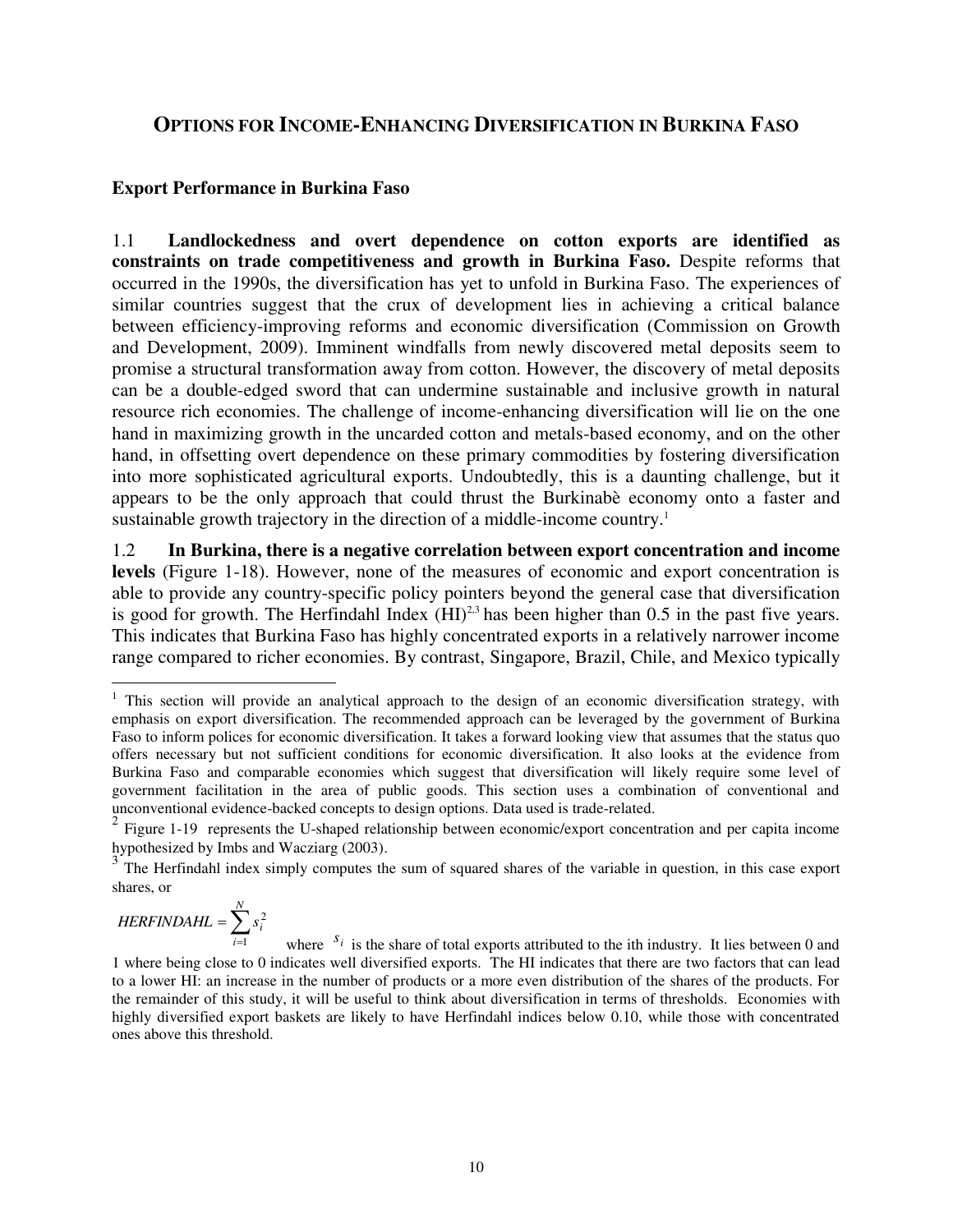have highly diversified export baskets – therefore, they have HI scores that are less than 0.10 across a wide income range (Figure 1-19).

<span id="page-10-0"></span>



*Source*: Authors' calculations, COMTRADE, SITC 2- 4 digit. RWA - Rwanda., BFA – Burkina Faso, MLI – Mali, CHN- China, BRA – Brazil.

<span id="page-10-1"></span>

**Figure** Error! No text of specified style in document.**-2: Trends in the Herfindahl Index**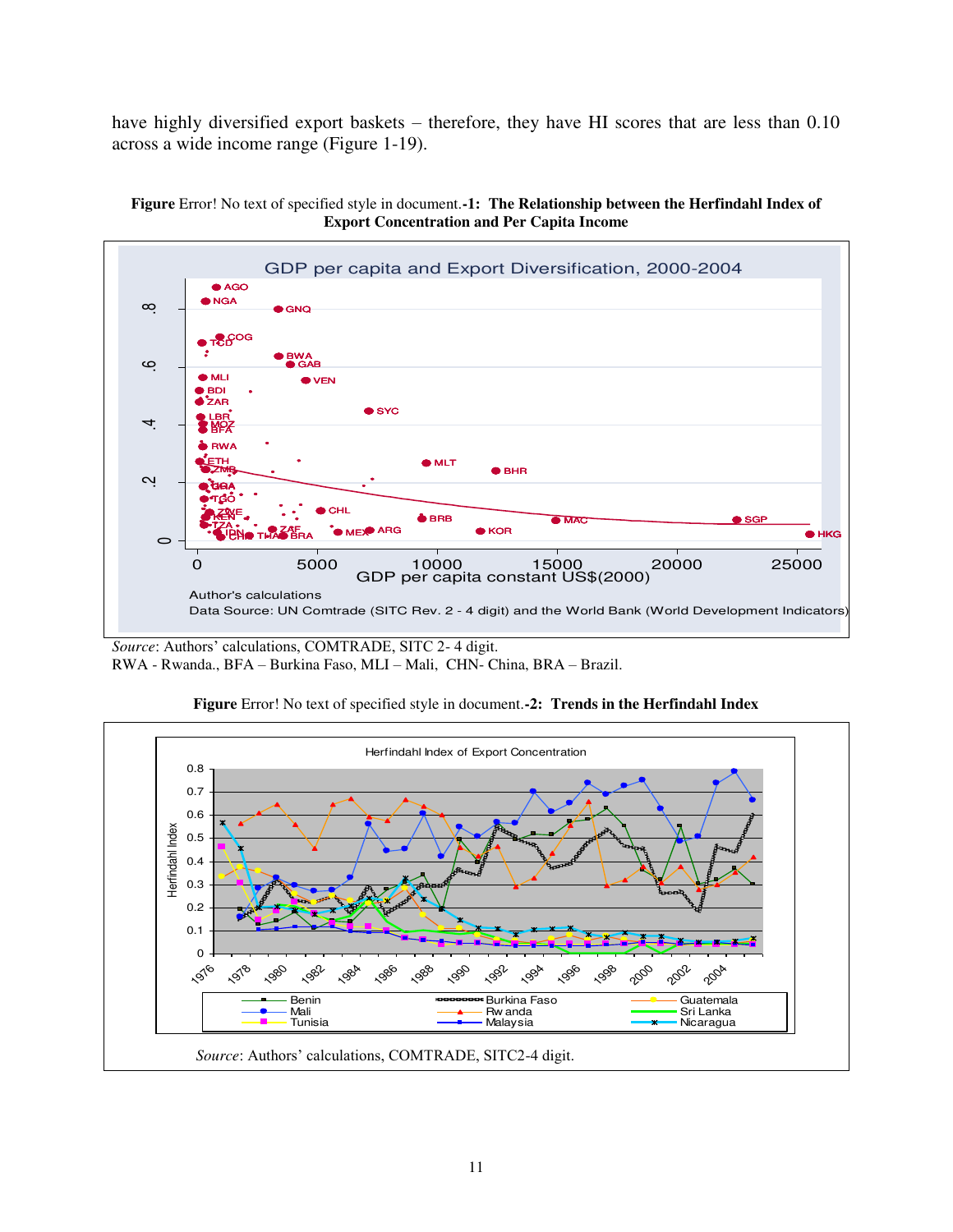1.3 **Burkina's natural comparative advantage in cotton has reinforced its export concentration in unprocessed cotton.**<sup>4</sup> Between 1976 and 2006, Burkina's HI increased from 0.2 to 0.6, due to an increase in the share of cotton from 32-82 percent. During the same time period, Rwanda's HI declined from levels above 0.7 when coffee was the predominant export, to around 0.4 when metal exports became equally important. Relative to other coffee and metal exporters outside Africa that are more diversified and richer, the level of the Index in Burkina Faso is still very high. Richer countries such as Guatemala, Nicaragua, Malaysia, China, and Sri Lanka have Herfindahl indices below 0.10.<sup>5</sup>

1.4 **Burkina's export diversification toward manufactured products has been negligible – most of its exports have been concentrated in the primary products for more than two decades.** Exports from the OECD countries consist mostly of manufactured products, such as low, medium and high-tech (LT, MT, and HT) products. Lall (2000) suggested that these types of exports are technologically superior and amenable to sustainable growth, because of their relatively stable prices and because of growing world demand. From 1980-2006, the share of resource-based (RB) and LT products increased marginally in Burkina Faso, because exports of products like sugar (LT) and metals (RB) grew larger. By contrast, in Bangladesh and Vietnam there was a distinct increase in the share of LT, MT and HT products. This was also true of OECD exports, which mainly shifted from LT to HT products. However, primary products (PP) and RB products still prevail in Sub-Saharan Africa as a whole. Nevertheless, most regions diversified away from primary or natural RB exports (Figures 1-20 and 1-21).

<span id="page-11-0"></span>

**Figure** Error! No text of specified style in document.**-3: Diversification across Regions<sup>6</sup>**

 $\overline{a}$ 

<sup>&</sup>lt;sup>4</sup> Non-cotton agriculture is oriented mostly toward domestic consumption. The manufacturing sector contributes only about 12 percent to GDP.

<sup>&</sup>lt;sup>5</sup> Although the The Herfindahl Index provides a measure of export concentration, it does not provide guidance on the mix of products to be exported.

<sup>6</sup> SSA, excluding South Africa.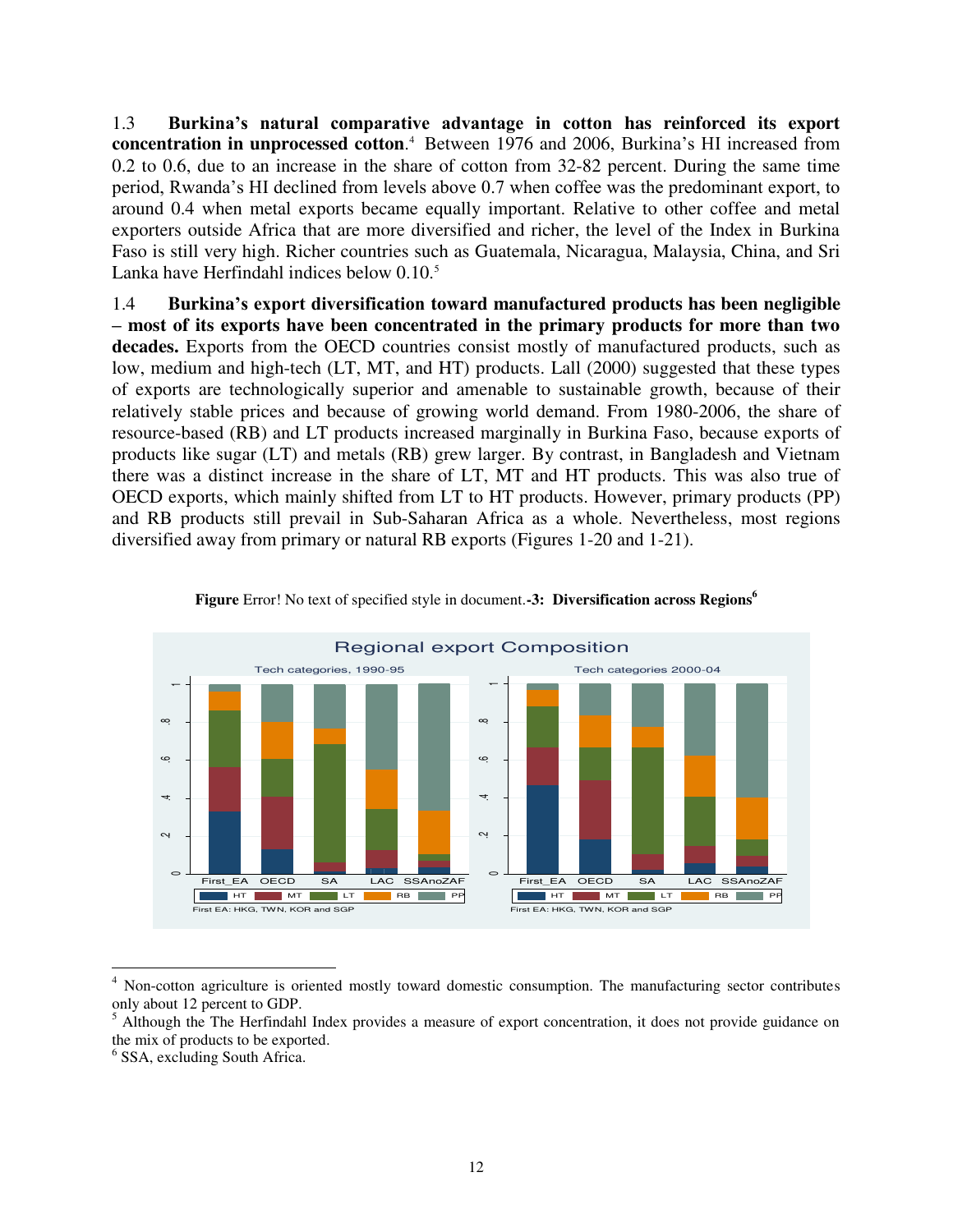<span id="page-12-0"></span>



1.5 **The technology classification is useful in linking an exported product to the income level of its exporters, but its implications need to be interpreted cautiously because it suggests that for a country like Burkina Faso, manufactured exports may be the only path to economic development**. 7 Products such as cotton, fish and fruits are all classified as ‗primary'. However, the income levels of households that produce these products are significantly higher than that classification would imply. The worldwide demand for these products – unlike unprocessed cotton – rises as countries get richer and consume more fresh produce. They do not have good substitutes. Their exports reflect a certain level of technological sophistication that an exporter needs to acquire in order to comply with the strict phytosanitary standards of higher income countries. Furthermore, exports of these products indicate domestic capabilities that can also be utilized to produce similar high-income products. They may also generate forward linkages, as in the case of fish filleting and fresh produce canning and packaging industries that further lay the foundations of light manufacturing.<sup>8</sup>

 $\overline{a}$ 

 $<sup>7</sup>$  This message is also echoed by researchers that point to the "Africa" factor as the main cause for a primary</sup> exporter like Burkina Faso's underdevelopment.

<sup>&</sup>lt;sup>8</sup> Another link between what a country exports and how rich it is underlies the Leamer classification of products into 10 sectors based on their relative factor intensities (Leamer, 1984). Leamer categories are: petroleum, raw materials, forest products, tropical agriculture, animal products, cereals, labor intensive, capital intensive, machinery, chemical. This classification suggests that richer countries export more capital intensive products. Unfortunately, this classification is also not too useful for Burkina Faso as unprocessed cotton does not fall explicitly into any of the 10 categories. Within-sector diversification is difficult to analyze when in fact, it may offer the greatest opportunities for income-enhancing export diversification for Burkina Faso.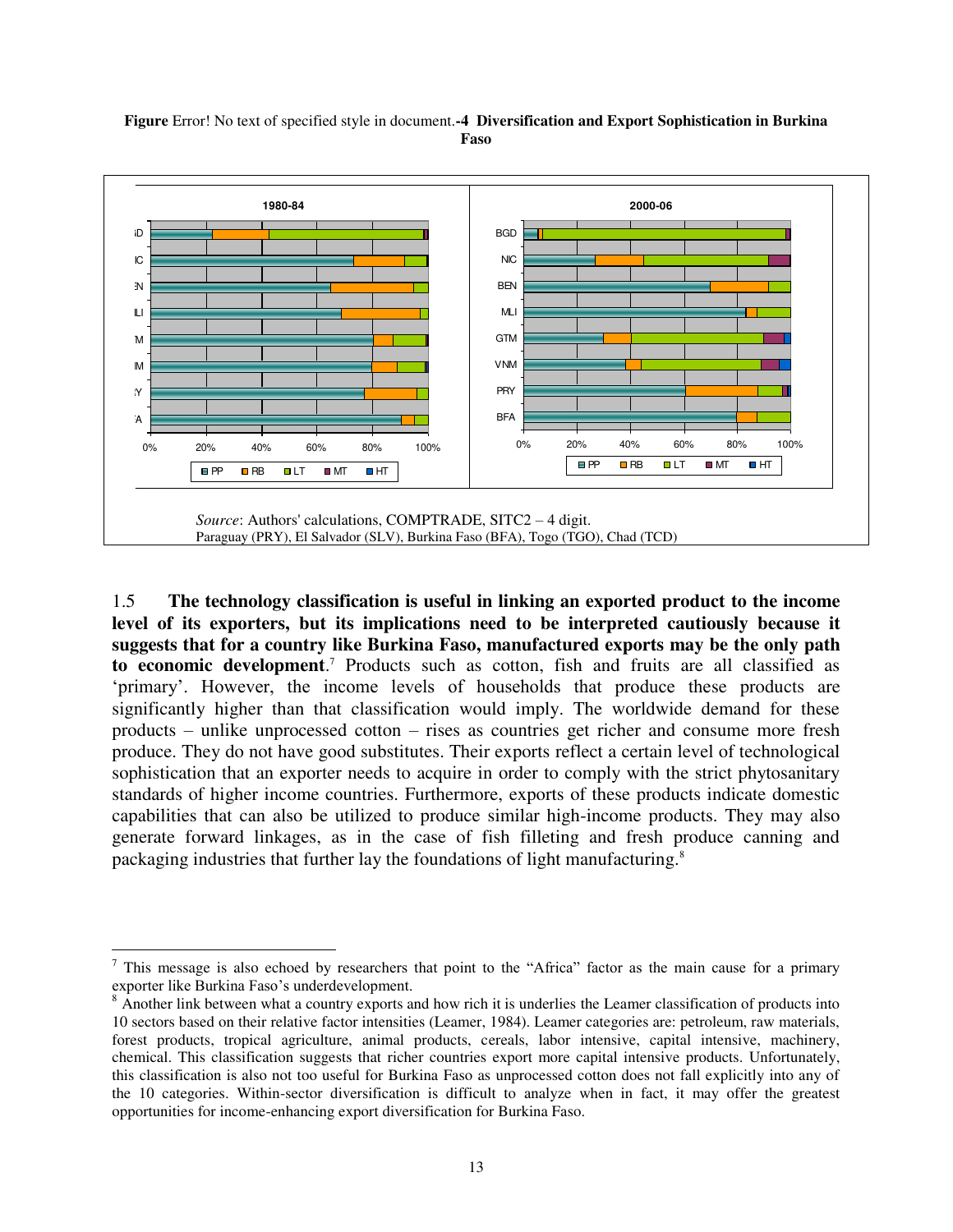### <span id="page-13-0"></span>**Exports Sophistication**

 $\overline{a}$ 

1.6 **Burkina Faso's export sophistication is low.** To identify income-enhancing export opportunities, Hausmann, Hwang and Rodrik (HHR) (2007) designed an innovative measure of export sophistication called PRODY. It provides a measurable link between a given product that a country exports and its income level  $(Box 1-5)$ .<sup>9</sup>

1.7 **Unprocessed cotton has a low PRODY, which indicates the need for Burkina to diversify its exports into higher PRODY products.** Between the 1970s and 2007, the structure of Burkina Faso's merchandise exports moved toward low PRODY products. Unprocessed cotton, Burkina's leading and traditional export, has a PRODY of only 1,500 (Box 1-5). From 2000-2003, unprocessed cotton exports had a share of about 65 percent, which further increased to 80-87 percent by 2004-2006. The low PRODY of unprocessed cotton is mainly due to the fact that, like Burkina, many other low-income countries such as Uganda and Benin export a large amount of unprocessed cotton. By contrast, the PRODYs of fruits, fish and wood products are higher compared to low-tech products (Box 1-5). Although Burkina Faso exports vegetables, fruits and sugars, which have a relatively high PRODY, their export shares are not high.<sup>10</sup> Because the PRODY of a product is identical for all countries, Burkina Faso would benefit from exporting some higher PRODY products which other middle-income countries export.<sup>11</sup>

1.8 **PRODY reveals that manufactured products are not necessarily a prerequisite for growth in Burkina Faso in the short-to-medium term**. By attaching an income level to each product, it makes it possible to differentiate between exporting sesame and cotton and whether diversification into sesame would enhance Burkina Faso's per capita income in the long-term. The higher PRODYs of fruit compared to raw cotton suggests that the former may be a good candidate for a diversification strategy for Burkinabè farmers. The leap from agriculture to manufactures would be unrealistic in the medium-term. Structural transformation within the agricultural sector may be compatible with Burkina Faso's current stage of development. However, in the long-run, income-enhancing diversification into higher  $PRODY<sup>12</sup>$  products would need to be considered.

1.9 **The overall income potential of Burkina Faso's export basket remained low relative to landlocked cotton exporters outside of Sub-Saharan Africa.** This is reflected in the low per capita income despite high growth rates in the past two years (Figure 1-23). Burkina Faso's EXPY (in PPP) was 1,700 in 1976 – it rose to 2,900 in 1995, but declined to 870 in 2006. It was lower than EXPY trends in the landlocked and low-income Lao PDR, Paraguay (landlocked and cotton exporter), Nicaragua (cotton exporter), Guatemala (cotton exporter) and Bangladesh<sup>13</sup> (Figure 1-24). Burkina's long-term EXPY trend is nearly flat, which highlights the export

 $9$  A finer level of disaggregation (SITC2 4 digit – about 800 products). In the absence of good production data, these measures rely on export data.

 $10$  A high PRODY product can enhance incomes only if it has a sufficiently large export share.

<sup>&</sup>lt;sup>11</sup> In this sense, the concept of PRODY is close to that of Lall's technology classification, which also shows that high and middle-income countries export a larger proportion of low, medium and high-tech products. It is also close to the diversification literature for Sub-Saharan Africa, which argues that manufactured products are the pathway out of low-growth equilibrium in Burkina Faso (Wood and Mayer, 2001; and Habiyaremye and Ziesemer, 2006).

<sup>&</sup>lt;sup>12</sup> Diversification that is indifferent to the income potential of products can also occur, but it is unlikely to lead to faster and sustainable growth.

<sup>&</sup>lt;sup>13</sup> Garment exports in Bangladesh lifted its EXPY from 2,500 in 1976 to 3,500 in the early 1990s. Their flat trend since the early 1990s is explained by an over-concentration of mostly low PRODY garment exports.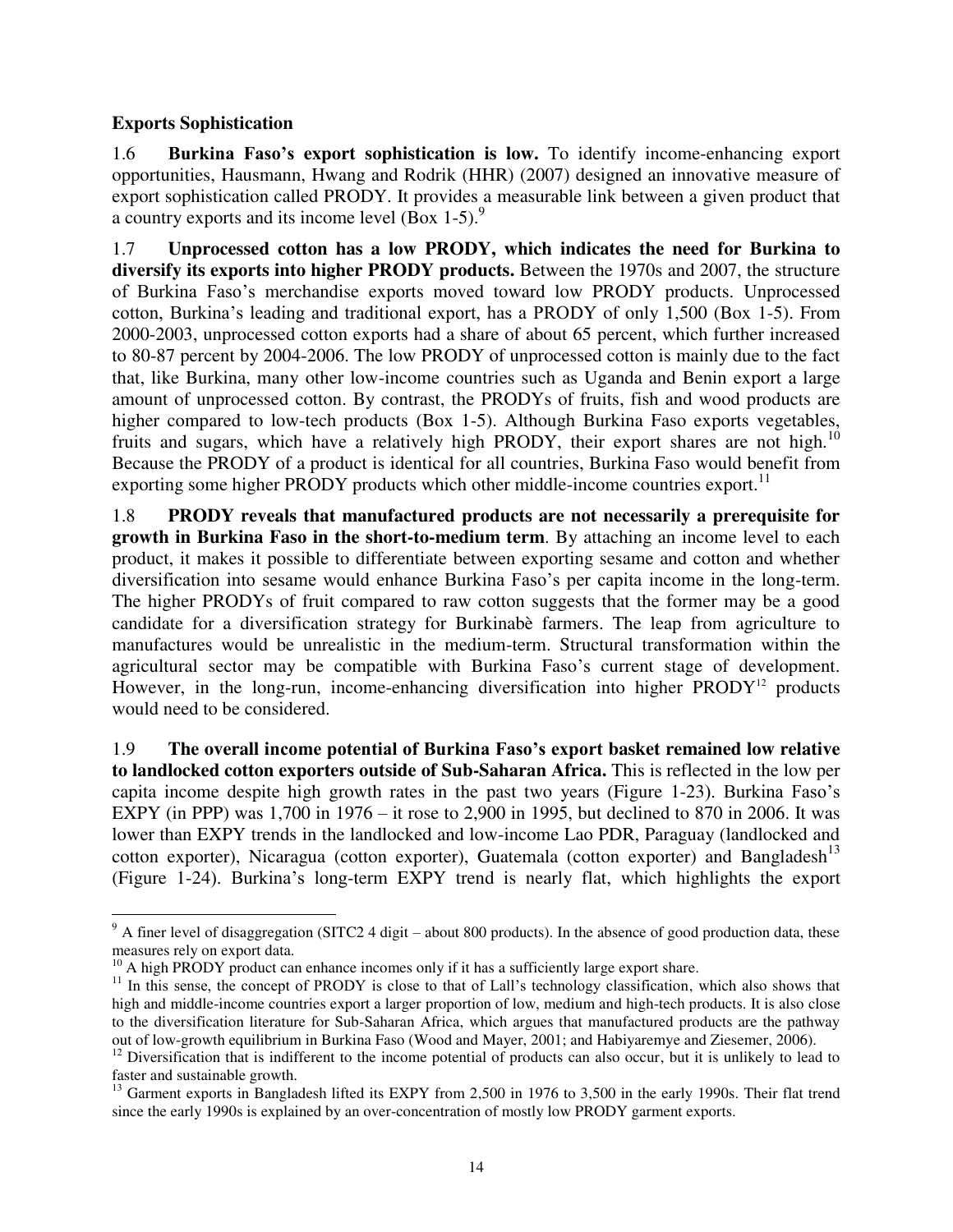dominance of uncarded cotton with a PRODY of only 1,500. The gap between an almost flat EXPY and a rising per capita income also reflects the fact that exports were not the main engine of growth of income in Burkina Faso.<sup>14</sup> When exports of the newly discovered deposits of higher PRODY gold and other metals come on line in a few years, it may cause a significant rise in Burkina Faso's EXPY. Nevertheless, a rise in the EXPY should not diminish the urgency of diversification into more stable and higher PRODY products.<sup>15</sup>

<span id="page-14-1"></span>**Box** Error! No text of specified style in document.**-1: PRODY and EXPY Measurement of Export Income Potential** 

HHR's concept of PRODY ranks products according to their income potential. The PRODY of a product is the sum of the revealed comparative advantage  $(RCA)^{16}$  of each country which exports the product weighted by its per capita GDP (Appendix 3). For example, the PRODY of quality cotton textiles is high because high-income countries such as the U.S., Japan, Italy and Germany export it. It comprises a significant share of the exports of those countries compared to low-income countries. Not all primary and resource-based commodities are low PRODY products (see Figure 1-22 below).

The income potential of a country's full merchandise export basket can be gauged from its EXPY. The latter is the weighted sum of the PRODYs of all products (the average PRODY) that it exports. The weights are the export value shares of the products. $17$ 

<span id="page-14-0"></span>

**Figure** Error! No text of specified style in document.**-5: PRODY of Selected Products** 

 $\overline{a}$ 

 $14$  In countries where exports have played a dominant role in the economy, diversification and a rise in the proportion of products with higher PRODYs have lifted the EXPY and per capita incomes over time.

 $15$  The metal deposits are estimated to last for about a decade (McMahon and Ouédraogo, 2009).

<sup>&</sup>lt;sup>16</sup> Burkina Faso would have an RCA in cotton if the share of cotton in Burkina Faso's total exports were larger than the share of cotton in total world exports.

<sup>&</sup>lt;sup>17</sup> Hausmann, Hwang, and Rodrik (2007) demonstrate that there is generally a strong and positive correlation between EXPY (denominated in dollar values – US\$2,000 constant or PPP) and the exporter's per capita GDP.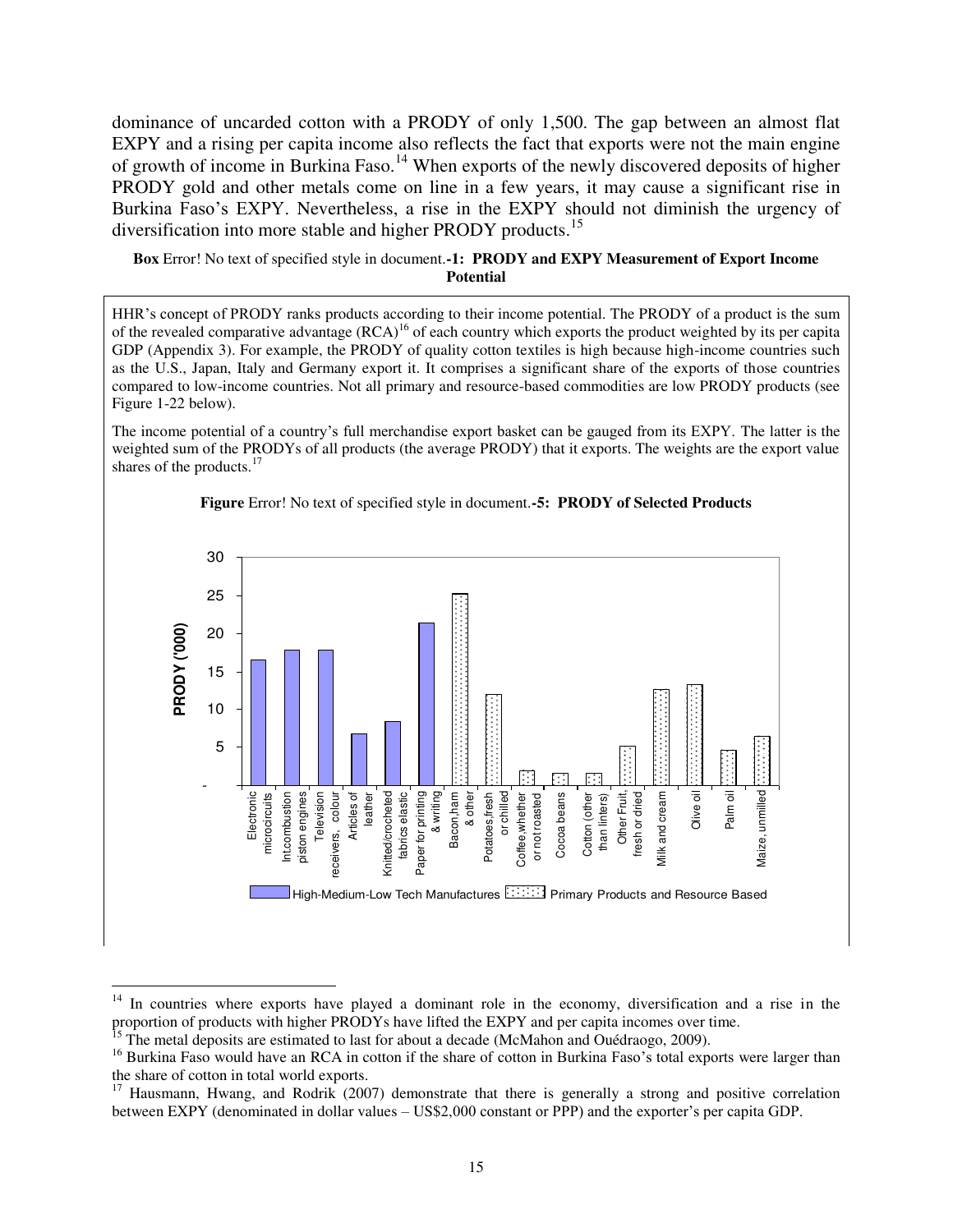<span id="page-15-0"></span>*Source:* Authors' calculations using UN-Comtrade Database, based on Hausmann, Hwang and Rodrik, 2007. **Box** Error! No text of specified style in document.**-2: High PRODY of Bacon** 

| Country            | Exports ('000 US\$) | Market share $(\% )$ |
|--------------------|---------------------|----------------------|
| <b>Netherlands</b> | 415,185             | 22                   |
| Italy              | 383,327             | 20                   |
| Denmark            | 378,110             | 20                   |
| Spain              | 127,913             | 7                    |
| Canada             | 112,455             | 6                    |
| Belgium            | 106,345             | 6                    |
| Total              |                     | 79                   |

1.10 **Competitiveness in a few high PRODY natural resource-based products may trigger higher income levels of growth in Burkina Faso**. For rapid growth, not every product Burkina exports needs to be high PRODY, nor must it be a manufactured good. Burkina Faso can maximize the gains from cotton cultivation by reinforcing its comparative advantage in cotton through diversification into genetically modified (GM) seeds and adoption of more efficient production technologies (World Bank, DTIS 2007a). For example, although Chile's export basket continues to be dominated by copper, Chile has also successfully diversified into high PRODY wood pulp and paper, sawn wood, wine, fish, grapes and other fruits. Malaysia continues to export wood, rubber and palm oil products, but in order to leapfrog to a middleincome status, it developed the capability to export some medium-tech electronics. The dominance of tea exports has not diminished in Sri Lanka, but its dampening effects on EXPY have been mitigated by diversification into garments and electronics.<sup>18</sup>

 $\overline{a}$ 

 $18$  Brazil's leading exports remain soy beans, oil cake and iron ore, but it has also developed the capability to export high PRODY passenger cars. The leap in China's EXPY is an example of a country whose leading exports virtually transformed the economy in a period of less than 25 years.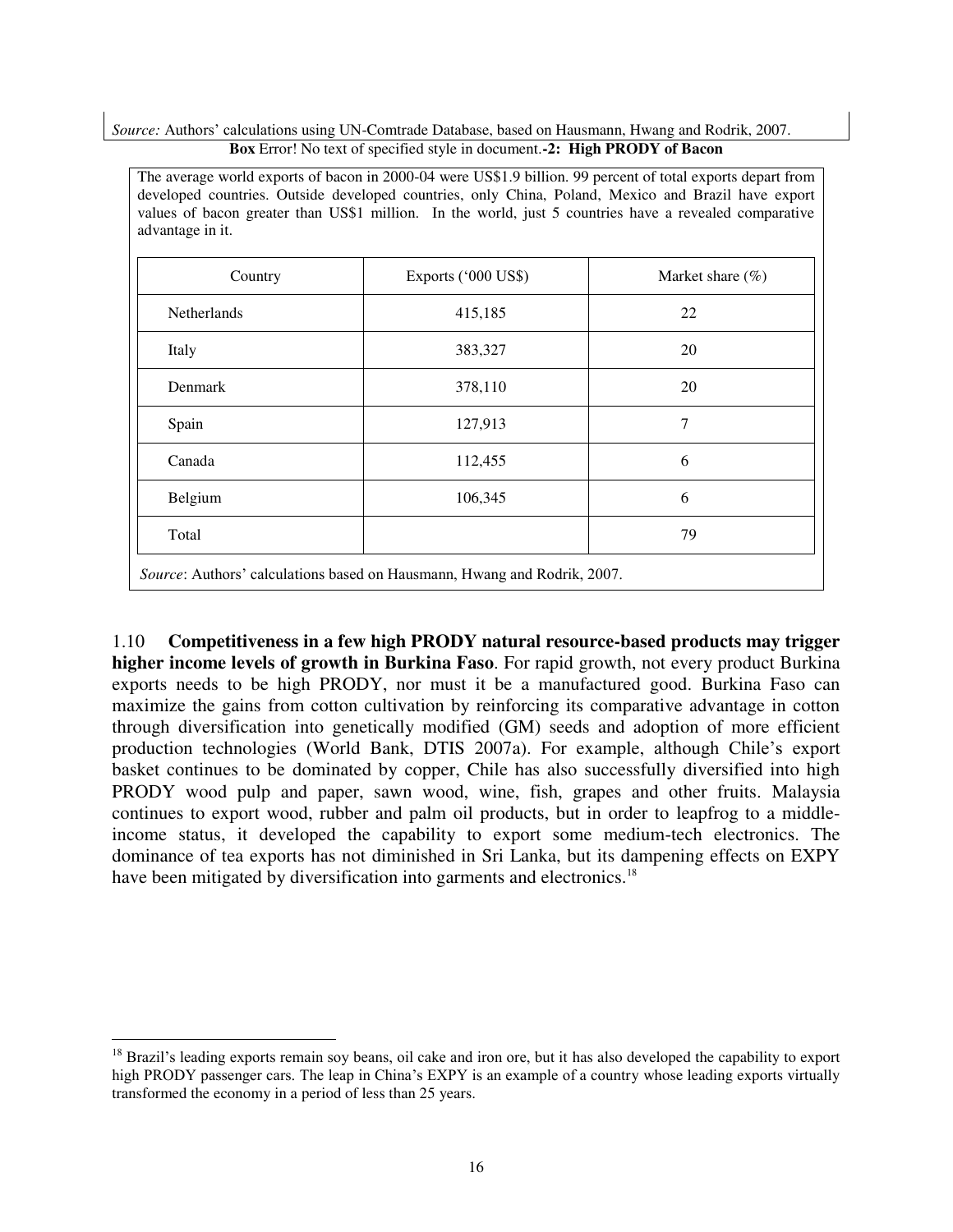<span id="page-16-1"></span><span id="page-16-0"></span>

**Figure** Error! No text of specified style in document.**-6: Burkina Faso's EXPY Trend** 

Hwang and Rodrik, 2007.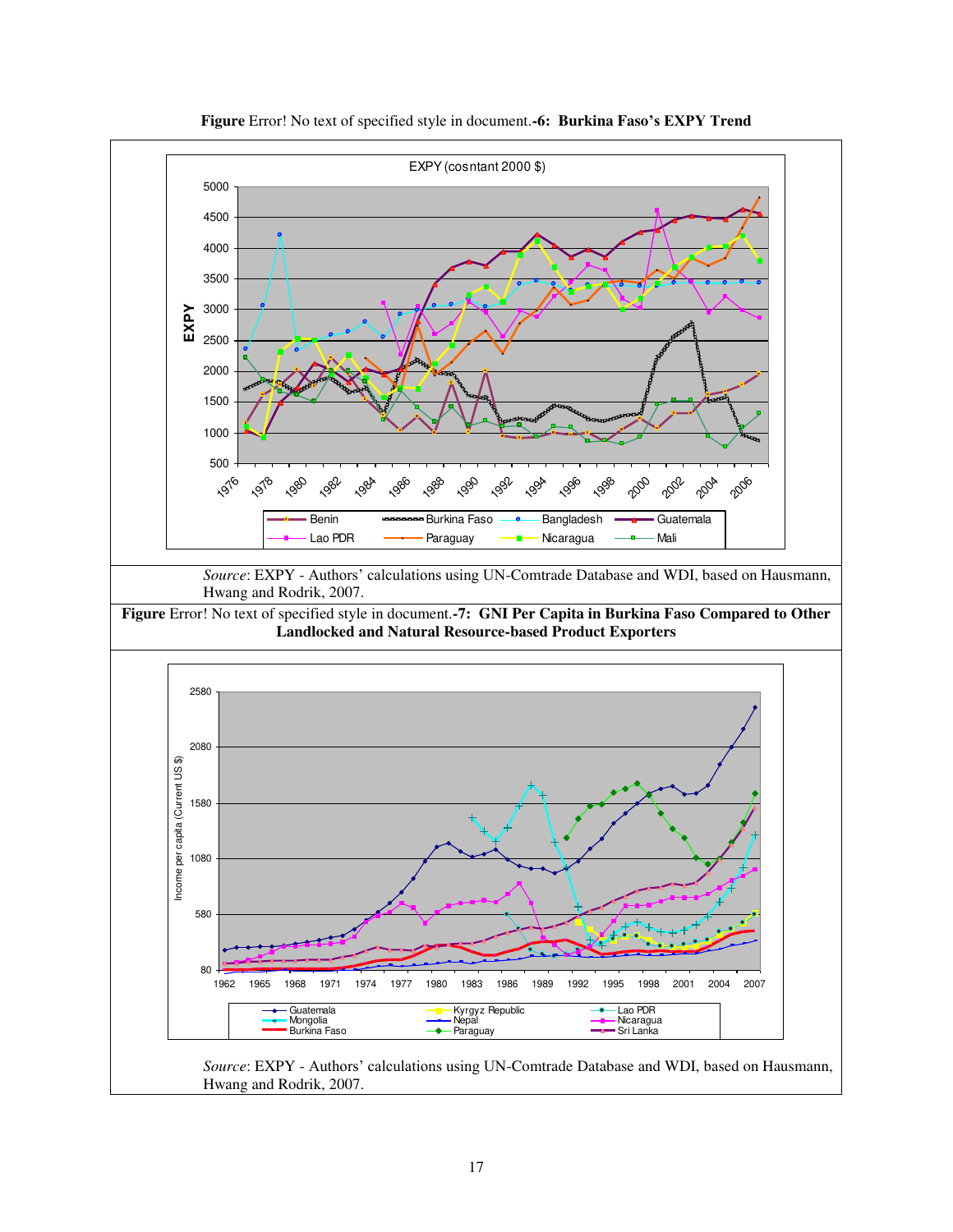<span id="page-17-0"></span>

|                                            | 1976-1980 | 1981-85 | 1986-1990 | 1991-95   | 1996-2000 | 2001-02 | 2003-04   | 2005  | 2006  | 2007      |
|--------------------------------------------|-----------|---------|-----------|-----------|-----------|---------|-----------|-------|-------|-----------|
| GDP per capita (2000 constant US\$)        | 161       | 170     | 180       | 182       | 212       | 229     | 242       | 252   | 258   | 260       |
|                                            | 1985      | 1986    | 1987      | Prody PPP |           |         |           |       |       |           |
| 2631 Cotton (other than linters), uncarded | 31.5%     | 25.4%   | 32.7%     | 1500      |           |         |           |       |       |           |
| 9710 Gold, non-monetary                    | 21.6%     | 38.5%   | 42.6%     | 5716      |           |         |           |       |       |           |
| 545 Other fresh or chilled vegetables      | 7.7%      | 9.6%    | 6.0%      | 5477      |           |         |           |       |       |           |
| 2114 Goat & kid skins, raw (fresh, salted) | 7.4%      | 4.9%    | 2.6%      | 1217      |           |         |           |       |       |           |
| 2225 Sesame (sesamum)seeds                 | 5.3%      | 0.8%    | 0.3%      | 1179      |           |         |           |       |       |           |
| 2116 Sheep & lamb skins with wool          | 4.5%      | 3.3%    | 2.5%      | 4956      |           |         |           |       |       |           |
| 2238 Oil seeds and oleaginous fruit.       | 4.5%      | 4.1%    | 1.8%      | 1902      |           |         |           |       |       |           |
| Share of Total Exports                     | 82.6%     | 86.5%   | 88.6%     |           |           |         |           |       |       |           |
|                                            |           |         |           | 1994      | 1995      | 1996    | Prody_PPP |       |       |           |
| 2631 Cotton (other than linters), uncarded |           |         |           | 57.7%     | 59.9%     | 67.6%   | 1500      |       |       |           |
| 9710 Gold, non-monetary                    |           |         |           | 16.4%     | 14.4%     | 9.7%    | 5716      |       |       |           |
| 545 Other fresh or chilled vegetables      |           |         |           | 6.6%      | 7.6%      | 4.2%    | 5477      |       |       |           |
| 6116 Leather of other hides or skins       |           |         |           | 4.2%      | 4.6%      | 4.6%    | 2156      |       |       |           |
| 2223 Cotton seeds                          |           |         |           | 2.0%      | 0.9%      | 0.0%    | 2473      |       |       |           |
| 2116 Sheep & lamb skins with wool          |           |         |           | 1.8%      | 2.0%      | 0.0%    | 4956      |       |       |           |
| 2877 Manganese ores and concentrates       |           |         |           | 1.7%      | 0.0%      | 0.0%    | 4238      |       |       |           |
| Share of Total Exports                     |           |         |           | 90.3%     | 89.4%     | 86.2%   |           |       |       |           |
|                                            |           |         |           |           |           |         | 2004      | 2005  | 2006  | Prody_PPP |
| 2631 Cotton (other than linters), uncarded |           |         |           |           |           |         | 65.2%     | 80.7% | 82.1% | 1500      |
| 2225 Sesame (sesamum)seeds                 |           |         |           |           |           |         | 4.1%      | 3.3%  | 3.7%  | 1179      |
| 579 Fruit, fresh or dried, n.e.s.          |           |         |           |           |           |         | 1.1%      | 1.7%  | 2.2%  | 5187      |
| 611 Sugars, beet and cane, raw, solid      |           |         |           |           |           |         | 7.2%      | 1.7%  | 1.0%  | 4516      |
| 2223 Cotton seeds                          |           |         |           |           |           |         | 1.6%      | 1.5%  | 0.6%  | 2473      |
| 1222 Cigarettes                            |           |         |           |           |           |         | 2.8%      | 1.0%  | 0.0%  | 12204     |
| 6116 Leather of other hides or skins       |           |         |           |           |           |         | 0.8%      | 0.9%  | 0.9%  | 2156      |
| Share of Total Exports                     |           |         |           |           |           |         | 82.6%     | 90.9% | 90.5% |           |
|                                            |           |         |           |           |           |         |           |       |       |           |

## **Table** Error! No text of specified style in document.**-1: Structure of Burkina Faso's Merchandise Exports**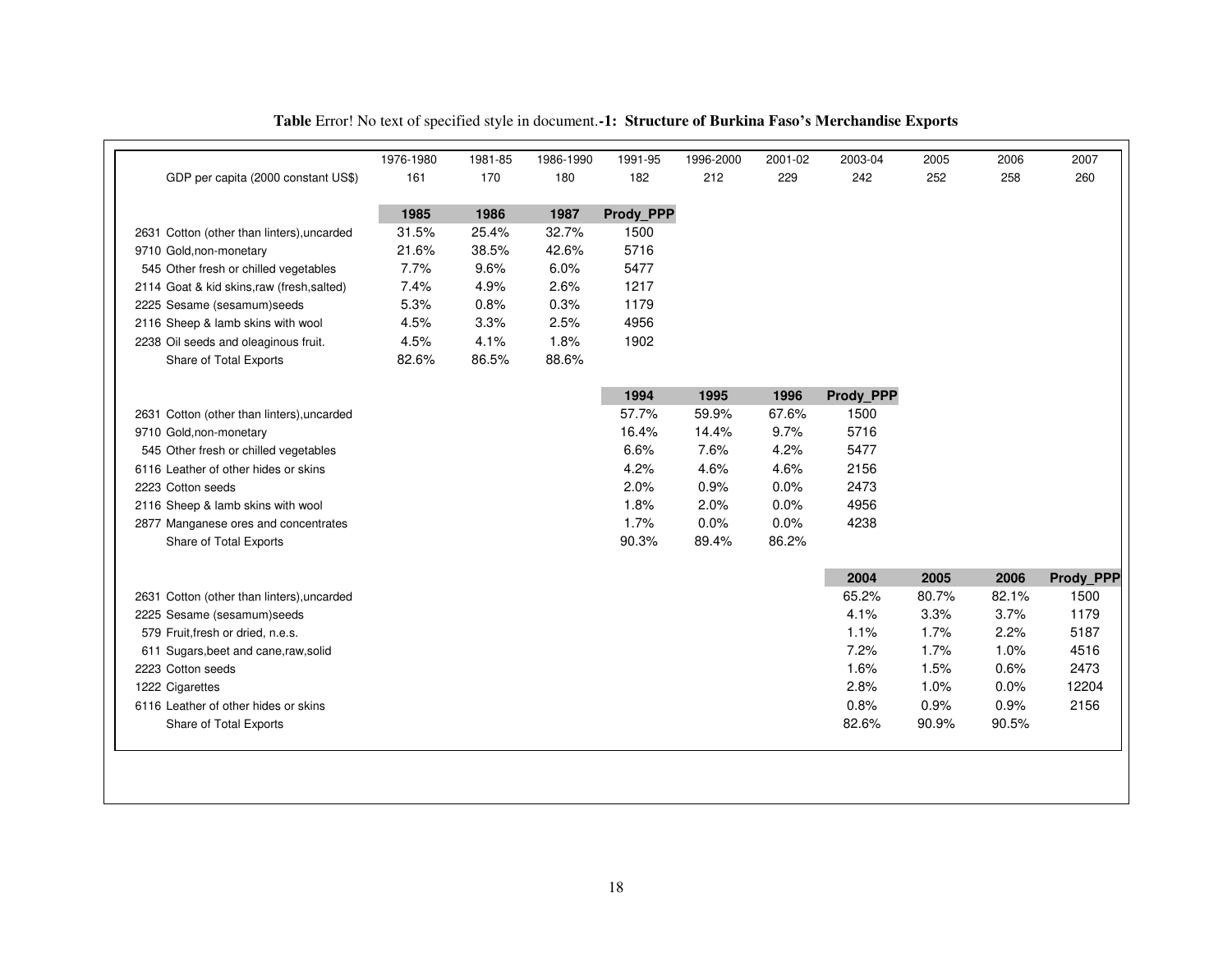#### <span id="page-18-0"></span>**Options for Export Diversification**

 $\overline{a}$ 

1.11 **The scope for across sector and within sector income-enhancing export diversification in Burkina Faso may be analyzed based on a framework that combines the concept of PRODY with product space methodology**. <sup>19</sup> Burkina Faso presently occupies low PRODY trees. It is clearly at the periphery, and its challenge is to jump from cotton and other traditional export trees toward the core. Figure 1-25 presents a map of the product space of Burkina Faso's current exports.

#### <span id="page-18-2"></span>**Box** Error! No text of specified style in document.**-3: A Framework to Identify Products with Export Potential**

To identify products with export potential, it is important to build an analytical framework. Within this framework, each product in Burkina Faso's export basket is assigned to a category that is determined by its current and former revealed comparative advantage (RCA). An RCA that is less than or equal to 1 is assigned a value of 0. An RCA that is greater than 1 is assigned a value of 1. The time span considered should be about 25-28 years. This period of time is sufficient to study the direction of structural transformation in any given economy. Starting in 1980-1984, Burkina's exports were classified into four different categories based on their past and present RCA. Those categories are: (i) classics; (ii) disappearances; (iii) emerging champions; and (iv) marginals (Table 1-16). Each quadrant displays: (i) the products in a particular category; (ii) the export shares of those products in two periods 26 years apart; and (iii) their PRODY. The latter suggests that the export share of low PRODY uncarded cotton (1,500) increased from 32 percent to 62 percent. This is detrimental compared to the income growth that would have been possible through an increase in the share of higher PRODY products such as leather, vegetables, sugar, and cotton seed oil.

<span id="page-18-1"></span>**Table** Error! No text of specified style in document.**-2: Sample of Burkina Faso Exports Organized by RCA in 1980-1984 and 2000-2006** 

|                                    | (a) The Classics       |                           |              |                                    | (b) Disappearances    |                           |              |
|------------------------------------|------------------------|---------------------------|--------------|------------------------------------|-----------------------|---------------------------|--------------|
| $RCA 80-84 = 1$<br>$RCA$ 00-04 = 1 | <b>SHARE</b><br>80-84  | <b>SHARE</b><br>$00 - 06$ | <b>PRODY</b> | $RCA 80-84 = 1$<br>$RCA$ 00-04 = 0 | <b>SHARE</b><br>80-84 | <b>SHARE</b><br>$00 - 06$ | <b>PRODY</b> |
| Cotton uncarded<br>2<br>3<br>4     | 32.1                   | 62.3                      | 1,500        | Oil cake & residues<br>2<br>3<br>4 | 2.6                   | 0.3                       | 5,718        |
|                                    | (c) Emerging Champions |                           |              |                                    | (d) Marginals         |                           |              |
| $RCA 80-84 = 0$<br>$RCA$ 00-04 = 1 | <b>SHARE</b><br>80-84  | <b>SHARE</b><br>00-06     | <b>PRODY</b> | $RCA 80-84 = 0$<br>$RCA$ 00-04 = 0 | <b>SHARE</b><br>80-84 | <b>SHARE</b><br>$00 - 06$ | <b>PRODY</b> |
| Sugar<br>2<br>3                    |                        | 3.4                       | 4,516        | Cotton seeds<br>2<br>3             |                       | 0.9                       | 2,473        |

<sup>&</sup>lt;sup>19</sup> Hausmann and Klinger developed the product space methodology in 2006. This methodology is different from a traditional diversification strategy that adopts a value chain approach. For example, if you are a cotton exporter you can diversify by producing ginned cotton or yarn. Instead, the product space methodology allows firms to diversify in a discontinuous manner to products that may not be a part of the value chain.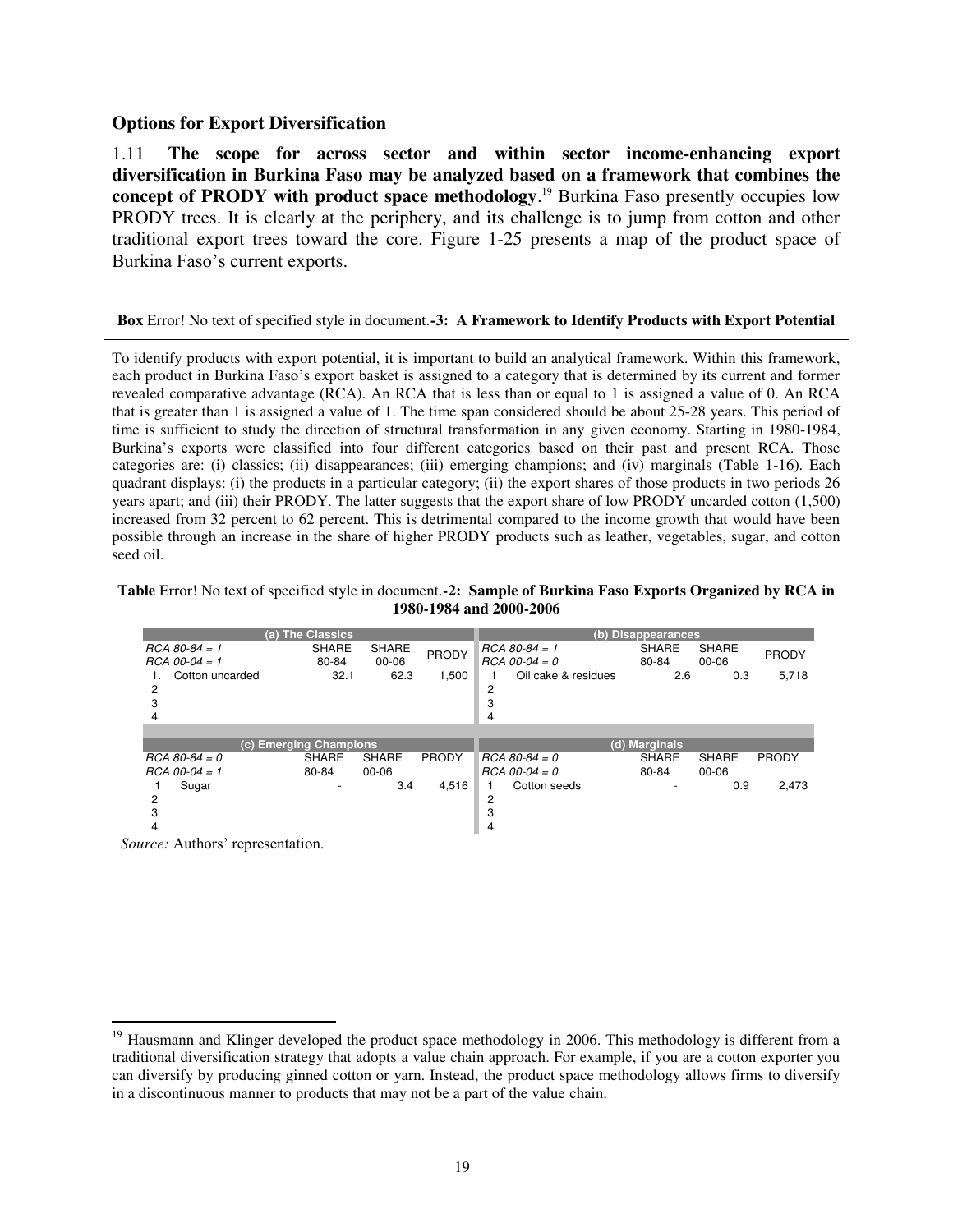<span id="page-19-0"></span>

**Figure** Error! No text of specified style in document.**-8: Burkina Faso's Position in the Product Space<sup>20</sup>**

*Source*: Authors' estimates / Map generated using software by Hidalgo, et. al. (2007) available in <http://www.nd.edu/~networks/productspace/index.htm>. The colored dots are markers of Burkina Faso's current exports.

 $\overline{a}$ 

 $20$  Non-monetary gold is also an emerging champion, and is located near the natural rubber product exports.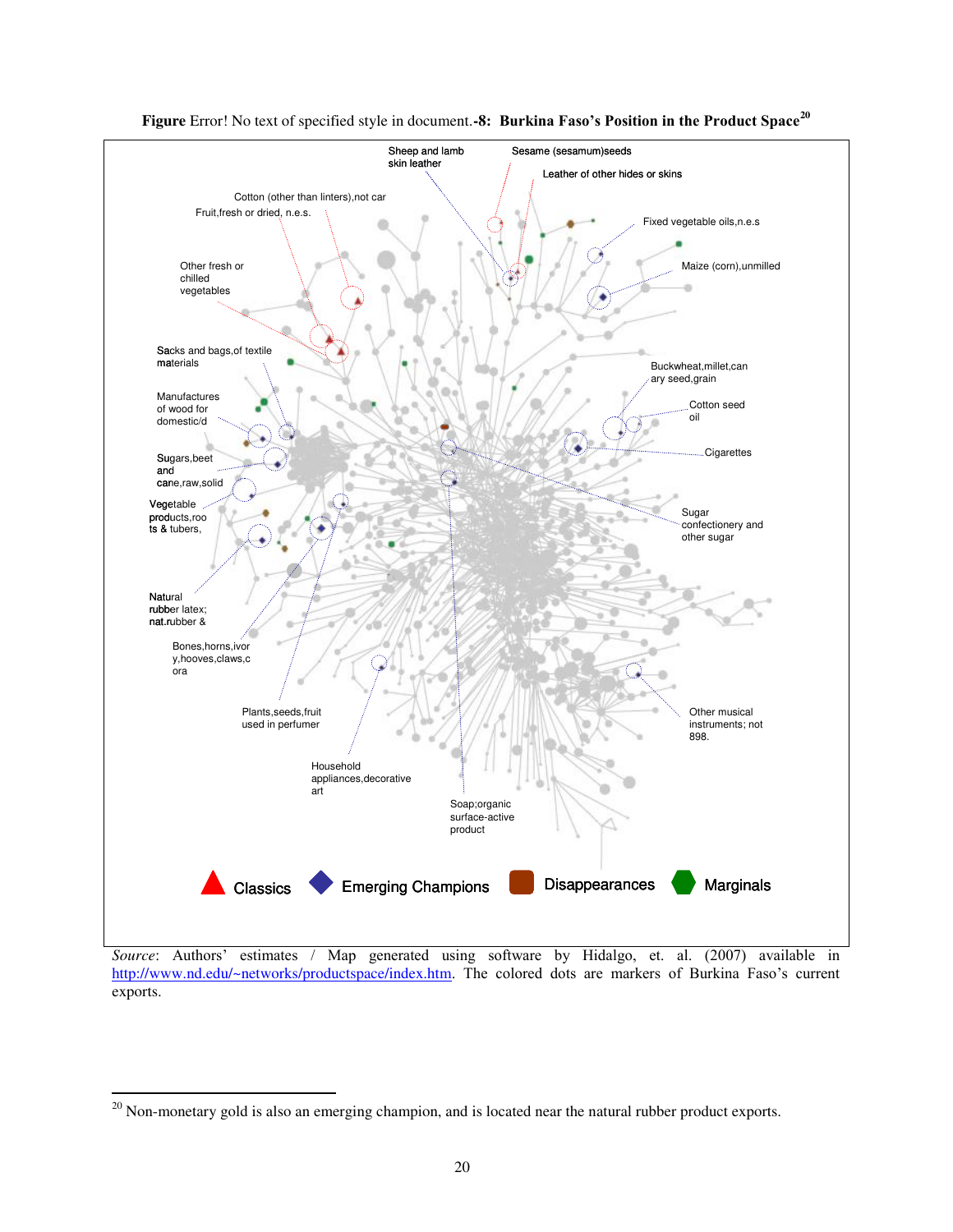1.12 **Burkina's inability thus far to diversify out of cotton indicates that catching-up with richer countries requires different and more efficient ways to reach higher PRODY trees.**  To determine which high PRODY trees Burkina Faso can move to from its present location depends on its capability and the inputs required for higher PRODY products. Burkina Faso needs to jump to trees in which it has a relatively high density.<sup>21 22</sup> If densities of the Burkinabè products are low, then the development of higher density products will require longer-term investments in the factors necessary to produce those products. Moreover, because Burkina Faso and a number of its competitors such as Benin export similar products, the densities of related products are likely to be similar. $^{23}$ 

1.13 **The four categories of exports identified in Burkina Faso based on their comparative advantage have different income potentials.** However, the correlation between density and PRODY of these products is negative.<sup>24</sup> This suggests that a scaling-up to higher PRODY products would be a challenge for the Burkinabè exporters (Figure 1-26). However, reversing this negative trend would trigger a process of sustainable diversification. The four categories are:

- The **classics**, which have maintained an RCA greater than 1 in the past (1980-84) and the present (2000-06). These are traditional exports dominated by cotton. They tend to have low PRODYs that reflect Burkina Faso's low per capita income. A rapidly increasing value (in ‗000s of US dollars) of the classics indicates their growing concentration in Burkina Faso's export basket. This is mostly due to the high demand for exports of uncarded cotton in China. At 3,100, the average PRODY of the classics is significantly below that of the emerging champions and suggests the diversification into the latter.
- **Disappearances**, which have an average PRODY that is higher than that of the classics. These are products that maintained an RCA greater than 1 in the past, but their present RCA tends to 0. Their density is also very low (0.002 in 2000-2006). Therefore, in the absence of an RCA, it would be risky and inefficient to scale-up these products. Their declining densities also reflect weaker capabilities to export these products.
- **Emerging champions**, which are products in which Burkina Faso has developed an RCA in recent times. They have evolved in a fiercely competitive global market and, on average, have significantly higher PRODYs than the classics. Therefore, they are attractive for income-enhancing diversification. Their lower densities reflect the fact that exporters have had less experience with them. This also suggests that scaling them up would require more effort.

 $\overline{a}$ <sup>21</sup> This is the capability – or ease of diversification – density (Hausmann and Klinger, 2006). For each product, density measures how close one specific product is to the country's current production capabilities. Density varies from 0 to 1. The higher the country's density in a product, the easier it is to develop or maintain an RCA in that product. Density basically measures the ease with which the current capabilities in the economy can be adapted to a new product. Unlike other product space concepts, density is a country-specific concept.

<sup>&</sup>lt;sup>22</sup> Typically, higher densities imply that the country can diversify into the product relatively easily and in the shortterm, while lower densities imply longer learning and planning horizons.

 $23$  Two countries are likely to have similar densities for a product if their capabilities are approximately similar, which implies that there is similarity between their exports.

<sup>&</sup>lt;sup>24</sup> By contrast, a positive relationship between the PRODY and density of exports would suggest a dynamic economy in which exporters are rapidly sharpening their capabilities to produce higher value products.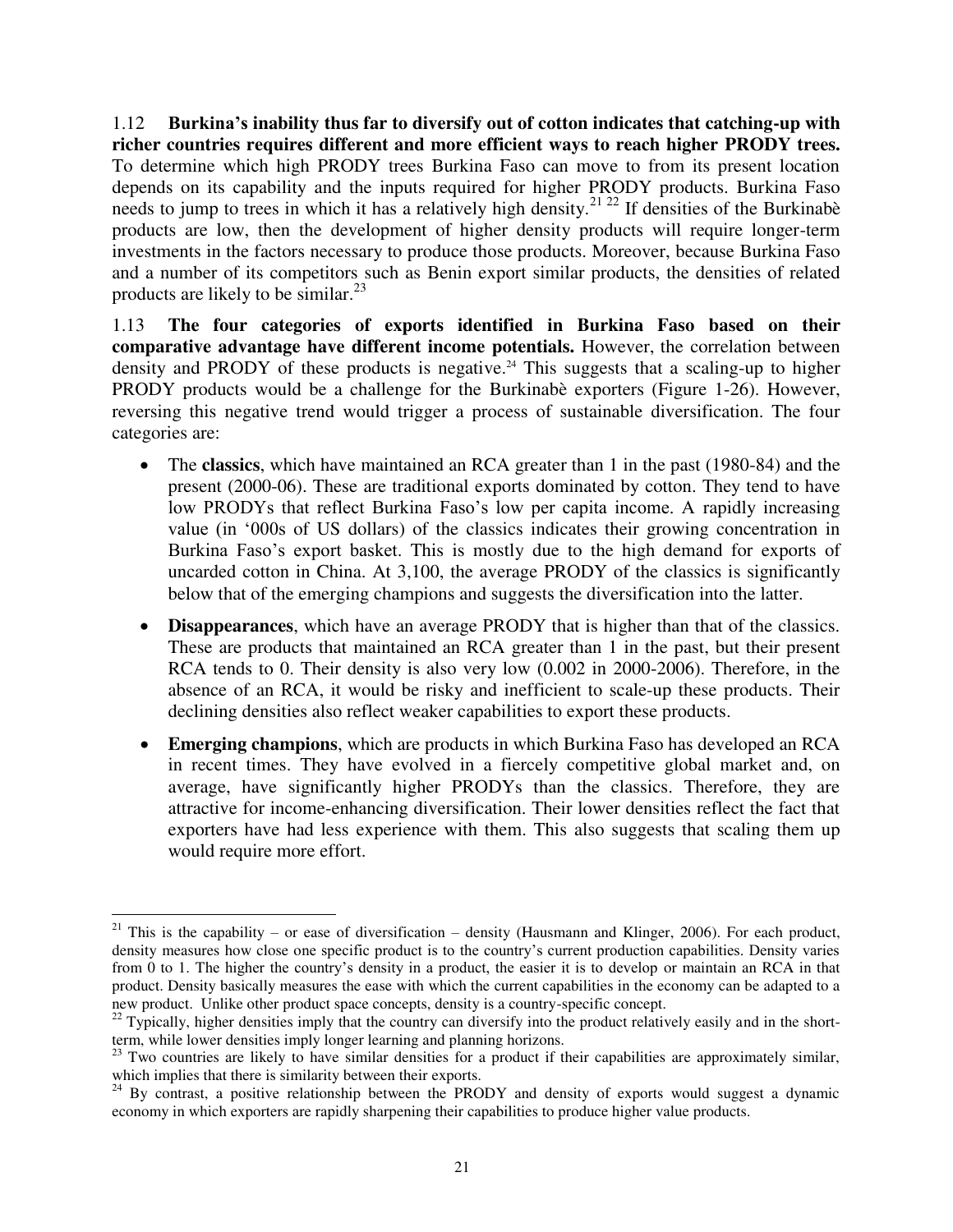**Marginals**, which are products in which Burkina Faso has not yet developed an RCA. Some of them are exported sporadically and in very small quantities. Their densities are low (0.003 in 2000-2006). Nevertheless, their PRODY is higher than the classics. They should not be fostered until the country develops an RCA in them and they command a sizable share of exports.

|                                                                                                       | 1980-84               | 1990-94                   | 2000-04            | 2005-06               |                       |
|-------------------------------------------------------------------------------------------------------|-----------------------|---------------------------|--------------------|-----------------------|-----------------------|
| Exports ('000 US)                                                                                     |                       |                           |                    |                       |                       |
| - Classics                                                                                            | 24,942                | 98,789                    | 155,496            | 272,043               |                       |
| - Emerging Champions                                                                                  | 1,030                 | 1,256                     | 37,943             | 12.454                |                       |
| - Disappearances                                                                                      | 27,075                | 28,979                    | 5,816              | 4,428                 |                       |
| - Marginal Products                                                                                   | 3,027                 | 2,509                     | 6,007              | 7,211                 |                       |
| Prody / Density                                                                                       | <b>PRODY</b><br>(PPP) | <b>Density</b><br>1980-84 | Density<br>2000-06 | <b>RCA</b><br>1980-84 | <b>RCA</b><br>2005-06 |
| - Classics                                                                                            | 3,100                 | 0.044                     | 0.156              |                       |                       |
| - Emerging Champions                                                                                  | 5,360                 | 0.001                     | 0.006              | 0                     |                       |
| - Disappearances                                                                                      | 4.412                 | 0.043                     | 0.002              |                       | 0                     |
| - Marginal Products                                                                                   | 3,581                 | 0.004                     | 0.003              | 0                     | 0                     |
| Source: Authors' calculations using UN-Comtrade Database, concepts from<br>Hausmann and Klinger 2007. |                       |                           |                    |                       |                       |

<span id="page-21-0"></span>**Table** Error! No text of specified style in document.**-3: Average Value and Densities for Burkina Faso's Exports**

<span id="page-21-1"></span>**Figure** Error! No text of specified style in document.**-9: Density and PRODY in Burkina Faso** 



*Source*: Authors' calculations using UN-Comtrade Database and WDI.

1.14 **Classics such as uncarded cotton and sesame have the lowest income potential, whereas the strong RCA Burkina Faso has in exporting fruits, vegetables and manufactured leather indicates the potential for diversification.** Of all its exports, Burkina Faso has the highest density in uncarded cotton  $(0.19)$  and sesame  $(0.18)$  – which is consistent with its long experience in cultivation and export of these products. Nevertheless, uncarded cotton and sesame have low PRODY (1,500 and 1,179, respectively) reflecting their primary product status<sup>25</sup> (Appendix 4).<sup>26</sup> Sesame is often touted as a superior substitute for cotton.

 $\overline{a}$ 

 $25$  Consistent with their technology code PP.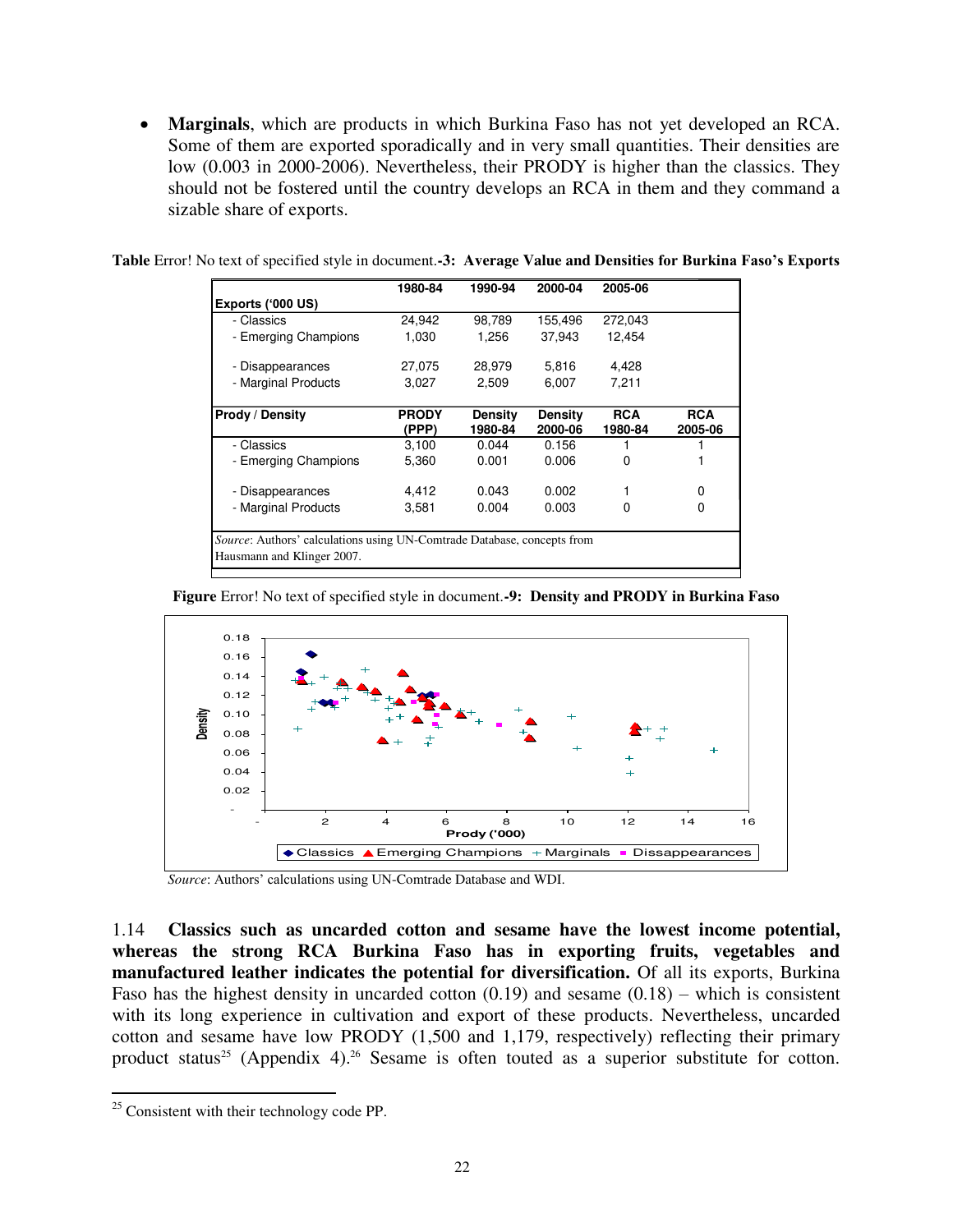However, because sesame's income potential is even lower than cotton's, scaling it up would not have an income-enhancing effect.<sup>27</sup> By contrast, classics such as fresh fruits and vegetables, and leather have a higher technology content and a significantly higher PRODY (5,187 and 2,156, respectively). This makes them superior alternatives to cotton and sesame. Despite the fact that fruits and vegetables, and manufactured leather have high PRODYs and have given Burkina Faso strong RCAs in the past two decades, they have only managed to capture a low share of exports. This highlights how difficult it has been for Burkina to diversify outside the cotton sector. However, the aforementioned products may be good candidates for scaling-up as a part of an income-enhancing diversification strategy.

1.15 **The total export share of the emerging champions inched up from 4 percent in 1980- 1984 to over 15 percent in 2000-2004**. The 16 emerging champions – with the exception of natural rubber – constitute a combination of high PRODY primary resource-based products and low-tech manufactures in which Burkina Faso has recently acquired an RCA (Appendix 4). The current export value of each emerging champion is small but growing. For example, Burkina Faso has a relatively high density of 0.182 in sugar, beet and cane (raw, solid), which rivals cotton and sesame. These are perfect candidates for scaling-up in the short-to-medium term. The densities of most of the agricultural and animal product emerging champions are around 0.14- 0.16 higher than the classics, which suggest that a concerted long-term strategy of diversification may be needed to foster the scaling-up of these nascent products. Cultivators could also consider diversifying toward cotton seed oil, vegetable oils, wood products, and even some low-tech products such as sheep and lamb skin leather, sacks and bags of textile material. Non-monetary gold had volatile values in the early 1990s, when its exports boomed and later collapsed. As exports from the newly discovered gold mines come on-line in 2009, the export share of the emerging champions will rise rapidly and record a significant and speedy diversification toward higher PRODY metals. Nevertheless, the limited gold reserves suggest a diversification into more sustainable products.<sup>28</sup>

1.16 **The total export share of disappearances collapsed from 44 percent in 1980-1984 to less than 3 percent in 2005-2006.** In the early 1980s, their aggregate export share exceeded the classics. At that time, uncarded cotton (share of 32 percent) and oil seeds (share of 34 percent) comprised over two-thirds of Burkina Faso's exports. Ten years later, the decline in the share of oil seeds was absorbed by a corresponding increase in the share of cotton. It is not clear why Burkina Faso lost its RCA in a variety of high PRODY animal products, such as hides and skins.

1.17 **The marginals have a low importance in the Burkinabè export basket, with shares ranging from 2-5 percent since the 1980s.** Most of the marginals, including animal products, live animals, skins and tobacco, also have relatively low densities (range of 0.10-0.17). The classifications of some of these products are anomalies, apparently because they seem to be from the same family, and have a similar PRODY and density. One would expect to find marginals such as cotton seeds, cotton waste, beans, peas and lentils, spices and groundnuts in the emerging

 $\overline{a}$ 

 $26$  Appendix 4 presents a complete product matrix framework. Several export statistics in levels are unreliable (World Bank, DTIS 2007a) and may explain the jumps in levels, especially in recent years. They may also explain some anomalies, such as why beans and peas fall in the marginals group as opposed to the emerging champions.

<sup>&</sup>lt;sup>27</sup> The low PRODY of sesame is explained by the stagnant world demand. This is unlikely to grow as fast as world income as the world supply of sesame comes mainly from low income countries. As more of the latter compete to export it, its price will fall.

<sup>&</sup>lt;sup>28</sup> Current estimates suggest that once the metals are exhausted, the export basket will become concentrated again.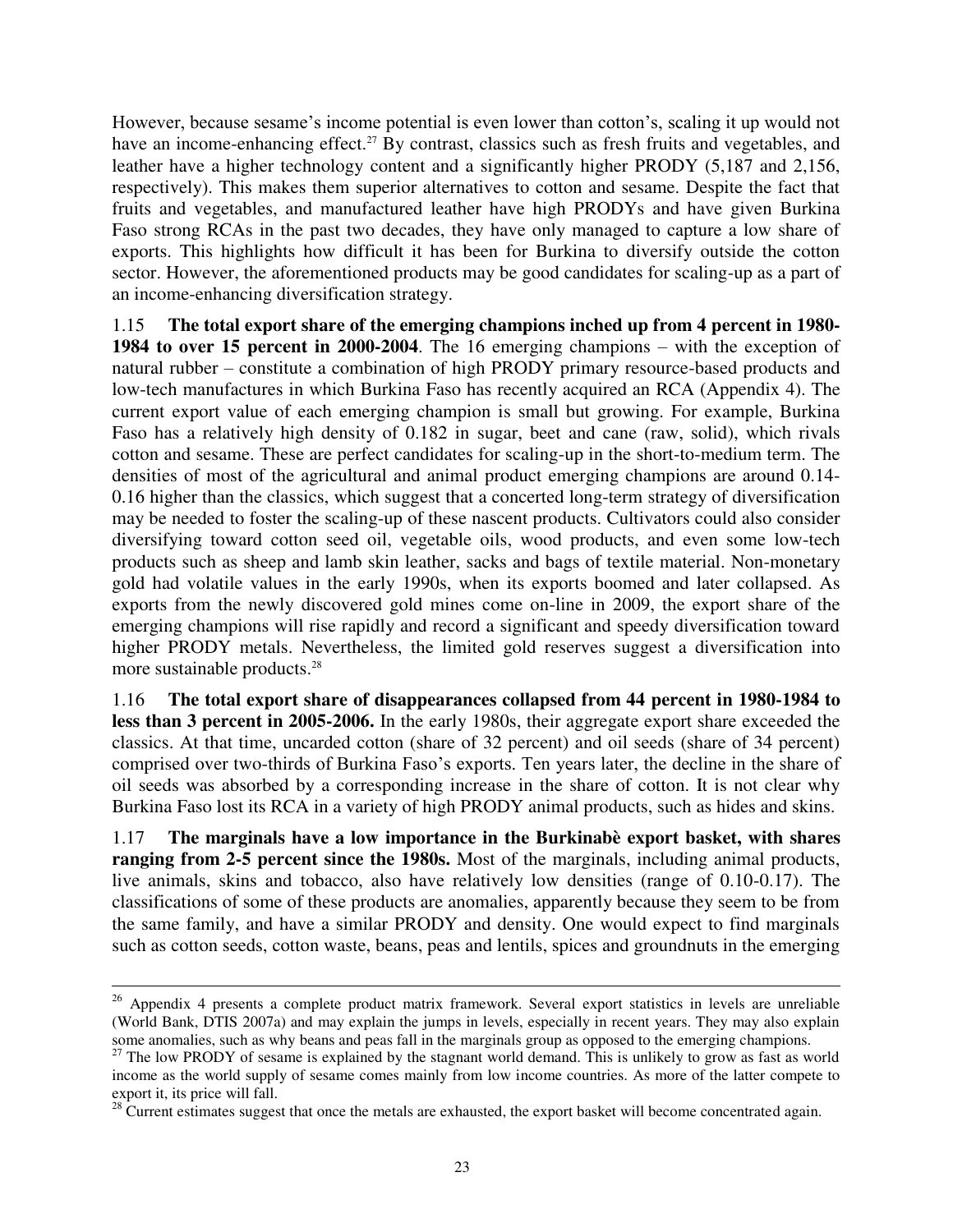champion category. Their misclassification as marginals could be due to data reporting deficiencies.<sup>29</sup>

### <span id="page-23-0"></span>**Selection of Income-enhancing Exports**

 $\overline{a}$ 

1.18 **Scaling-up the non-cotton and non-sesame exports is the crux of the export diversification strategy in Burkina Faso.** The development of this strategy depends on how far other products' trees are from the cotton and sesame trees on which Burkina Faso is presently located.<sup>30</sup> However, since the distances between the trees are long (distances between products are the same for all countries), income enhancing diversification is unlikely to occur on its own (Figures 1-27). The distance argument based on product location highlights the need for an income-enhancing diversification strategy.

1.19 **Thus far, diversification has been negligible because most classics and emerging champions are far from the uncarded cotton tree.** It is striking that there are no trees in the vicinity of the cotton tree that would qualify as potential candidates for scaling-up. For example, the closest tree – goat or kid skins – is a disappearance. There are also several marginals and missing exports, but they are not desirable because they have no RCAs, and selecting them would imply picking winners. The classics – sesame and leather trees – as well as the emerging champion sugar and beet trees are the farthest and do not make the jump easily (Figure 1-27). Therefore, an automatic diversification from cotton to other products is unlikely, and explains why – in spite of structural adjustment – diversification in Burkina Faso has not occurred.

1.20 **Burkina Faso has an RCA in several emerging champions, such as plants, seeds, vegetables and soaps, which suggests export potential.** Figure 1-27 shows that these emerging champions are in the proximity of the classic export – fresh or dried fruits. Since Burkina Faso has an RCA in these products and they are also trees with PRODYs higher than cotton, they may be considered as potentially income-enhancing export products. The other products in the vicinity of the classic fresh or dried fruits are either marginals or simply not a part of the set of products exported by Burkina Faso, which suggests that they would not be good candidates for diversification.

 $^{29}$  Like the emerging champions and some disappearances, the World Bank DTIS 2007 flags them as new exports – although it does not comment on their competitiveness as measured by their RCA. Because the DTIS notes that live animals are an important export product, it is possible that the official statistics are flawed and report smaller figures. To compensate for missing data, import data reported by Burkina Faso's trading partners (mirror data) were used. This is usually deemed more reliable.

<sup>&</sup>lt;sup>30</sup> Three factors were used to identify which trees Burkinabè firms can jump to: (i) whether they are in the neighborhood, (ii) whether they have RCAs in Burkina, and (iii) whether they comprise a high PRODY, non-cotton export that should be scaled-up. The distance between two trees is useful in determining whether the jump is feasible – the farther the distance, the more difficult will be the jump.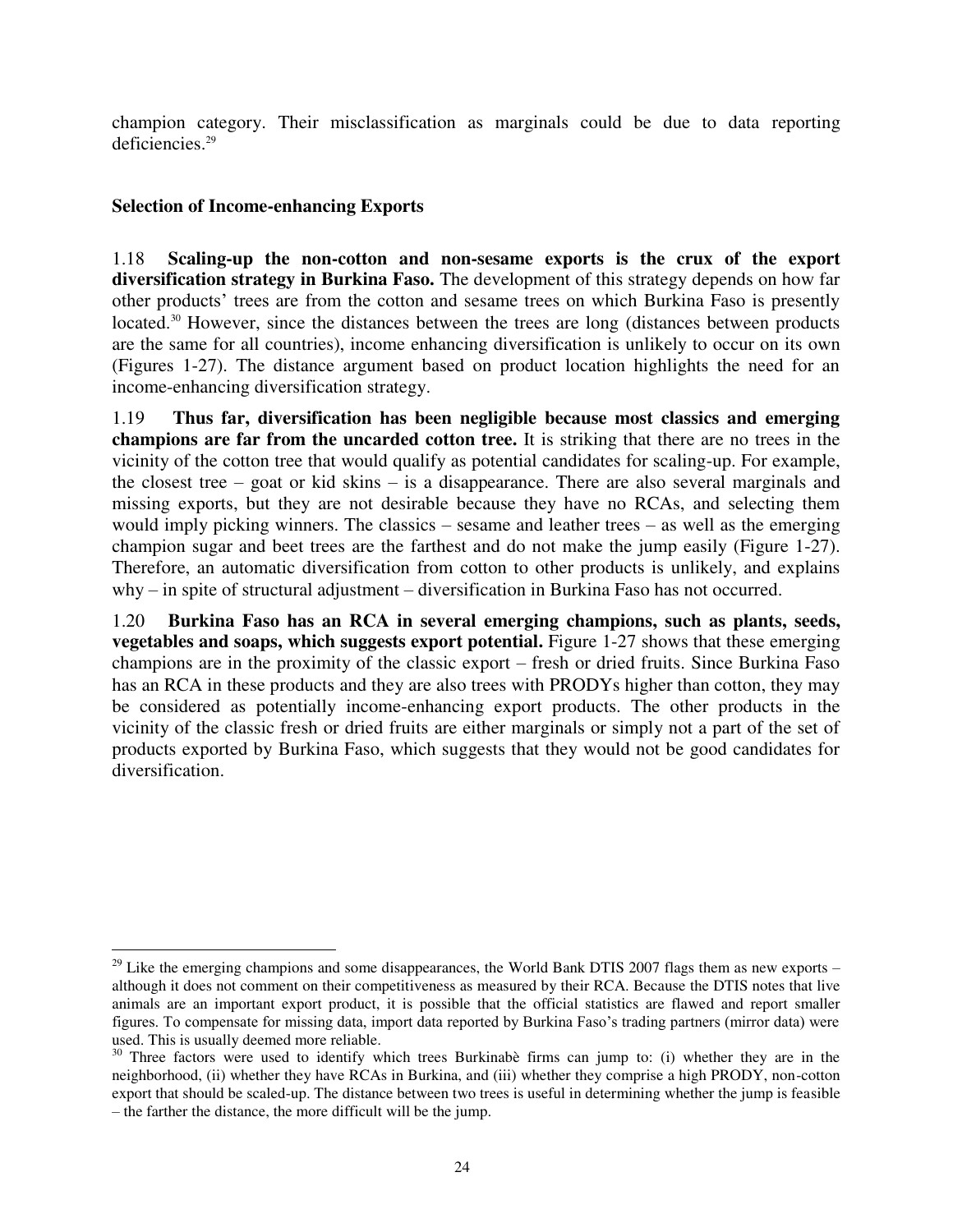

<span id="page-24-0"></span>**Figure** Error! No text of specified style in document.**-10: Distance between High PRODY Trees**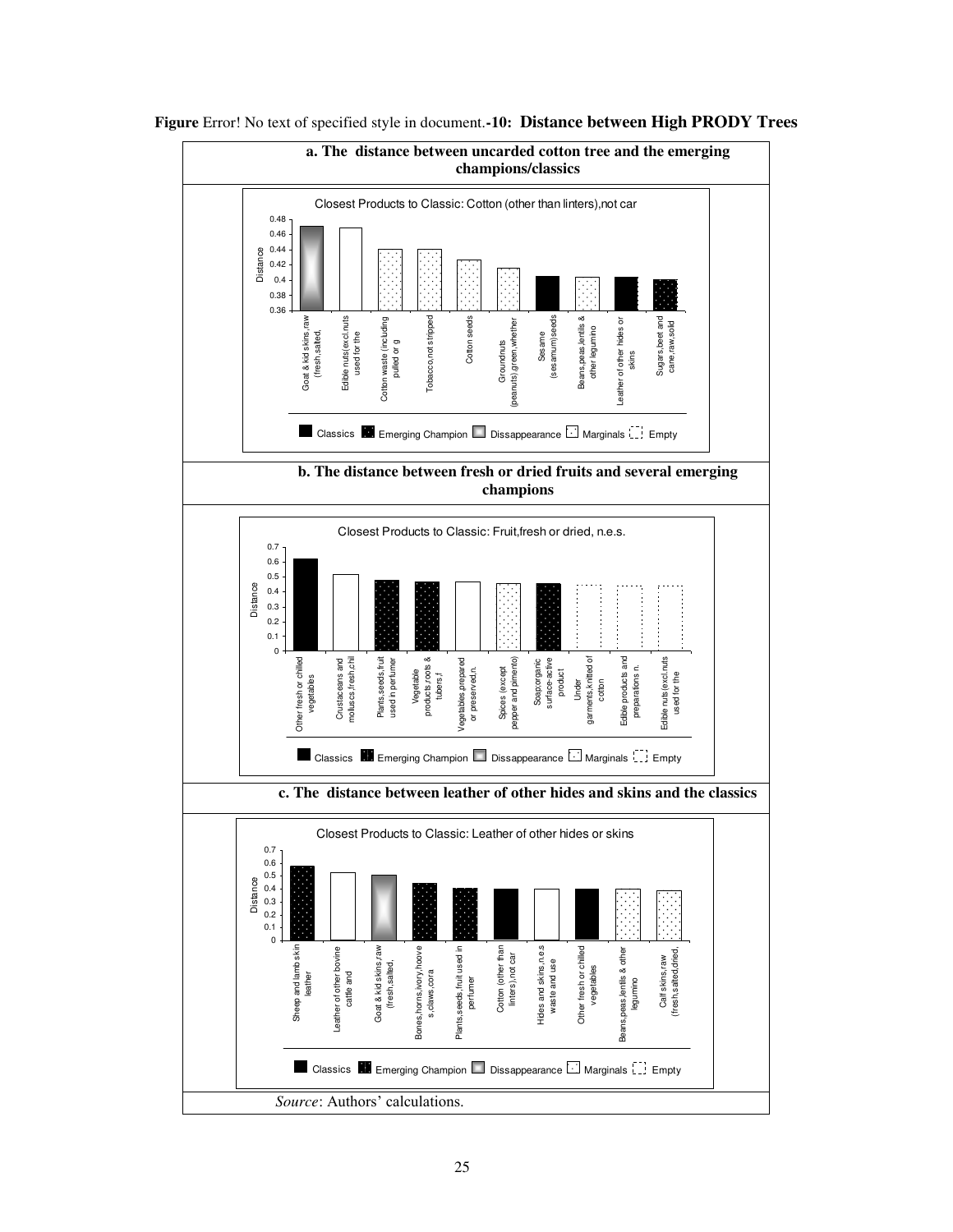#### <span id="page-25-0"></span>**Box** Error! No text of specified style in document.**-4: A Comparison between the Product Matrix Framework and the DTIS Results**

The product matrix framework helps identify similar products to the World Bank DTIS 2007 recommendations. Appendix 4 shows several overlaps. The list of common products covers all five classics, and nearly all agro-pastoral emerging champions. It does not cover those products that are more processed. Nor does it cover light manufactures, such as musical instruments, wood manufactures for domestic use, simple household appliances, cigarettes, and surface active organic soap and related products that are prolific in all metal/mineral exporting countries. The disappearances list contains several products that DTIS recommended, such as oil seeds and various types of animal products. The marginals list also contains several products DTIS recommended, such as cotton seeds, cotton waste, groundnuts and other animal products. The product matrix framework – like the DTIS – suggests that Burkina Faso does not have a comparative advantage in exporting cotton textiles.

The differences with the DTIS recommendations may stem from several factors. First, as the DTIS notes, government data is inconsistent with official trade data. The sole source of data used by the product matrix framework is official COMTRADE statistics. The latter were used to verify that export data reported by the Burkinabè Government matches with data reported by the countries importing Burkinabè products. Therefore, the classification of products in the marginals and disappearances list may include some products that could be classified in a different category. This is highly dependent on the accuracy of the COMTRADE statistics.

A significant difference between the product matrix framework and the DTIS is that the former uses a set of objective and robust criteria to screen products in ways that attach to each product a notional income value (PRODY), or a notional capability statistic (Density). Both measures are neutral with respect to data flaws, and independent of whether Burkina Faso has an RCA in the product or whether it is a classic or emerging champion. Density and PRODY are also useful in distinguishing products that can be scaled-up in the medium-term as opposed to the long-term. The framework is useful in informing planning and policy.

The DTIS presents a wealth of information regarding each sector, and also the main sub-sectors of Burkina Faso's exports. It recommends specific actions in the following sub-sectors:

- Cotton: increase farmers' productivity, improve marketing, and manage price fluctuations;
- Livestock: clarify the export data, develop semi-intensive animal production systems to increase live animal exports, and reorganize and strengthen associations of actors and professionals;
- Sesame: encourage private sector development and better organization within the sector, and increase the share of sesame that is processed in Burkina Faso;
- Groundnuts, cashew nuts and shea: improve the groundnut action plan, increase profitable exports of shea nuts, and decide on the level of support to provide to the cashew nut sector;
- Cereals: evaluate potential to expand maize exports, collect better information on increased regional cereals trade, increase the volume of processed cereals sold with greater value added, implement Burkinabè standards for cereals, and relaunch the cowpeas sector action plan;
- Horticulture: assess and improve Burkina's competitiveness in horticultural exports, increase the exports of fruits and vegetables to sub-regional markets, and increase the share in European horticultural product markets;
- Mines: increase the efficiency of artisanal mines, improve the living conditions of artisanal miners, and improve overall sector management;
- Industrial products: increase the value added of by-products, encourage transformation of agricultural products, and develop the hides and skin sector (World Bank, DTIS 2007a).

1.21 **Other options, such as ship and lamb skin leather, bones and horns may provide income-enhancing opportunities.** The emerging champions – sheep and lamb skin leather, bones and horns and plants and seeds – are high PRODY, and, hence, may be good candidates for diversification (Figure 1-27). They are in the proximity of the classic leather of other hides and skins, which is in a relatively dense part of the forest because there are several attractive trees in the vicinity. This highlights the importance of searching for diversification options not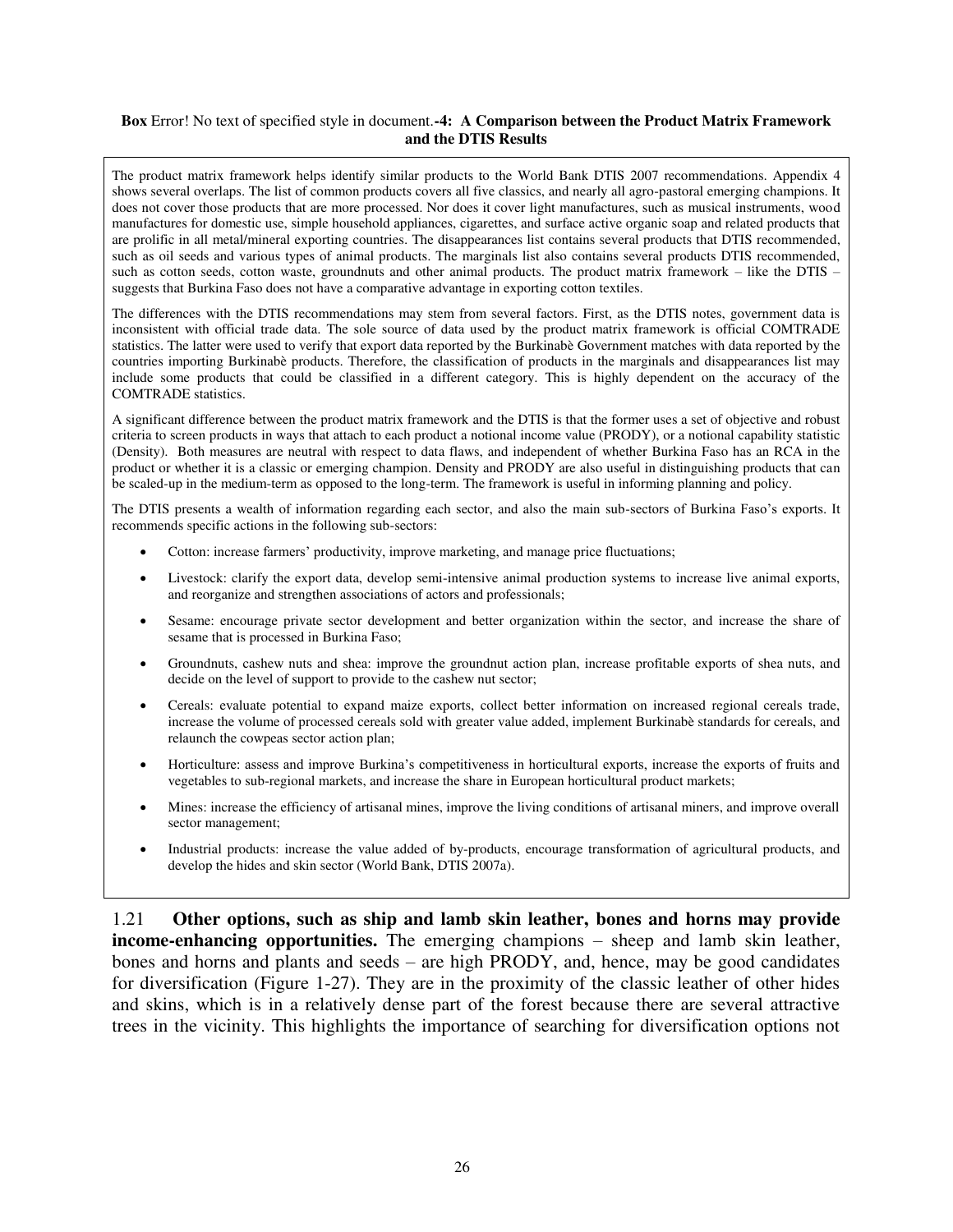just around cotton, but also around relatively small exports – especially the classic leather of other hides and skins.<sup>31</sup>

1.22 **In the past, gold has not been an outlier in Burkina Faso's export basket – nor will it be in the future**. Interestingly, some of the other products that the country exports – groundnuts, beans, peas, legumes, nuts, hides and skins, leather, and sugar – are in the distant neighborhood of gold. The probability that a given country would have an RCA: (i) in gold and in groundnuts is 0.37; (ii) in gold and in beans and legumes is 0.36; and (iii) in gold and in ores and other metallic concentrates such as manganese and zinc, is 0.51.

1.23 **Burkina Faso may consider a mix of agriculture and manufactured products to lead its economic diversification.** The automatic diversification into manufactured exports is not necessarily a viable option for Burkina since those areas may require a certain level of capacity development, including capital, skilled labor and technology. Table 1-19 identifies a set of approximately 20 products and industries from the classic (all except cotton and sesame) and emerging champion categories that could be scaled-up to achieve an export basket that has a significantly higher income potential. The PRODYs of all these products are higher than cotton's and – with the exception of sugar – their densities are lower than cotton's and sesame's.

| <b>PRODUCT DESCRIPTION</b>               | <b>TECH</b>      |              | <b>DENSITY</b> | <b>SHARE</b>             | <b>SHARE</b>             | <b>SHARE</b> | <b>SHARE</b> | <b>Type</b>              |
|------------------------------------------|------------------|--------------|----------------|--------------------------|--------------------------|--------------|--------------|--------------------------|
|                                          | <b>CODE</b>      | <b>PRODY</b> |                |                          |                          |              |              |                          |
|                                          |                  | $(00-04)$    | $00 - 06$      | 80-84                    | 90-94                    | 00-04        | 05-06        |                          |
| Fruit, fresh or dried, n.e.s.            | PP               | 5,187        | 0.154          | 2.0                      | 1.5                      | 0.9          | 2.0          | Classic                  |
| Other fresh or chilled vegetables        | <b>PP</b>        | 5,477        | 0.153          | 4.0                      | 5.8                      | 1.5          | 0.7          | Classic                  |
| Leather of other hides or skins          | LT <sub>1</sub>  | 2,156        | 0.156          | 0.9                      | 2.2                      | 1.8          | 0.9          | Classic                  |
|                                          |                  |              |                |                          |                          |              |              |                          |
| Cotton seed oil                          | RB <sub>1</sub>  | 3,173        | 0.145          | $\overline{\phantom{a}}$ | ٠                        | 1.1          | 0.1          | <b>Emerging Champion</b> |
| Fixed vegetable oils, n.e.s.             | RB <sub>1</sub>  | 5,377        | 0.140          | 0.9                      | 0.4                      | 0.2          | 0.2          | <b>Emerging Champion</b> |
| Sugars, beet and cane, raw, solid        | LT <sub>1</sub>  | 4,516        | 0.182          | $\overline{\phantom{0}}$ | $\overline{\phantom{0}}$ | 4.2          | 1.4          | <b>Emerging Champion</b> |
| Sugar confectionery and other sugar      | R <sub>B</sub> 1 | 8,772        | 0.127          | 0.0                      | 0.0                      | 0.2          | 0.0          | <b>Emerging Champion</b> |
| Vegetable products, roots & tubers, f    | <b>PP</b>        | 4,789        | 0.158          | 0.2                      | 0.0                      | 0.3          | 0.3          | <b>Emerging Champion</b> |
| Plants, seeds, fruit used in perfumer    | PP               | 3,622        | 0.156          | 0.1                      | 0.0                      | 0.1          | 0.1          | <b>Emerging Champion</b> |
| Buckwheat, millet, canary seed, grain    | PP               | 5,009        | 0.131          | 0.0                      | 0.1                      | 0.3          | 0.1          | <b>Emerging Champion</b> |
| Maize (corn), unmilled                   | <b>PP</b>        | 6,430        | 0.129          | 0.3                      | $\blacksquare$           | 1.5          | 0.1          | <b>Emerging Champion</b> |
| Sheep and lamb skin leather              | LT <sub>1</sub>  | 2,526        | 0.162          | 0.1                      | 0.2                      | 2.2          | 0.6          | <b>Emerging Champion</b> |
| Bones, horns, ivory, hooves, claws, cora | PP               | 4,419        | 0.145          | 0.0                      | 0.0                      | 0.1          | 0.0          | <b>Emerging Champion</b> |
| Sacks and bags, of textile materials     | LT1              | 5,209        | 0.146          | 0.0                      | 0.0                      | 0.1          | 0.0          | <b>Emerging Champion</b> |
| Manufactures of wood for domestic/d      | RB1              | 5,919        | 0.141          | 0.0                      | 0.1                      | 0.2          | 0.1          | <b>Emerging Champion</b> |
| Household appliances, decorative art     | LT <sub>2</sub>  | 8,725        | 0.113          | 0.0                      | 0.0                      | 0.0          | 0.0          | <b>Emerging Champion</b> |
| Other musical instruments; not 898.      | LT <sub>3</sub>  | 3,843        | 0.106          | 0.0                      | 0.0                      | 0.1          | 0.0          | <b>Emerging Champion</b> |
| Cigarettes                               | RB1              | 12,204       | 0.118          | $\overline{\phantom{a}}$ | $\overline{\phantom{a}}$ | 4.0          | 1.0          | <b>Emerging Champion</b> |
| Soap;organic surface-active product      | MT <sub>2</sub>  | 5,409        | 0.150          | 0.0                      | 0.1                      | 0.2          | 0.0          | <b>Emerging Champion</b> |
| Gold, non-monetary                       | RB <sub>2</sub>  | 5,716        | 0.144          | 2.3                      | 16.9                     | 1.2          | 1.2          | <b>Emerging Champion</b> |

<span id="page-26-0"></span>**Table** Error! No text of specified style in document.**-4: Options for Export Diversification in Burkina Faso** 

1.24 **Unsurprisingly, some of the classics and emerging champions in Burkina Faso's export options can be scaled-up more easily than others.** This suggests that the density or capability to export should guide the diversification process and the scaling-up. In the short-tomedium term, the goal should be to reach out for low hanging fruit or to jump to the nearest

 $\overline{a}$ <sup>31</sup> One can also jump to several other trees whose products Burkina Faso does not export (empty), or which are disappearances or marginals. Because the country does not have an RCA in these products, they would be risky choices.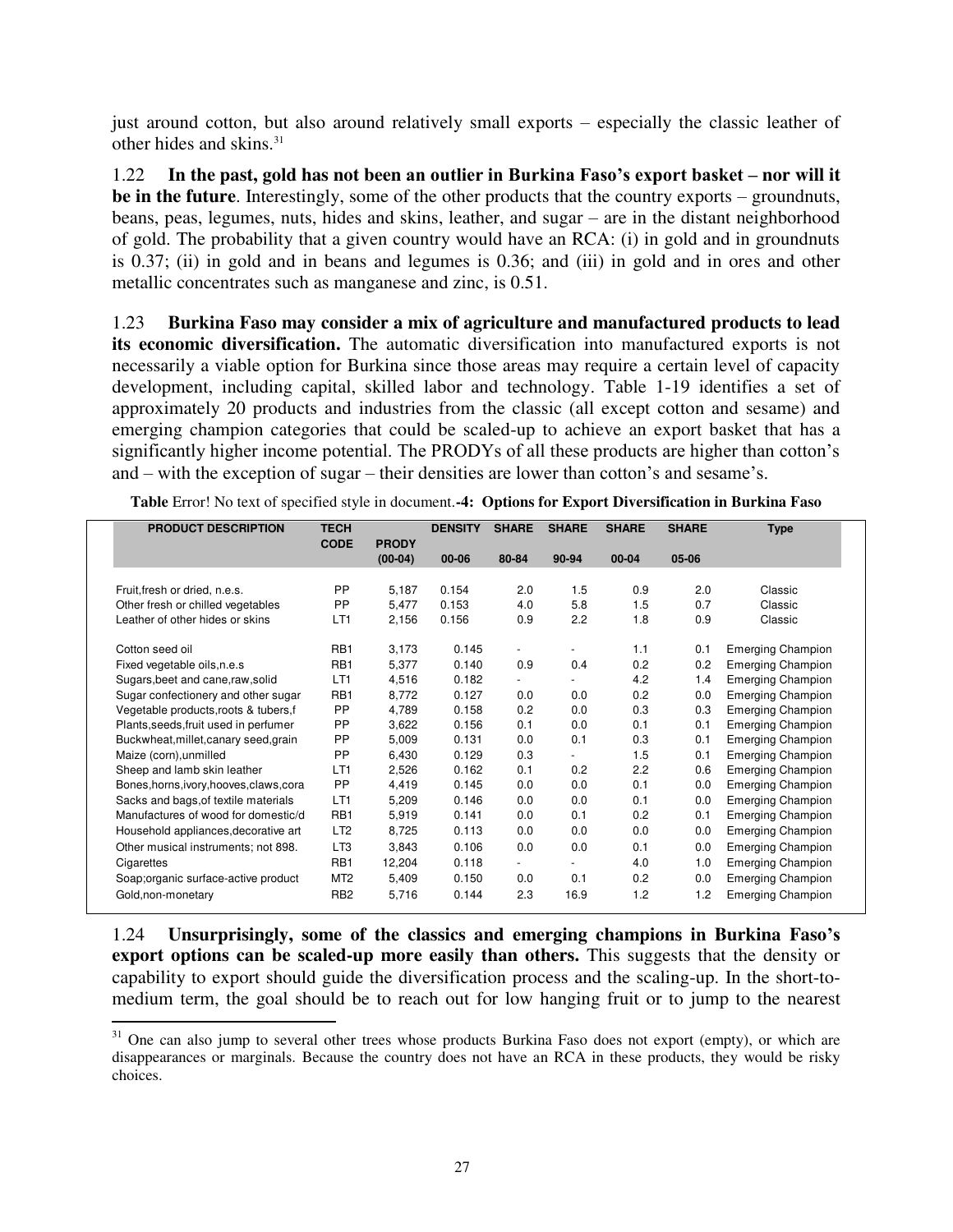trees, preferably those with fruiter fruits (higher PRODY). Because the three classics with densities of about 0.15 have been exported since 1980, policies that identify and remove constraints that are specific to their scaling-up may be feasible in the short-to-medium term. There is a stronger capability to produce and export champions with densities in the range of 0.14 and upward than the other champions, and the former should be useful in scaling-up in the medium-term. Scaling-up products in industries with low densities would require longer horizons, because the development of industry-specific infrastructure, technologies and skills is a longer-term process. Unless investments in these factors are made quickly, the scaling-up of the remaining emerging champions will not be possible. Although many of the marginals seem like attractive choices for diversification, they are not feasible options because Burkina Faso has never had an RCA in them.

1.25 **The list of classics and emerging champions above offers viable diversification options, warranting specific in-depth value chain analyses.** Growing domestic demand (estimated at 4 percent per annum) and demand in the regional market represent real windows of opportunity. For example, urbanization and increased income are boosting demand for rice, while demand in the regional market for Burkina's products (maize, beans, vegetables and livestock) provides export opportunities. Moreover, outside cotton and sesame, Burkina has a real comparative advantage in supplying products, such as fruits and vegetables, hides and skins, to the international markets. Nevertheless, international and regional markets also require quality and timely delivery. To complement product matrix framework, Chapter 6 zooms in on several agricultural products, such as cereals, vegetables and animal products, and provides a detailed Strengths, Weaknesses, Opportunities and Threats (SWOT) analysis of the respective value chains. While the product matrix framework helps identify the income-enhancing products, the SWOT analysis highlights advantages and bottlenecks at micro and meso levels, along the respective value chains. Table 1-20 highlights a menu of promising value chains that may be candidates to diversification.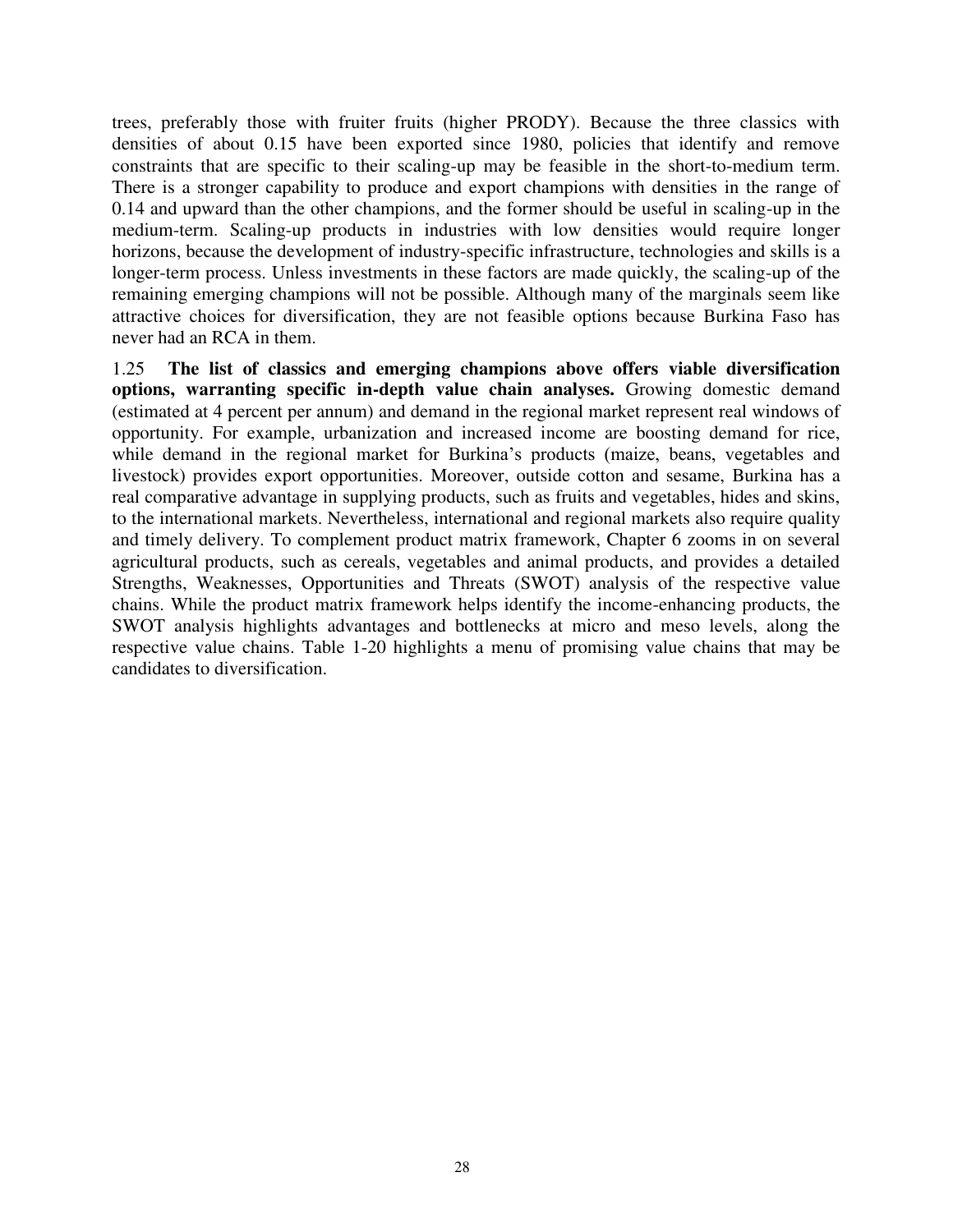#### <span id="page-28-0"></span>**Table** Error! No text of specified style in document.**-5: Candidates to Economic Diversification outside the Cotton Sector**

| <b>Product Space Methodology</b>          | <b>Sectoral Analysis</b>                       |  |  |  |  |  |  |  |  |
|-------------------------------------------|------------------------------------------------|--|--|--|--|--|--|--|--|
|                                           | Cereals, vegetables and other plants/seeds     |  |  |  |  |  |  |  |  |
| Maize (corn), unmilled***                 | Traditional cereals (sorghum, millet, maize)   |  |  |  |  |  |  |  |  |
| Buckwheat, millet, canary seed, grains*** | Rice                                           |  |  |  |  |  |  |  |  |
| Fruit, fresh or dried*                    | Onions                                         |  |  |  |  |  |  |  |  |
| Other fresh or chilled vegetables*        | Tomatoes                                       |  |  |  |  |  |  |  |  |
| Vegetable products, roots and tubers**    | Green beans                                    |  |  |  |  |  |  |  |  |
| Plants, seeds, fruits used in perfumes**  | Cowpeas                                        |  |  |  |  |  |  |  |  |
|                                           | Sesame****                                     |  |  |  |  |  |  |  |  |
|                                           | Mangoes                                        |  |  |  |  |  |  |  |  |
|                                           | Shea nuts                                      |  |  |  |  |  |  |  |  |
|                                           | Animals/meat and other animal products         |  |  |  |  |  |  |  |  |
|                                           | Short-cycle species (poultry, sheep and goats) |  |  |  |  |  |  |  |  |
|                                           | Cattle/Beef                                    |  |  |  |  |  |  |  |  |
|                                           | Milk                                           |  |  |  |  |  |  |  |  |
| Leather, hides, skins and bones/horns     |                                                |  |  |  |  |  |  |  |  |
| Leather of other hides and skins*         | Hides and skins                                |  |  |  |  |  |  |  |  |
| Sheep and lamb skin leather**             |                                                |  |  |  |  |  |  |  |  |
| Bones, horns, ivory, hooves, claws**      |                                                |  |  |  |  |  |  |  |  |
|                                           | <b>Processed products</b>                      |  |  |  |  |  |  |  |  |
| Cotton seed oil**                         |                                                |  |  |  |  |  |  |  |  |
| Fixed vegetable oils**                    |                                                |  |  |  |  |  |  |  |  |
| Sugar, beet and cane, raw, solid **       |                                                |  |  |  |  |  |  |  |  |
| Sugar confectionery and other sugar***    |                                                |  |  |  |  |  |  |  |  |
| Sacks and bags of textile material**      |                                                |  |  |  |  |  |  |  |  |
| Manufactures of wood***                   |                                                |  |  |  |  |  |  |  |  |
| Household appliances, decorative art***   |                                                |  |  |  |  |  |  |  |  |
| Other musical instruments***              |                                                |  |  |  |  |  |  |  |  |
| Cigarettes***                             |                                                |  |  |  |  |  |  |  |  |
| Soap, organic surface-active products**   |                                                |  |  |  |  |  |  |  |  |
| Gold, non-monetary**                      |                                                |  |  |  |  |  |  |  |  |

Note:

\* Classic – density >  $0.15 \rightarrow$  stronger capabilities to produce and export.

\*\* Emerging champion – density >  $0.14 \rightarrow$  stronger capabilities to produce and export.

\*\*\* Emerging champion – density < 0.14 → weaker capabilities to produce and export.<br>\*\*\*\* According to the product space methodology, sesame is considered to have an income potential lower than that of cotton.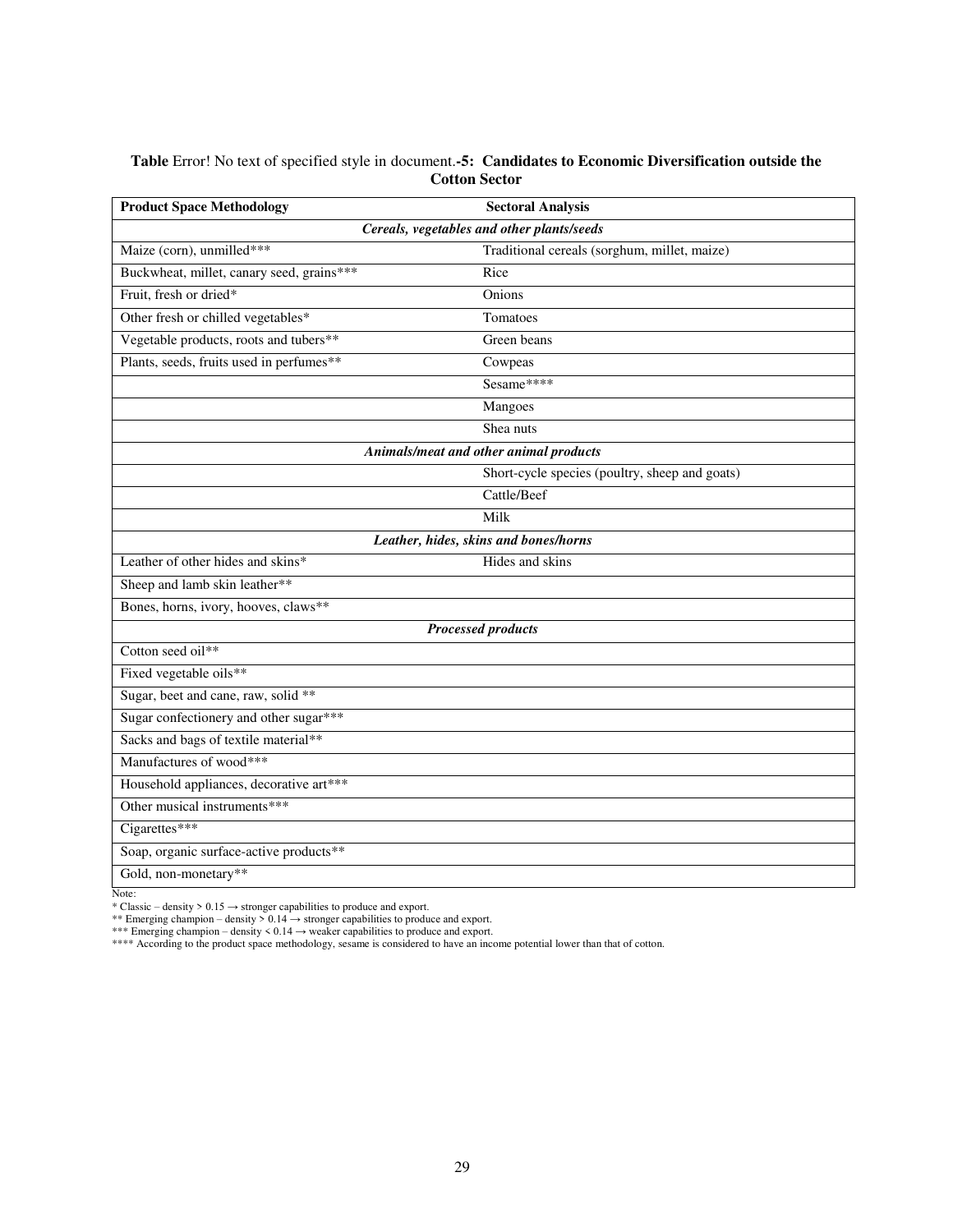## <span id="page-29-0"></span>**APPENDIX 1: PERFORMANCE OF OTHER LANDLOCKED OR COMMODITY PRODUCING COUNTRIES**

#### **Table A2. 1. Economic Diversification in fast growing landlocked or primary product exporters**

|             | Lao PDR                                    |      |                 |              |             |                                          |           |                 |              |
|-------------|--------------------------------------------|------|-----------------|--------------|-------------|------------------------------------------|-----------|-----------------|--------------|
| <b>SITC</b> | <b>Product Description</b>                 | %    | Tech            | <b>PRODY</b> |             | <b>SITC</b> Product Description          | %         | Tech            | <b>PRODY</b> |
|             | 711 Coffee, whether or not roasted         | 0.36 | PP              | 1,936        |             | 2483 Wood of non-coniferous species      | 0.18      | RB              | 3,667        |
|             | 2471 Sawlogs & veneer coniferous logs      | 0.19 | RB              | 8,841        |             | 8451 Jerseys, pull-overs, cardigans      | 0.06      | LT1             | 4,464        |
|             | 2483 Wood of non-coniferous species        | 0.08 | RB              | 3,667        |             | 8423 Trousers, breeches etc. of textiles | 0.05      | LT1             | 4,789        |
|             | 2482 Wood of coniferous species, sawn      | 0.03 | RB              | 11,578       |             | 2472 Sawlogs & veneer coniferous logs    | 0.04      | RB1             | 2,287        |
|             | 2923 Veget materials - primarily fibres    | 0.03 | PP              | 2,334        |             | 8439 Other outer garments of textiles    |           | 0.03 w Tech     | 5,408        |
|             |                                            |      |                 |              |             |                                          |           |                 |              |
|             | Kyrgyz Republic                            |      |                 |              |             |                                          |           |                 |              |
| <b>SITC</b> | <b>Product Description (1995)</b>          | %    |                 | Tech PRODY   |             | SITC Product Description (2006)          | %         | Tech            | <b>PRODY</b> |
|             | 2882 Other non-ferr base metal waste       | 0.18 | RB <sub>2</sub> | 6,030        |             | 2631 Cotton (other than linters)         | 0.081     | PP              | 1,500        |
|             | 2631 Cotton (other than linters), uncarded | 0.11 | PP              | 1,500        |             | 2882 Other non-ferr base metal waste     | 0.0797    | RB <sub>2</sub> | 6,030        |
|             | 2111 Bovine & equine hides                 | 0.09 | PP              | 5,653        |             | 6644 Cast, rolled, drawn or blown glass  | 0.0551    | RB <sub>2</sub> | 19,719       |
|             | 6899 Base metals, n.e.s. and cermets       | 0.08 | RB <sub>2</sub> | 3,279        |             | 542 Beans, peas, lentils etc.            | 0.045     | HV              | 2,376        |
|             | 6821 Copper and copper alloys              | 0.06 | RB <sub>2</sub> | 4,900        |             | 2820 Waste&scrap metal of iron/steel     | 0.0442    | RB <sub>2</sub> | 5,711        |
|             |                                            |      |                 |              |             |                                          |           |                 |              |
|             | Vietnam                                    |      |                 |              |             |                                          |           |                 |              |
| <b>SITC</b> | <b>Product Description</b>                 | %    | Tech            | <b>PRODY</b> | <b>SITC</b> | <b>Product Description</b>               | %         | Tech            | <b>PRODY</b> |
|             | 360 Crustaceans and molluscs, fresh        | 0.29 | PP              | 3,369        |             | 3330 Petrol.oils & crude oils            | 0.21      | PP              | 5,316        |
|             | 3221 Anthracite, whether/not pulverized    | 0.12 | PP              | 4,786        |             | 8510 Footwear                            | 0.16      | LT1             | 7,765        |
|             | 2320 Natural rubber latex; nat.rubber      | 0.06 | PP              | 1,169        |             | 360 Crustaceans and molluscs, fresh      | 0.05      | PP.             | 3,369        |
|             | 2924 Plants, seeds, fruit for perfumes     | 0.06 | PP              | 3,622        |             | 8219 Other furniture and parts           | 0.04      | LT <sub>2</sub> | 10,855       |
|             | 2919 Other materials of animal origin      | 0.04 | PP              | 8,387        |             | 8439 Other outer garments of textiles    | 0.03      | LT1             | 5,408        |
|             |                                            |      |                 |              |             |                                          |           |                 |              |
|             | Sri Lanka                                  |      |                 |              |             |                                          |           |                 |              |
|             |                                            |      |                 |              |             |                                          |           |                 |              |
| <b>SITC</b> | <b>Product Description</b>                 | %    | Tech            | <b>PRODY</b> | <b>SITC</b> | <b>Product Description</b>               | %         | Tech            | <b>PRODY</b> |
| 741         | Tea                                        | 0.36 | PP              | 1,655        | 741 Tea     |                                          | 0.14 PP   |                 | 1,655        |
|             | 2320 Natural rubber latex; nat.rubber      | 0.12 | PP              | 1,169        |             | 8439 Other outer garments of textiles    | 0.08 LT1  |                 | 5,408        |
| 8439        | Other outer garments of textiles           | 0.08 | LT1             | 5,408        |             | 8462 Under garments, knitted             | 0.05 LT1  |                 | 4,975        |
|             | 3344 Fuel oils, n.e.s.                     | 0.07 | RB <sub>2</sub> | 5,032        |             | 8459 Other outer garments & clothing     | 0.05 LT1  |                 | 6,020        |
|             | 8429 Other outer garments of text fabrics  | 0.05 | LT1             | 5,624        |             | 8423 Trousers, breeches of textiles      | 0.04 LT1  |                 | 4,789        |
|             |                                            |      |                 |              |             |                                          |           |                 |              |
|             | Paraguay                                   |      |                 |              |             |                                          |           |                 |              |
| <b>SITC</b> | <b>Product Description</b>                 | %    | Tech            | <b>PRODY</b> |             | <b>SITC</b> Product Description          | %         | Tech            | <b>PRODY</b> |
|             | 2631 Cotton (other than linters)           | 0.36 | PP              | 1,500        |             | 2222 Soya beans                          | 0.33      | <b>PP</b>       | 6,079        |
|             | 2222 Soya beans                            | 0.30 | PP              | 6,079        |             | 111 Meat of bovine animals, fresh        | 0.12      | RB1             | 8,892        |
|             | 2483 Wood of non-coniferous species        | 0.06 | RB1             | 3,667        |             | 813 Oil-cake & other residues            | 0.09      | PP.             | 5,718        |
|             | 813 Oil-cake & other residues              | 0.04 | PP              | 5,718        |             | 4232 Soya bean oil                       | 0.05      | RB1             | 6,491        |
|             | 1211 Tobacco, not stripped                 | 0.04 | PP              | 3,317        |             | 2631 Cotton (other than linters)         | 0.05      | PP              | 1,500        |
|             |                                            |      |                 |              |             |                                          |           |                 |              |
|             | Guatemala                                  |      |                 |              |             |                                          |           |                 |              |
| <b>SITC</b> | <b>Product Description</b>                 | ℅    | Tech            | <b>PRODY</b> |             | <b>SITC</b> Product Description          | %         | Tech            | <b>PRODY</b> |
| 711         | Coffee, whether or not roasted             | 0.45 | PP              | 1,936        |             | 8451 Jerseys, pull-overs, cardigans      | 0.11 LT1  |                 | 4,464        |
| 2631        | Cotton (other than linters)                | 0.11 | PP              | 1,500        |             | 711 Coffee, whether or not roasted       | $0.10$ PP |                 | 1,936        |
|             | 612 Refined sugars and other products      | 0.09 | LT1             | 4,020        |             | 573 Bananas, fresh or dried              | 0.07 HV   |                 | 5,183        |
|             | 573 Bananas, fresh or dried                | 0.09 | HV              | 5,183        |             | 8439 Other outer garments of textiles    | 0.05 LT1  |                 | 5,408        |
|             | 752 Spices (except pepper and pimento)     | 0.06 | PP              | 2,650        |             | 8459 Other outer garments & clothing     | 0.05 LT1  |                 | 6,020        |

Source: Authors' calculations based on data from WDI and COMTRADE.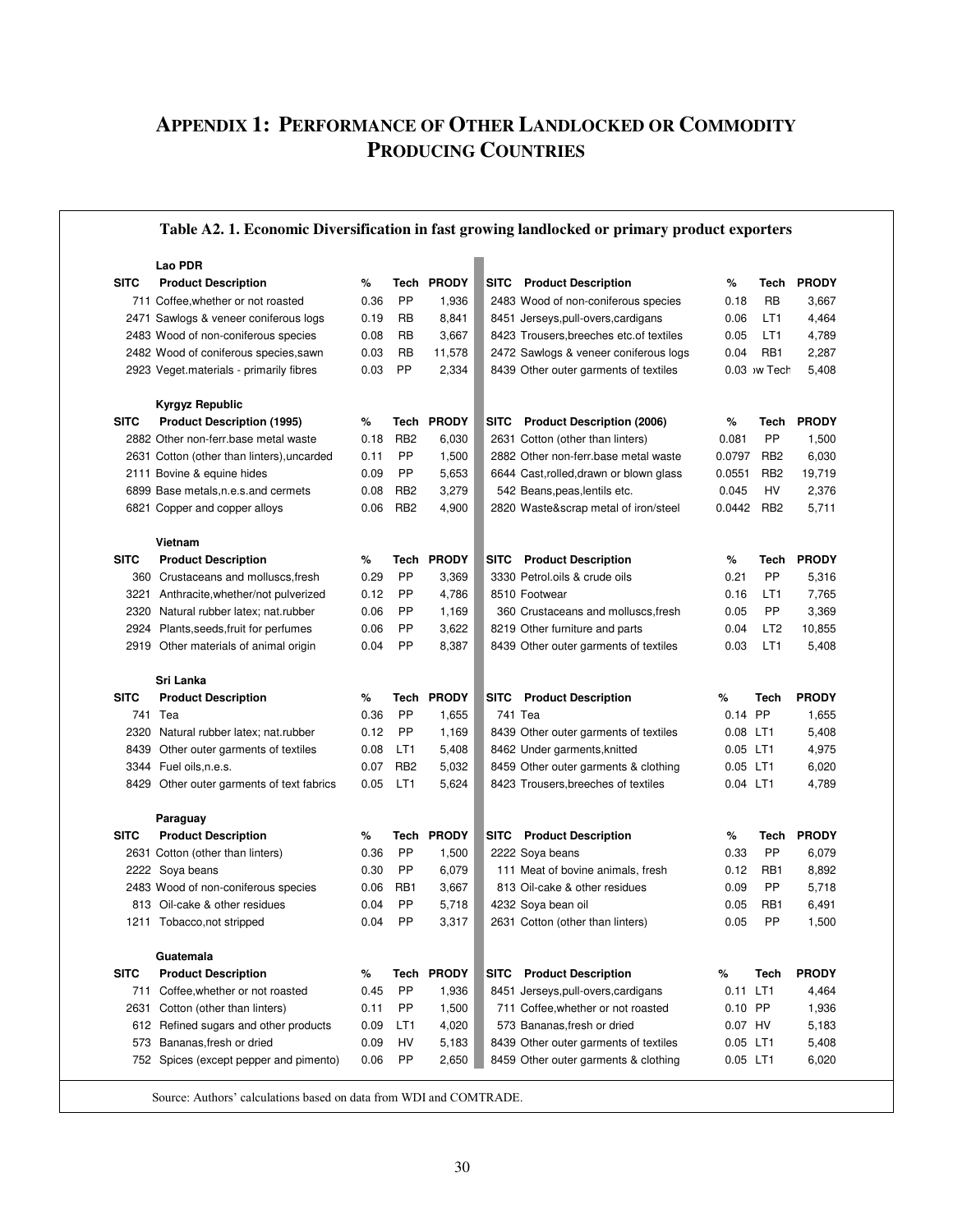## **APPENDIX 2: PRODUCT SPACE METHODOLOGY**

<span id="page-30-0"></span>1. Charting a far more complex terrain, Hausmann and Klinger (HK)'s, product space methodology links products to their exporters' income levels with the additional advantage of pairing the possibility of exporting a new and more sophisticated product with the country's *capability* to export it. Without directly assigning a numeric income value to a product, the HK methodology uses the relationship between products to hypothesize how difficult it might be for a low income country to diversify into a product exported by higher income countries.

2. HK construct a space of possibilities for export diversification by mapping all products that countries export onto a set or what they call product space or forest. At the  $SITC2 - 4$  digit level of disaggregation, this forest has about 800 products or trees, and in Hausmann and Klinger's terminology, each tree is occupied by a country's firms that are like monkeys. Diversification occurs when the firms develop new capabilities to export (jump) incomeenhancing products which they call 'fruitier trees.'

3. Hausmann, Klinger and Lawrence (2008) show that the common policy prescription that supports diversification in natural resource-based economies through the development of forward linkages or the value chain has *not* fostered greater processing of raw materials in too many countries. They find that 'broad factor intensities do a much better job of identifying patterns of production and structural transformation… Structural transformation favors sectors with similar technological requirements, factor intensities and other requisite capabilities, not products connected in value chains," (Hausmann, Klinger and Lawrence, 2008).

4. In an economy, diversification entails re-allocating resources from the production of a commodity currently produced towards those required by another product. In the case of incomeenhancing diversification, this would involve transferring inputs to products with greater income potential (fruitier trees). Of course, this may be difficult in many cases or even impossible. Presumably, it should be easier for inputs to be transferred for the production of products whose trees that are in close proximity such as between those with fruit and vegetables. A map of the product space displays a core that is densely populated with trees whose products require relatively similar inputs such as various types of electronics (Figure A3.1). The jumps from one product tree to another will be short in the core of the product space. In comparison, the periphery contains clusters of trees whose products require relatively dissimilar inputs and are therefore far apart. An example would be a cluster of petroleum products or cocoa trees. The distance between trees does not vary among countries.

5. How easily a country can develop the capability to export a new product depends on its input specificity or how easily its current inputs can be reallocated towards the production of the new product. If the firms in a country are located far from the core, jumps to fruitier trees can be long and hence difficult. Naturally, being in a dense part of the product space is advantageous for catch up.

6. The distance between two trees depends upon the relatedness or similarity in the inputs, no matter how imperfect, needed to produce both products. Inputs include natural endowments, technological capabilities, land, labor, capital, institutions, etc. that a country needs to produce and export a product. As an example, a country that has a suitable environment (soil, climate) to produce vegetables is more likely to move into fruits as opposed to cement. The distance between fruits and vegetables will be shorter (or the proximity greater) than between vegetables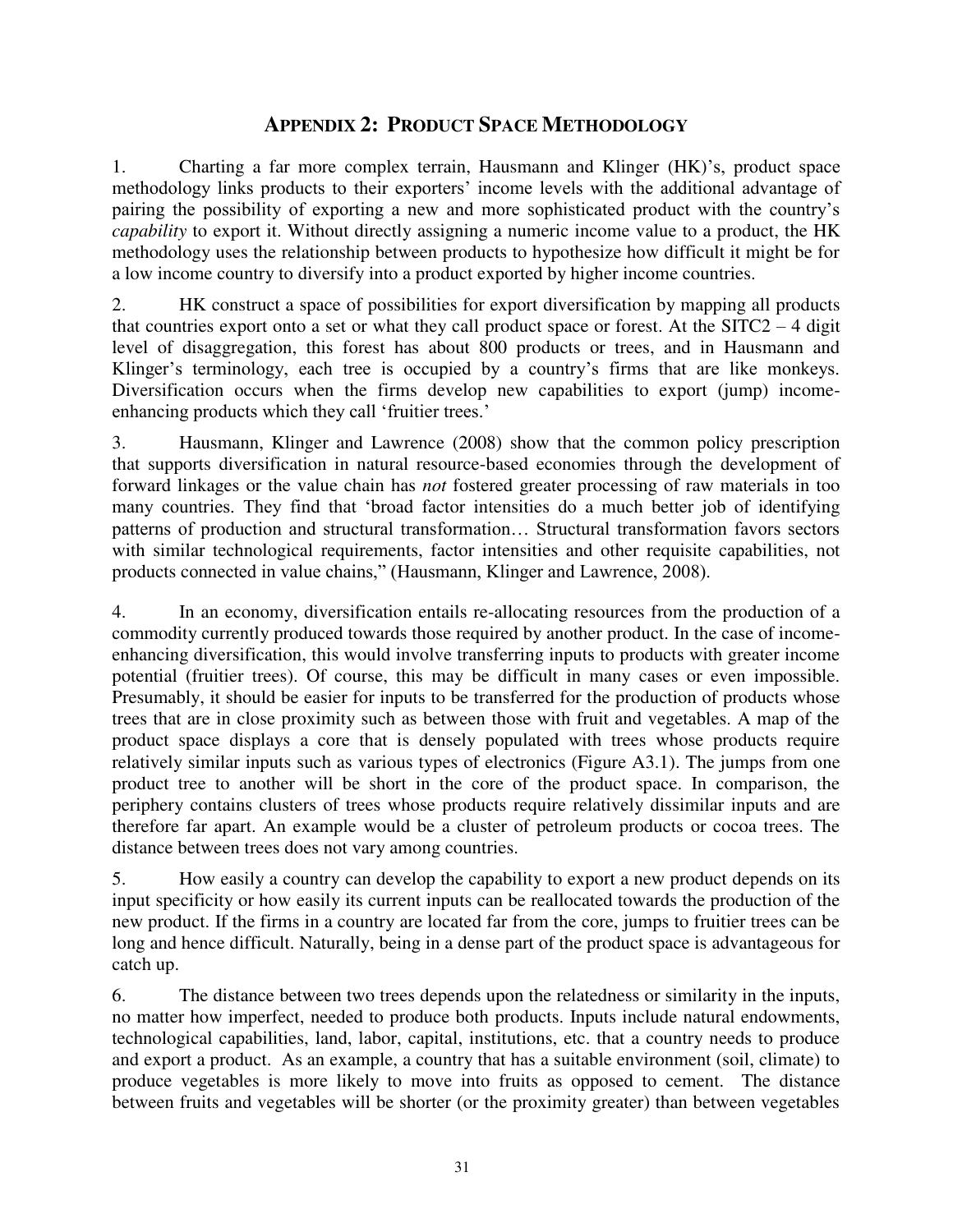and cement. The concept of distance (or proximity) between products is not an arbitrary number. Its calculation uses the wealth of information available from actual trade data for all countries and is rigorous in the sense that any one country's export mix is unlikely to make a significant difference to its value.



**Figure A2.1: The Product Space Diagram** 

*Source: Hidalgo, et. al. (2007)*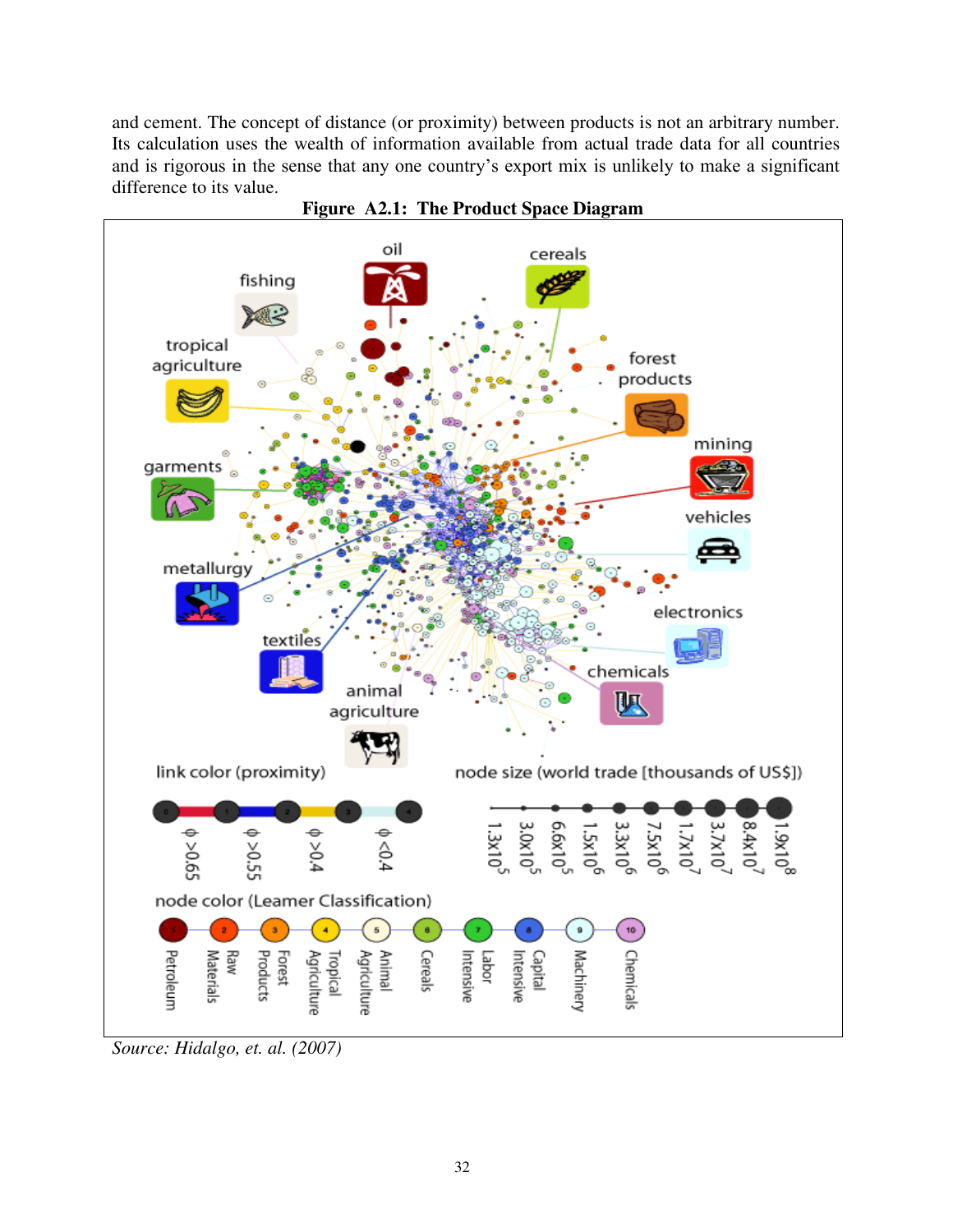7. More formally, the proximity between two trees is measured by the conditional probability that exporters that have a revealed comparative advantage (RCA) in product X also have a revealed comparative advantage in product Y. If a country's RCA in a product lies between 0 and 1, Hausmann and Klinger assign it a value of 0; if it is larger than 1, it is assigned a value of 1. In this discussion, if a country has a RCA of 1, it is assumed to have developed a RCA in that product.

8. In their visual network representation of the 800x800 matrix, the unevenly forested product space displays a core comprised of clusters of metals, machinery and chemical trees occupied by high income countries. In contrast, closer to the periphery are clusters of trees such as garments, animal products, cereals, coffee and cocoa trees that are typically occupied by low income countries. It is important to note that the distances between trees or products are the same for all countries. Trees at the core tend to be higher PRODY.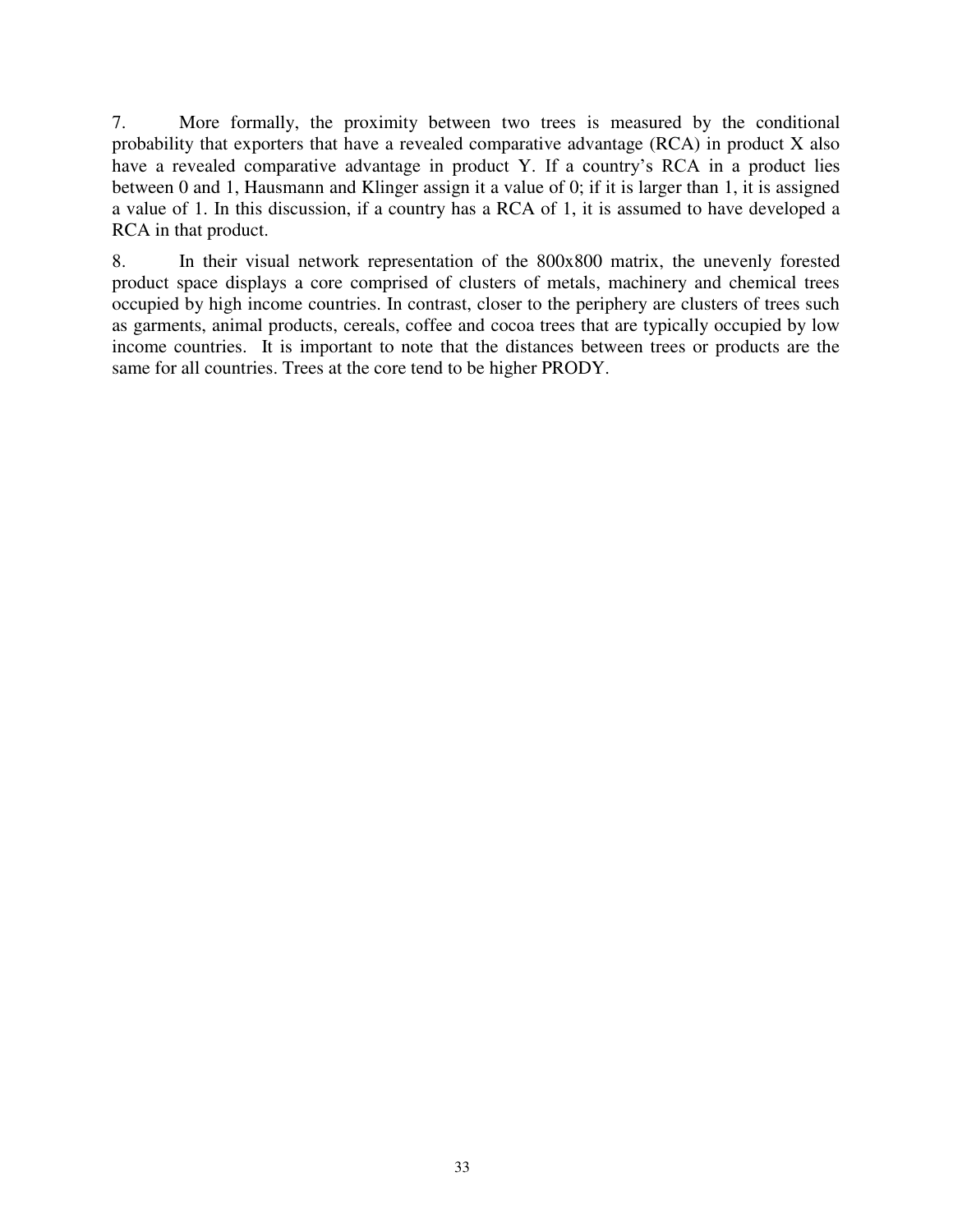<span id="page-33-0"></span>

|                | Table A3.1: Burkina Faso's Exports in the Product Matrix Framework – Classics and Emerging Champions |                 |              |                         |                              |              |                           |                           |                |                          |              |              |                          |             |
|----------------|------------------------------------------------------------------------------------------------------|-----------------|--------------|-------------------------|------------------------------|--------------|---------------------------|---------------------------|----------------|--------------------------|--------------|--------------|--------------------------|-------------|
| <b>SITC2-4</b> | PRODUCT DESCRIPTION                                                                                  | <b>TECH</b>     | <b>PRODY</b> |                         | <b>LEVEL</b>                 | <b>LEVEL</b> | <b>LEVEL</b>              | <b>LEVEL</b>              | <b>SHARE</b>   | <b>SHARE</b>             | <b>SHARE</b> | <b>SHARE</b> | <b>Type</b>              | <b>DTIS</b> |
| digit          |                                                                                                      |                 |              |                         |                              |              |                           |                           |                |                          |              |              |                          |             |
| CODE           |                                                                                                      | CODE            | $(00-04)$    | <b>DENSITY</b><br>00-06 | '000 US\$ '000 US\$<br>80-84 | 90-94        | <b>'000 US\$</b><br>00-04 | <b>'000 US\$</b><br>05-06 | 80-84          | 90-94                    | 00-04        | 05-06        |                          |             |
|                |                                                                                                      |                 |              |                         |                              |              |                           |                           |                |                          |              |              |                          |             |
| 2631           | Cotton (other than linters), not car                                                                 | PP              | 1,500        | 0.196                   | 18,952                       | 85,781       | 136,092                   | 250,314                   | 32.1           | 63.6                     | 54.6         | 81.4         | Classic                  | x           |
| 2225           | Sesame (sesamum)seeds                                                                                | PP              | 1.179        | 0.182                   | 2,240                        | 746          | 9,855                     | 10.747                    | 4.0            | 0.6                      | 4.0          | 3.5          | Classic                  | X           |
| 579            | Fruit, fresh or dried, n.e.s.                                                                        | PP              | 5,187        | 0.154                   | 1,076                        | 1,958        | 2,188                     | 6,096                     | 2.0            | 1.5                      | 0.9          | 2.0          | Classic                  | x           |
| 545            | Other fresh or chilled vegetables                                                                    | PP              | 5,477        | 0.153                   | 2,152                        | 7,650        | 3,320                     | 2,115                     | 4.0            | 5.8                      | 1.5          | 0.7          | Classic                  | X           |
| 6116           | Leather of other hides or skins                                                                      | LT1             | 2,156        | 0.156                   | 522                          | 2,656        | 4,042                     | 2,772                     | 0.9            | 2.2                      | 1.8          | 0.9          | Classic                  | x           |
|                | Total                                                                                                |                 |              |                         | 24,942                       | 98,789       | 155,496                   | 272,043                   | 43             | 74                       | 63           | 88           |                          |             |
|                |                                                                                                      |                 |              |                         |                              |              |                           |                           |                |                          |              |              |                          |             |
|                |                                                                                                      |                 |              |                         |                              |              |                           |                           |                |                          |              |              |                          |             |
| 4233           | Cotton seed oil                                                                                      | RB1             | 3,173        | 0.145                   |                              |              | 2,368                     | 289                       |                | ۰                        | 1.1          | 0.1          | <b>Emerging Champion</b> | x           |
| 611            | Sugars, beet and cane, raw, solid                                                                    | LT1             | 4,516        | 0.182                   |                              |              | 11,282                    | 4,165                     | ٠              | $\sim$                   | 4.2          | 1.4          | <b>Emerging Champion</b> | x           |
| 620            | Sugar confectionery and other sugar                                                                  | RB1             | 8,772        | 0.127                   | 9                            | 5            | 587                       | 3                         | 0.0            | 0.0                      | 0.2          | 0.0          | <b>Emerging Champion</b> | x           |
| 2320           | Natural rubber latex; nat.rubber &                                                                   | PP              | 1,169        | 0.162                   |                              |              | 834                       | $\mathbf{0}$              |                |                          | 0.3          | 0.0          | <b>Emerging Champion</b> |             |
| 548            | Vegetable products, roots & tubers, f                                                                | PP              | 4,789        | 0.158                   | 130                          | 25           | 883                       | 807                       | 0.2            | 0.0                      | 0.3          | 0.3          | <b>Emerging Champion</b> | X           |
| 2924           | Plants, seeds, fruit used in perfumer                                                                | PP              | 3,622        | 0.156                   | 85                           | 11           | 335                       | 337                       | 0.1            | 0.0                      | 0.1          | 0.1          | <b>Emerging Champion</b> |             |
| 4249           | Fixed vegetable oils, n.e.s                                                                          | RB1             | 5,377        | 0.140                   | 524                          | 587          | 428                       | 748                       | 0.9            | 0.4                      | 0.2          | 0.2          | <b>Emerging Champion</b> | x           |
| 459            | Buckwheat, millet, canary seed, grain                                                                | PP              | 5,009        | 0.131                   | 6                            | 94           | 1,079                     | 256                       | 0.0            | 0.1                      | 0.3          | 0.1          | <b>Emerging Champion</b> | x           |
| 440            | Maize (corn), unmilled                                                                               | PP              | 6,430        | 0.129                   | 154                          |              | 4,484                     | 256                       | 0.3            | $\overline{\phantom{a}}$ | 1.5          | 0.1          | <b>Emerging Champion</b> | x           |
| 6115           | Sheep and lamb skin leather                                                                          | LT1             | 2,526        | 0.162                   | 38                           | 230          | 4,822                     | 1,785                     | 0.1            | 0.2                      | 2.2          | 0.6          | <b>Emerging Champion</b> | x           |
| 2911           | Bones, horns, ivory, hooves, claws, cora                                                             | PP              | 4,419        | 0.145                   | $\overline{1}$               | 19           | 123                       | 128                       | 0.0            | 0.0                      | 0.1          | 0.0          | <b>Emerging Champion</b> |             |
| 6581           | Sacks and bags, of textile materials                                                                 | LT1             | 5,209        | 0.146                   | 22                           | 38           | 163                       | 47                        | 0.0            | 0.0                      | 0.1          | 0.0          | <b>Emerging Champion</b> | X           |
| 6354           | Manufactures of wood for domestic/d                                                                  | RB1             | 5,919        | 0.141                   | 25                           | 82           | 405                       | 281                       | 0.0            | 0.1                      | 0.2          | 0.1          | <b>Emerging Champion</b> |             |
| 6978           | Household appliances, decorative art                                                                 | LT <sub>2</sub> | 8,725        | 0.113                   | 26                           | 45           | 118                       | 129                       | 0.0            | 0.0                      | 0.0          | 0.0          | <b>Emerging Champion</b> |             |
| 8982           | Other musical instruments; not 898.                                                                  | LT3             | 3,843        | 0.106                   | 3                            | 33           | 194                       | 88                        | 0.0            | 0.0                      | 0.1          | 0.0          | <b>Emerging Champion</b> |             |
| 1222           | Cigarettes                                                                                           | RB1             | 12,204       | 0.118                   |                              |              | 9,441                     | 3,098                     | $\overline{a}$ | $\sim$                   | 4.0          | 1.0          | <b>Emerging Champion</b> |             |
| 5541           | Soap;organic surface-active product                                                                  | MT <sub>2</sub> | 5,409        | 0.150                   | $6\phantom{1}$               | 87           | 398                       | 35                        | 0.0            | 0.1                      | 0.2          | 0.0          | <b>Emerging Champion</b> |             |
| 9710           | Gold, non-monetary                                                                                   | RB <sub>2</sub> | 5,716        | 0.144                   | 1,436                        | 22,468       | 2,507                     | 3,840                     | 2.3            | 16.9                     | 1.2          | 1.2          | <b>Emerging Champion</b> | X           |
|                | Total                                                                                                |                 |              |                         | 2,467                        | 23,723       | 40,450                    | 16,293                    | 4              | 18                       | 16           | 5            |                          |             |
|                |                                                                                                      |                 |              |                         |                              |              |                           |                           |                |                          |              |              |                          |             |
|                | Source: Author's calculations                                                                        |                 |              |                         |                              |              |                           |                           |                |                          |              |              |                          |             |

## **APPENDIX 3: BURKINA FASO'S EXPORTS IN THE PRODUCT MATRIX FRAMEWORK**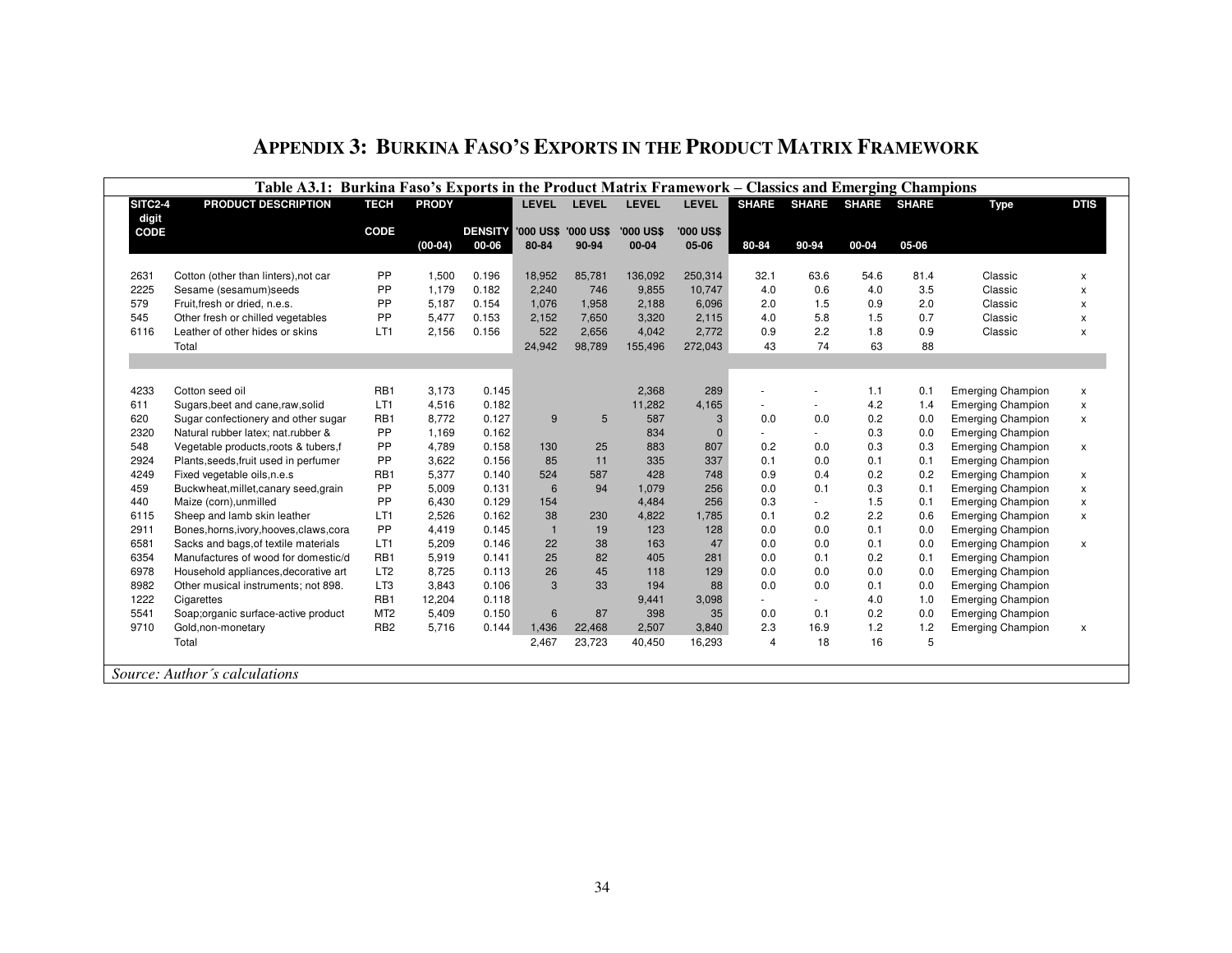|                | Table A3.2: Burkina Faso's Exports in the Product Matrix Framework – Disappearances and Marginals |                 |              |                |              |                     |                  |                  |                          |                |                |                |                       |              |
|----------------|---------------------------------------------------------------------------------------------------|-----------------|--------------|----------------|--------------|---------------------|------------------|------------------|--------------------------|----------------|----------------|----------------|-----------------------|--------------|
| <b>SITC2-4</b> | PRODUCT DESCRIPTION                                                                               | <b>TECH</b>     | <b>PRODY</b> |                | <b>LEVEL</b> | <b>LEVEL</b>        | <b>LEVEL</b>     | <b>LEVEL</b>     | <b>SHARE</b>             | <b>SHARE</b>   | <b>SHARE</b>   | <b>SHARE</b>   | <b>Type</b>           | <b>DTIS</b>  |
| digit          |                                                                                                   |                 |              |                |              |                     |                  |                  |                          |                |                |                |                       |              |
| CODE           |                                                                                                   | <b>CODE</b>     |              | <b>DENSITY</b> |              | '000 US\$ '000 US\$ | <b>'000 US\$</b> | <b>'000 US\$</b> |                          |                |                |                |                       |              |
|                |                                                                                                   |                 | $(00-04)$    | 00-06          | 80-84        | 90-94               | $00 - 04$        | 05-06            | 80-84                    | 90-94          | 00-04          | 05-06          |                       |              |
|                |                                                                                                   |                 |              |                |              |                     |                  |                  |                          |                |                |                |                       |              |
| 2238           | Oil seeds and oleaginous fruit. n.e.                                                              | PP              | 1.902        | 0.140          | 19,913       | 893                 | 1,108            | 464              | 34.0                     | 0.6            | 0.5            | 0.2            | <b>DISSAPPEARANCE</b> | $\mathsf{x}$ |
| 813            | Oil-cake & other residues (except d                                                               | PP              | 5.718        | 0.136          | 1,421        | 530                 | 1,025            | 25               | 2.6                      | 0.4            | 0.4            | 0.0            | <b>DISSAPPEARANCE</b> |              |
| 2114           | Goat & kid skins, raw (fresh, salted,                                                             | PP              | 1,217        | 0.167          | 2,219        | 2,259               | 85               |                  | 3.8                      | 1.6            | 0.0            | 0.0            | <b>DISSAPPEARANCE</b> | $\mathsf{x}$ |
| 2117           | Sheep & lamb skins without the wool                                                               | PP              | 2,349        | 0.153          | 251          | 36                  | 832              |                  | 0.4                      | 0.0            | 0.4            | $\sim$         | <b>DISSAPPEARANCE</b> | $\mathsf{x}$ |
| 2116           | Sheep & lamb skins with wool on, raw                                                              | PP              | 4.956        | 0.136          | 1,180        | 2,295               | 12               |                  | 2.1                      | 1.7            | 0.0            | $\sim$         | <b>DISSAPPEARANCE</b> | $\mathsf{x}$ |
| 2111           | Bovine & equine hides (other than c                                                               | PP              | 5,653        | 0.121          | 520          | 190                 | 38               | 6                | 0.9                      | 0.1            | 0.0            | 0.0            | <b>DISSAPPEARANCE</b> | $\mathsf{x}$ |
| 8997           | Basketwork, wickerwork etc. of plait                                                              | LT <sub>2</sub> | 7,789        | 0.111          | 136          | 308                 | 210              | 86               | 0.2                      | 0.2            | 0.1            | 0.0            | <b>DISSAPPEARANCE</b> | $\mathsf{x}$ |
|                | Total                                                                                             |                 |              |                | 25,639       | 6,511               | 3,309            | 588              | 44                       | 5              | $\overline{1}$ | $\mathbf 0$    |                       |              |
|                |                                                                                                   |                 |              |                |              |                     |                  |                  |                          |                |                |                |                       |              |
| 2223           | Cotton seeds                                                                                      | <b>PP</b>       | 2,473        | 0.159          |              | 1,078               | 2,307            | 3,194            | $\overline{\phantom{a}}$ | 0.9            | 0.8            | 1.1            | <b>MARGINAL</b>       | X            |
| 2633           | Cotton waste (including pulled or g                                                               | PP              | 4,117        | 0.142          |              | 120                 | 146              | 65               | $\sim$                   | 0.1            | 0.1            | 0.0            | <b>MARGINAL</b>       | $\mathsf{x}$ |
| 6513           | Cotton yarn                                                                                       | LT1             | 4,262        | 0.136          |              | $\overline{2}$      | 1,989            | 1,215            | 0.0                      | 0.0            | 1.0            | 0.4            | <b>MARGINAL</b>       |              |
| 542            | Beans, peas, lentils & other legumino                                                             | HV              | 2,376        | 0.154          | 46           | $\overline{1}$      | 51               | 432              | 0.1                      | 0.0            | 0.0            | 0.1            | <b>MARGINAL</b>       |              |
| 752            | Spices (except pepper and pimento)                                                                | PP              | 2,650        | 0.152          | 20           | 6                   | 29               |                  | 0.0                      | 0.0            | 0.0            | 0.0            | <b>MARGINAL</b>       |              |
| 2221           | Groundnuts (peanuts), green, whether                                                              | PP              | 2.739        | 0.149          | 91           | 21                  | 52               | 57               | 0.2                      | 0.0            | 0.0            | 0.0            | <b>MARGINAL</b>       | $\pmb{\chi}$ |
| 4312           | Anim./veget.oils & fats.wholly/part                                                               | RB1             | 5,465        | 0.121          | 56           |                     | 393              | 777              | 0.1                      | $\sim$         | 0.2            | 0.3            | <b>MARGINAL</b>       |              |
| 2112           | Calf skins,raw (fresh,salted,dried,                                                               | PP              | 4,065        | 0.129          | 34           | 219                 | 20               | $\overline{2}$   | 0.1                      | 0.2            | 0.0            | 0.0            | <b>MARGINAL</b>       | X            |
| 12             | Sheep and goats, live                                                                             | PP              | 1.079        | 0.118          | 300          | 486                 | 16               | 623              | 0.5                      | 0.3            | 0.0            | 0.2            | <b>MARGINAL</b>       | $\mathsf{x}$ |
| 11             | Animals of the bovine species, incl.                                                              | PP              | 4,391        | 0.101          | 2,326        | 429                 | 138              | 148              | 3.4                      | 0.3            | 0.1            | 0.0            | <b>MARGINAL</b>       | $\mathsf{x}$ |
| 8960           | Works of art, collectors pieces & an                                                              | LT <sub>2</sub> | 8,542        | 0.118          | 110          | 148                 | 349              | 614              | 0.2                      | 0.1            | 0.2            | 0.2            | <b>MARGINAL</b>       | $\mathsf{x}$ |
| 1211           | Tobacco, not stripped                                                                             | PP              | 3.317        | 0.170          |              |                     | 73               | 46               |                          | $\sim$         | 0.0            | 0.0            | <b>MARGINAL</b>       |              |
| 1212           | Tobacco, wholly or partly stripped                                                                | PP              | 1.531        | 0.139          | 3            |                     | 371              |                  | 0.0                      | $\sim$         | 0.2            | $\mathbf{r}$   | <b>MARGINAL</b>       |              |
| 2922           | Shellac, seed lac, stick lac, resins, g                                                           | PP              | 987          | 0.165          | 40           |                     | 43               | 39               | 0.1                      | $\sim$         | 0.0            | 0.0            | <b>MARGINAL</b>       |              |
| 2732           | Gypsum, plasters, limestone flux & ca                                                             | PP              | 5,721        | 0.121          |              |                     | 29               |                  |                          |                | 0.0            |                | <b>MARGINAL</b>       |              |
|                | Total                                                                                             |                 |              |                | 5,536        | 8,516               | 13,219           | 7.216            | $\overline{7}$           | $\overline{4}$ | 5              | $\overline{c}$ |                       |              |
|                | Source: Author's calculations                                                                     |                 |              |                |              |                     |                  |                  |                          |                |                |                |                       |              |
|                |                                                                                                   |                 |              |                |              |                     |                  |                  |                          |                |                |                |                       |              |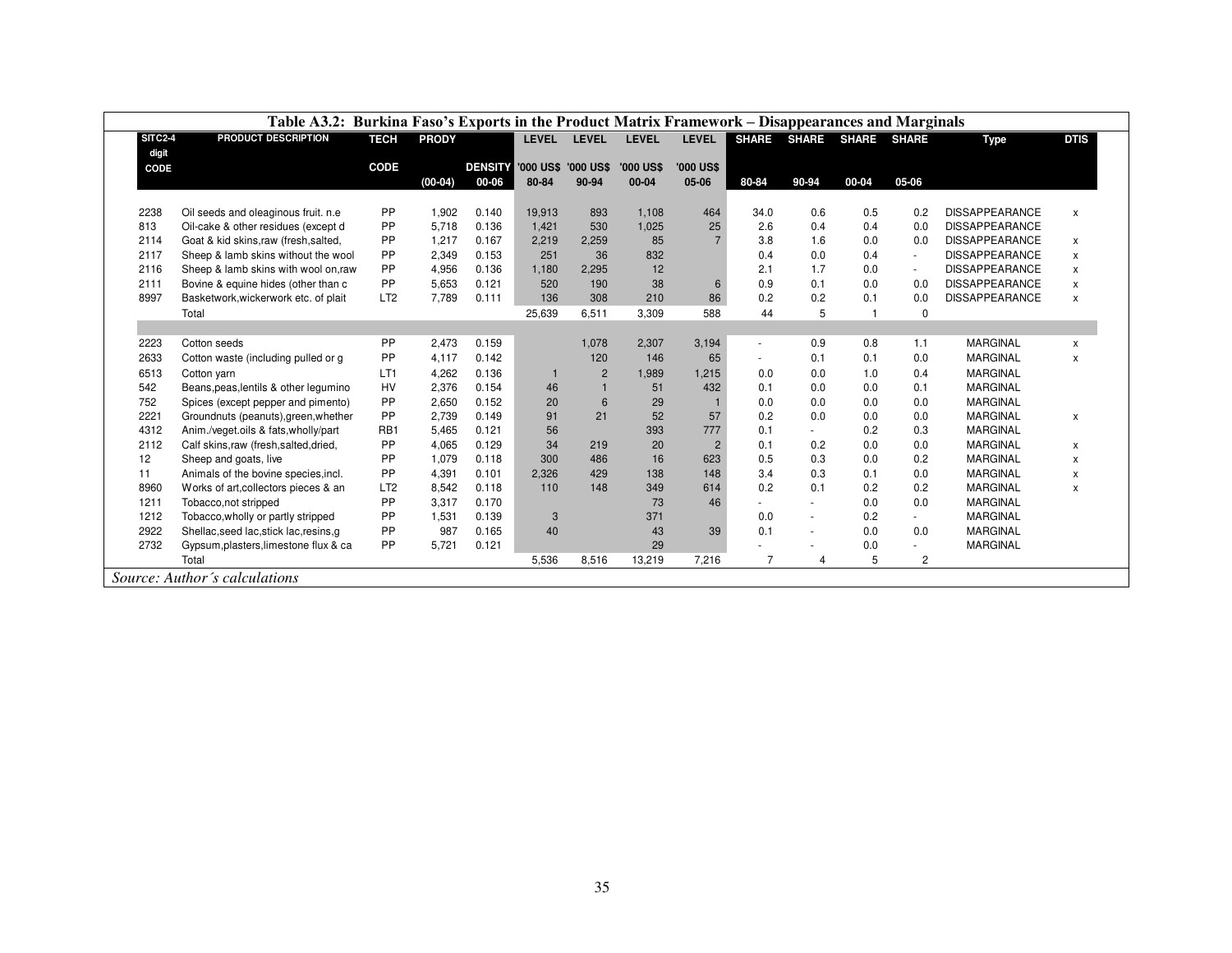## <span id="page-35-0"></span>**APPENDIX 4: EXPORT DIVERSIFICATION-TECHNICAL DEFINITIONS DISTANCE BETWEEN A PAIR OF PRODUCTS**

Distance between a pair of products

$$
\varphi_{i,j,t} = \min\{P(x_{i,t} \mid x_{j,t}), P(x_{j,t} \mid x_{i,t})\}
$$

With these calculations we can construct a matrix with all the minimum conditional probabilities for each pair of products. This matrix is a representation of the product space. It contains a numerical measure of revealed distance between each pair of products in the classification.

In the fourth step we simply add all distances in a matrix-row to obtain a very straightforward measure called Product Path.

$$
paths_{i,t} = \sum_{j} \varphi_{i,j,t}
$$

Product Paths are a fixed measure for every product and they allow us to rank products according to their RCA potential. Because the RCA potential was constructed using conditional probabilities given the condition of having RCA, product path ranks products according to its potential to generate RCA in more products. This is an Export Diversification Potential. For example, the path of cocoa is one of the lowest in all the product classification, meaning that cocoa is not a good product from which a country can diversify and generate RCA in many other products.

In the final step, we develop the concept of product density. It is obtained using previously calculated product distances and categorical variables.

$$
density_{i,c,t} = \left(\frac{\sum_{k} \varphi_{i,k,t} x_{c,k,t}}{\sum_{k} \varphi_{i,k,t}}\right)
$$

The concept of density recognizes that the more one pair of exporting products are related, the stronger the force to create RCA in one, given that the other had already attained it. The figure below presented by Hausmann and Klinger (2006) exemplifies this case. Using all goods without comparative advantage in initial period t, the density around goods also without RCA in  $t + 1$  is shown in brown, and those with comparative advantage in  $t + 1$  in green. This means that products with higher densities tend more to have *revealed comparative advantage* in the future. Finally, product densities vary for each year and country.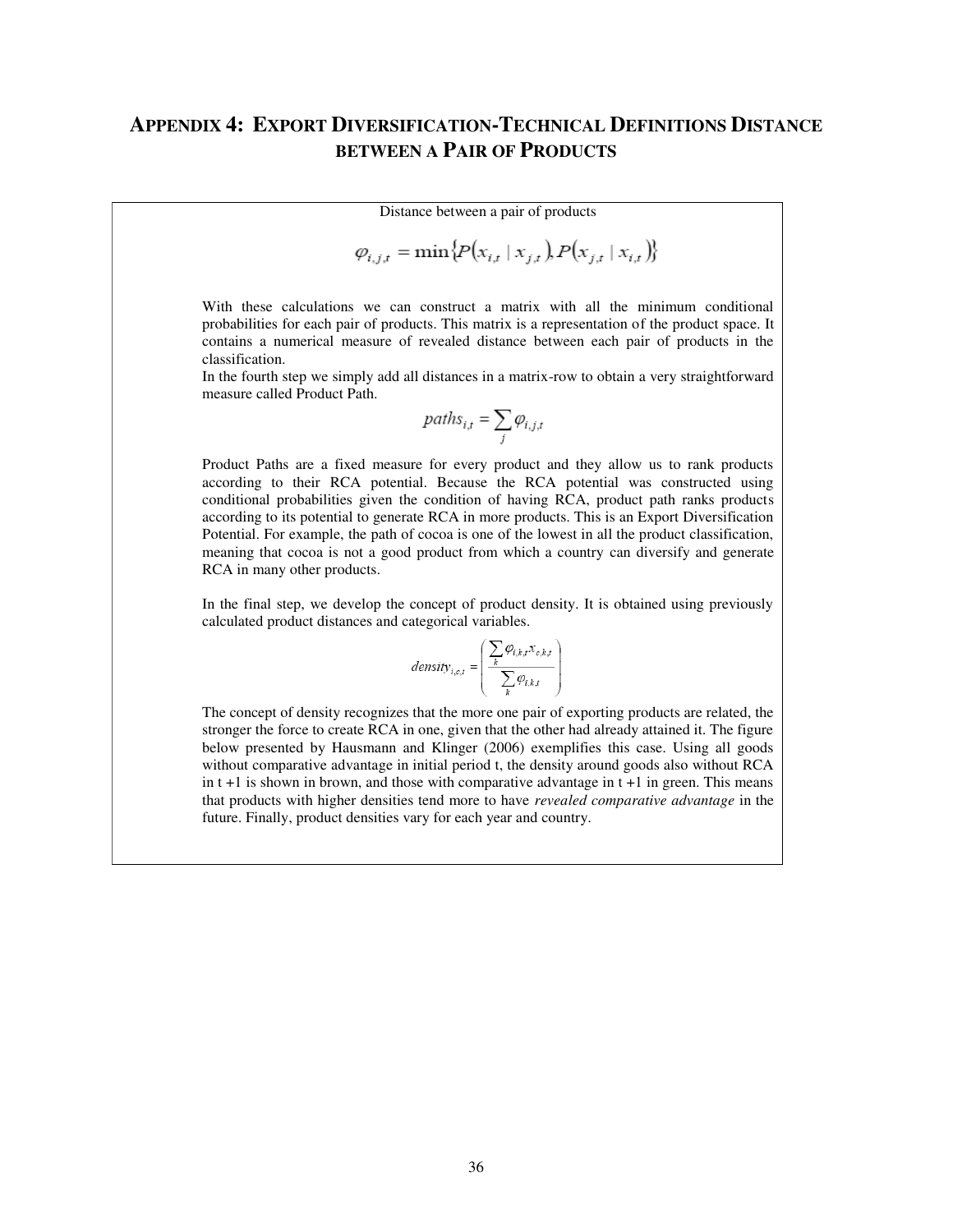#### **EXPY – SUMMATION OF THE PRODYS (WEIGHTED)**

The productivity level associated with a country's i's export basket, EXPY, is in turn defined by

$$
EXPY_i = \sum_{l} \left(\frac{x_{il}}{X_i}\right) PRODY_l
$$

This is a weighted average of the PRODY for that country, where the weights are simply the value shares of the products in the country's total exports.

Source: Hausmann, Hwang and Rodrik (2005)

#### PRODUCT SPACE DEFINITIONS

The construction of our set of tools is based on Hausmann and Klinger (2006) and it has been developed in five steps. The first step is to identify the products on which each country experiences a *revealed comparative advantage (RCA*). For this, the Balassa-*RCA* Index is calculated for each country, commodity and year in our sample. In a given year *(t)*, a country *(c)* has a revealed comparative advantage in a certain product *(i)* if the *RCA* Index is greater than 1. For example, Ghana has a revealed comparative advantage in cocoa because Ghana's cocoa share in world cocoa exports is greater than Ghana's share in total world exports.



The second step is quite simple, and it consists in the creation of a categorical variable that identifies those products that have a *revealed comparative advantage* in each country's export basket.

$$
x_{i,c,t} = \begin{cases} 1 & \text{if } RCA_{i,c,t} > 1 \\ 0 & \text{otherwise} \end{cases}
$$

In the third step, a measure that can identify *revealed distance* between products is constructed that can avoid any priors one might have as to the root cause of that similarity. Hausmann and Klinger (2006) call it product distance. Product distances  $(\phi)$  for each pair of products  $(i,j)$  are calculated using the minimum of two conditional probabilities: the probability of having *RCA* in product *j*, given that countries experience *RCA* in product *i*; and the probability of having *RCA* in product *i*, given that countries experience *RCA* in product *j*.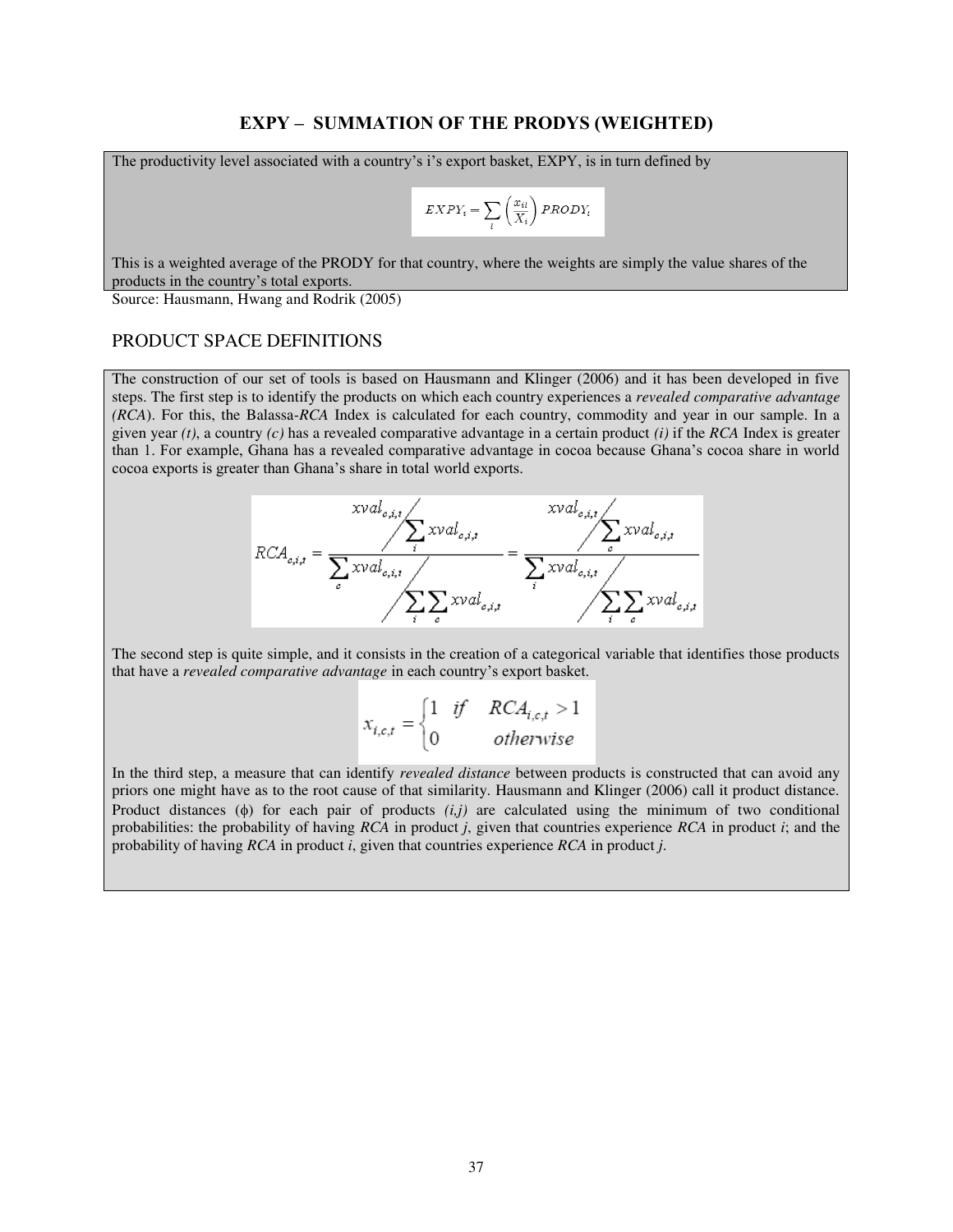#### **PRODY – THE INCOME-LEVEL OF A PRODUCT**

Hausmann, Hwang and Rodrik (2005) define the sophistication of each product in terms of the per capita incomes of the countries that export it. They construct this in steps. First, for each product exported, they calculate the weighted average of the GDP per capita of countries that export that product. The weights denote the revealed comparative advantage of each country that exports that product. In this way, they determine an "income level" for each product, which they call *PRODY*. "Rich countries export rich country products." In this sense, the PRODY reflects the incomes of the type of countries that export the product, i.e. their capabilities embodied in all the factors that make them rich countries – technological sophistication, access to markets and capital, human capital etc.

The productivity level associated with product k:

$$
PRODY_k = \sum_{j} \frac{(x_{jk}/X_j)}{\sum_{j} (x_{jk}/X_j)}
$$
 \*GDP\_j

- Where  $xjk=Xj$ , is the value-share of the commodity in the country's overall export basket.
- The denominator aggregates the value-shares across all countries exporting the good
- The index represents a weighted average of per-capita GDPs,
- $\blacksquare$  Weights are the revealed comparative advantage of each country in good k

#### **Products and their Prody values over time**

| SITC <sub>2</sub> | <b>Product Description</b>                   | Prody |
|-------------------|----------------------------------------------|-------|
| 371               | Fish, prepared or preserved, n.e.s. i        | 3035  |
| 589               | Fruit otherwise prepared or preserved        | 5869  |
| 711               | Coffee, whether or not roasted               | 637   |
| 721               | Cocoa beans, whole or broken, or raw         | 582   |
| 2320              | Natural rubber latex; nat.rubber             | 910   |
| 2631              | Cotton (other than linters), not carded      | 530   |
| 2876              | Tin ores and concentrates                    | 736   |
| 2927              | Cut flowers and foliage                      | 2286  |
| 3414              | Petroleum gases and other gaseous hydrocarb. | 4830  |
| 6116              | Leather of other hides or skins              | 1063  |
| 6672              | Diamonds, unwork, cut/otherwise work.        | 3088  |
| 6872              | Tin and tin alloys, worked                   | 11974 |
| 7764              | Electronic microcircuits                     | 11907 |
| 8451              | Jerseys, pull-overs, twinsets, cardigans     | 2402  |
| 8510              | Footwear                                     | 4202  |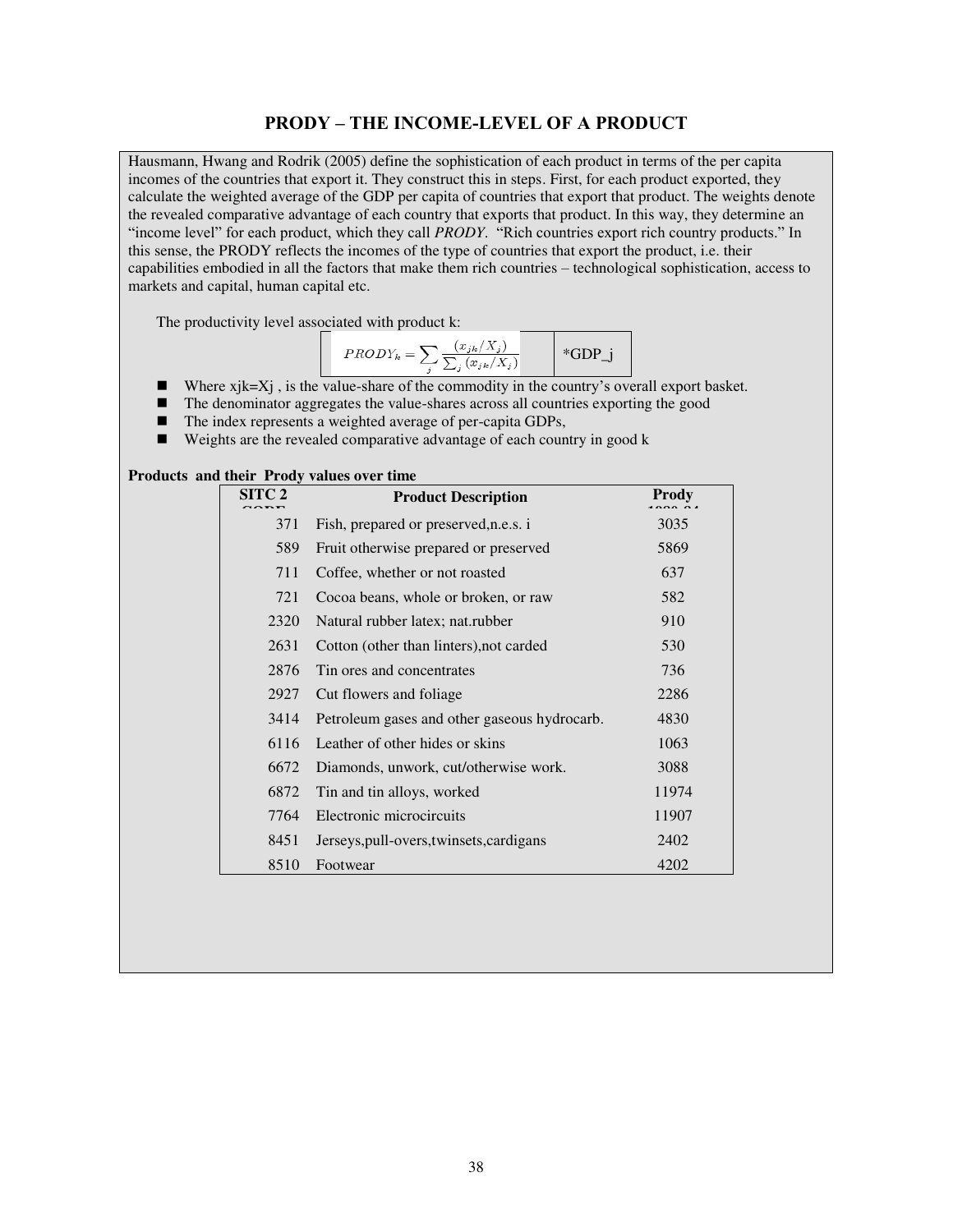

### **REVEALED COMPARATIVE ADVANTAGE**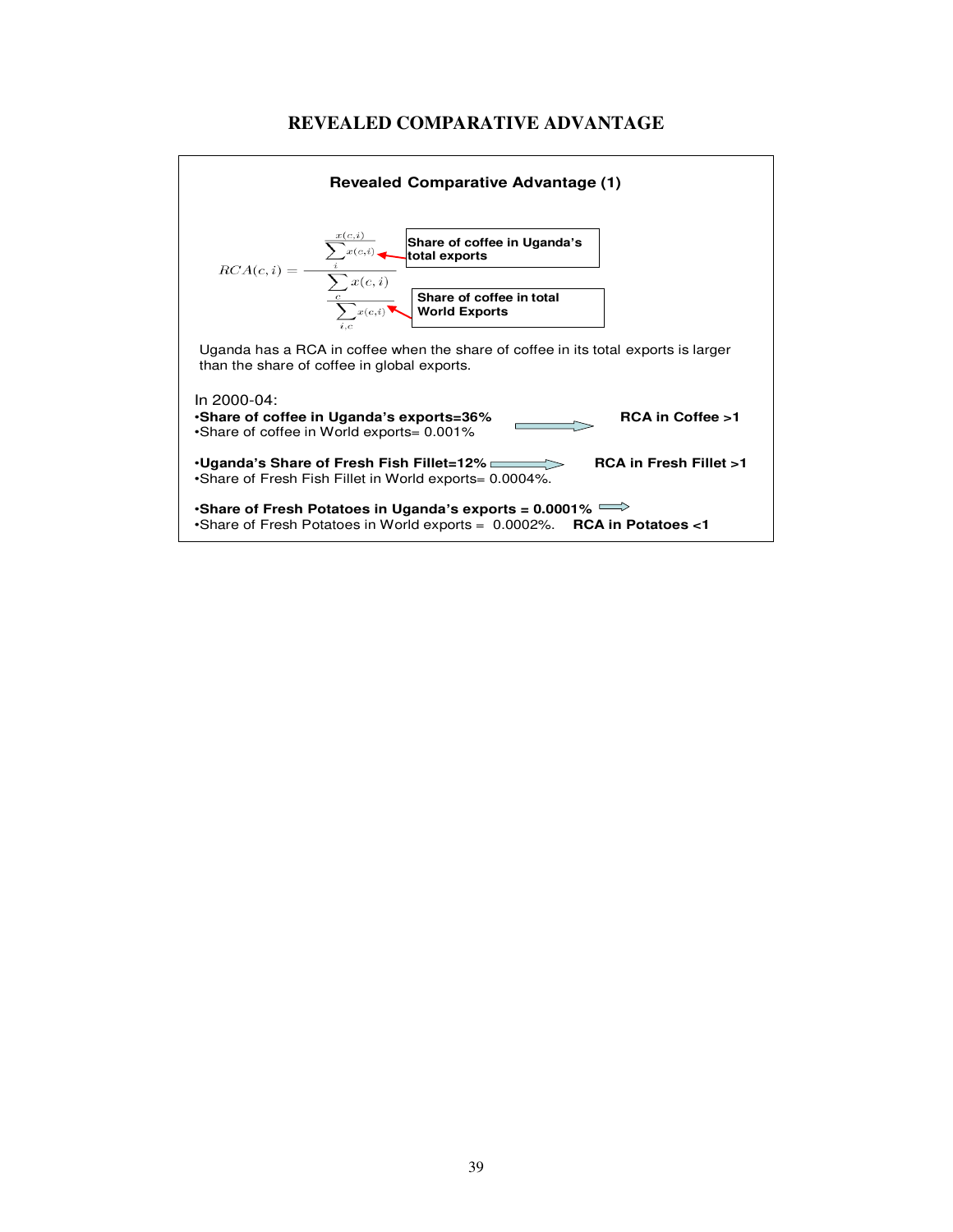<span id="page-39-0"></span>

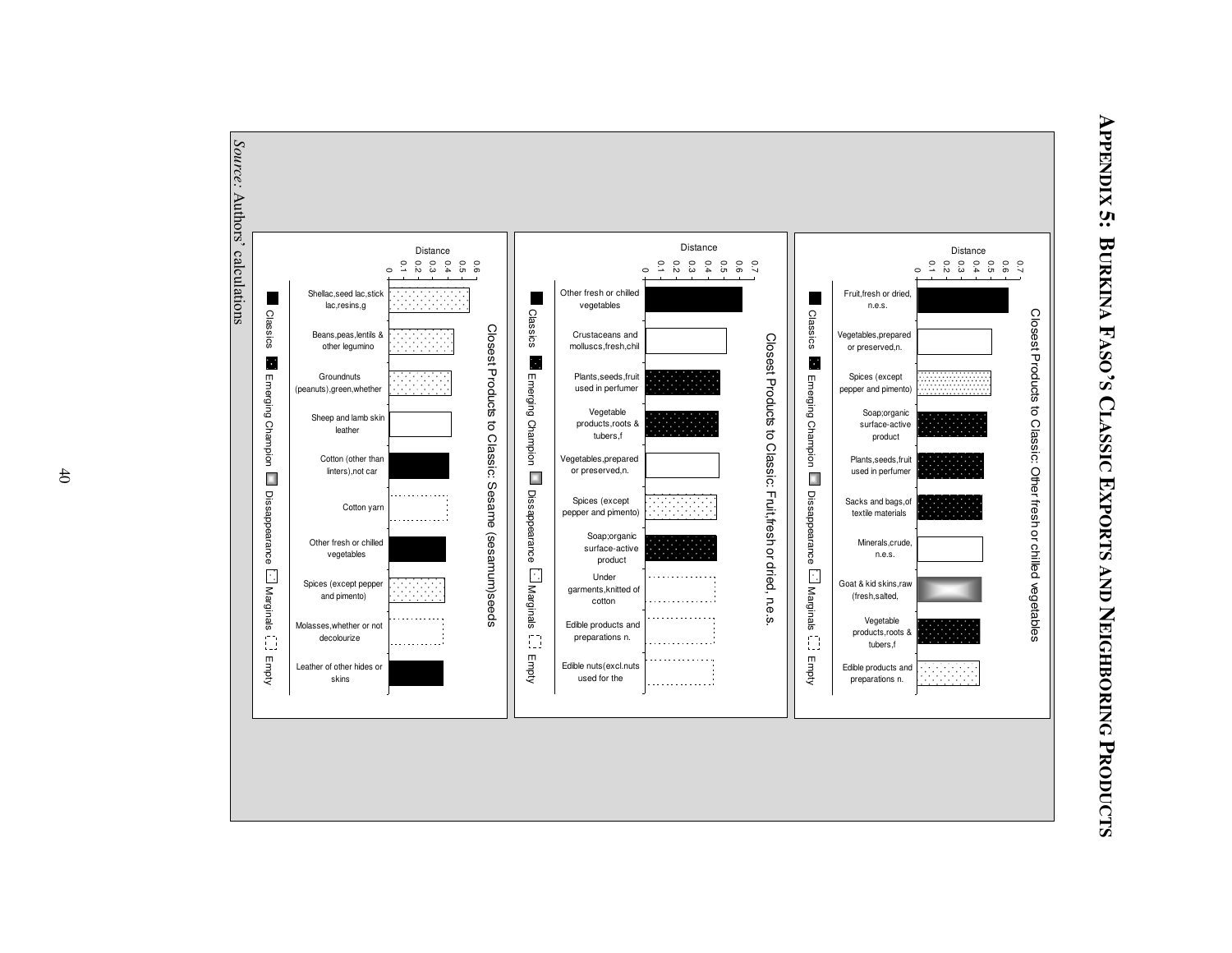

41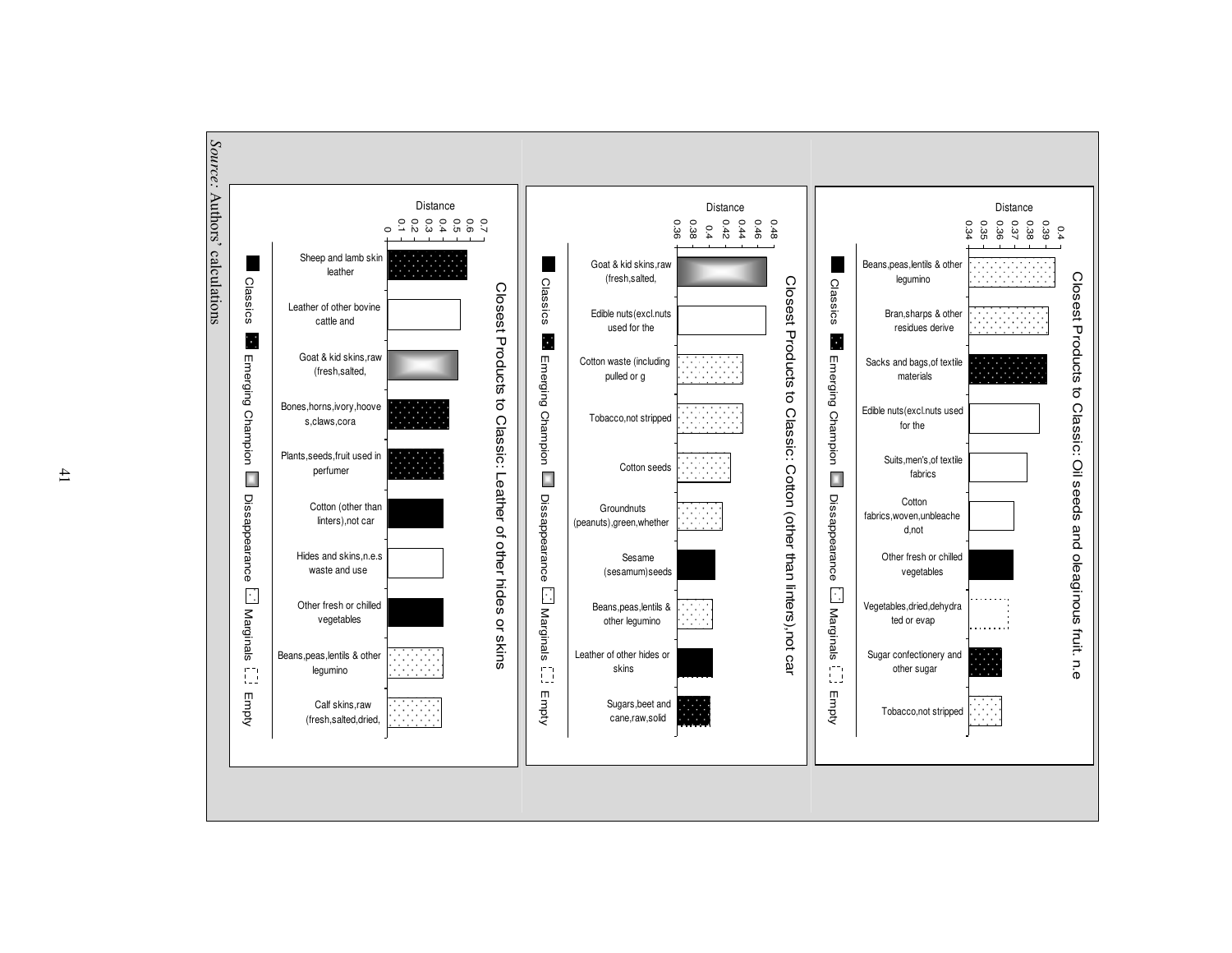#### **CEM REFERENCES**

- <span id="page-41-0"></span>Agence Française de Développement (2007) La crise de la filière coton : conséquences économiques et financières au Burkina Faso. Paris.
- Anderson, K., Valenzuela, E. and World Bank (2006) Development Research Group. Trade. The world trade organization's Doha cotton initiative: a tale of two issues. Washington, D.C.: World Bank, Development Research Group, Trade Team.
- Arvis, J.F., Raballand, G., and Marteau, J.F. (2007) The Costs of being Landlocked: Logistics Costs and Supply Chain Reliability. Policy Research Working Paper No. 4258, World Bank, Washington DC.
- Aschauer (1989) Is Public Expenditure Productive?, Journal of Monetary Economics, 23.
- Babut, M., Sekyi, R., Rambaud, A., Potin-Gautier, M., Tellier, S., Bannerman, W., and Beinhoff, C. (2003) Improving the environmental management of small-scale gold mining in Ghana: a case study of Dumasi, Journal of Cleaner Production, v. 11(2): 215-221.
- Badolo, M., and Garane A. J. (n.d.) Etude d'élaboration d'instruments de gestion des risques de séchéresse basés sur des indices dans la culture du coton au Burkina Faso. Premier rapport d'étape. Ouagadougou.
- Barro, R.J., Sala-i-Martin, X., (1995), Economic Growth, McGraw-Hill.
- BBEA (2006) Study on Factor Costs in Burkina Faso.
- Berthélemy, J.C., A. Seck and A. Vourc'h (1996), Growth in Senegal- A lost opportunity, OECD Development Center, Paris.
- Berthélemy, J.C. and L. Söderling (2000) The role of capital accumulation, adjustment and structural change in economic take-off: Empirical Evidence from Africa countries, World Development, vol. 29, No 2, February.
- Birdsall, N., Kelley, A.C., and Sinding, S.W. (2001) Population Matters: demographic change, economic growth, and poverty in the developing world. New York, NY: Oxford University Press.
- Bongaarts, J. (1978) A Framework for Analyzing the Proximate Determinants of Fertility. Population and Development Review, 4(1): 105-132.
- Bongaarts, J., Frank, O. and Lesthaeghe, R. (1994) The Proximate Determinants of Fertility in sub-Saharan Africa. Population and Development Review, 10(3): 511-537.
- Boulel, T. (2008) Growth Dynamics in Burkina Faso. CEM background paper. Washington, DC: World Bank.
- Briand, V., (2008) Beyond the Growth Poverty Paradox: A Strong Decline in Poverty (Background Paper).
- Byerlee, D., Diao, X., and Jackson, C. (2005) Agriculture, Rural Development, and Pro-poor Growth: Country Experiences in the Post-Reform Era. Agriculture and Rural Development Discussion Paper 21. World Bank. Washington DC.
- Castillo, J., Sánchez, J.M., Kunze, V. and Araya, R. (2001) Chile: Size Does Matter, in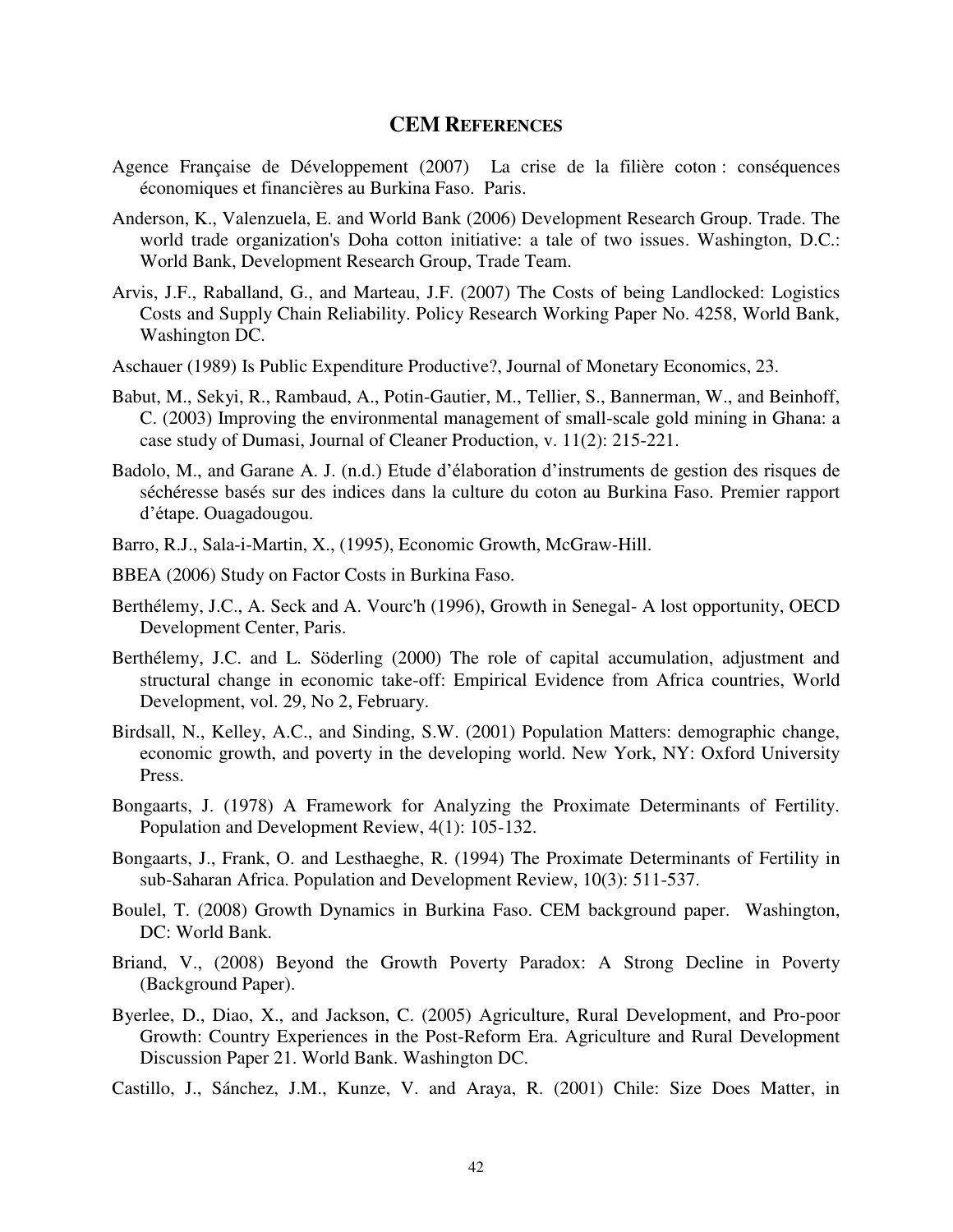McMahon and Remy (eds.) (2001a), pp. 87-142.

- Centre d'Analyse des Politiques Economiques et Sociales (2003) Exportations, Croissance et Lutte contre la Pauvreté au Burkina Faso.
- Centre d'Analyse des Politiques Sectorielles (2007) Pôles de compétitivité régionale, Ouagadougou, Novembre 2007.
- Chandra, V. (2006) Technology, adaptation, and exports: how some developing countries got it right. Washington, DC: World Bank.
- Chandra, V, and Osorio Rodarte, I. (2009) Structural transformation for Sustainable Growth in Burkina Faso. CEM background paper. Washington, DC: World Bank.
- Chudik, A. and Mongardini, J. (2007) In Search of Equilibrium: Estimating Equilibrium Real Exchange Rates in Sub-Saharan Africa, IMF Working Paper NO. 07/90, Washington, DC.
- Cleland, J. and Wilson, C. (1987) Demand Theories of the Fertility Transition: An Iconoclastic View. Population Studies, 41(1):5-30.
- Clements, K.W., Ahammad, H. and Qiang, Y. (1996) New mining and mineral-processing projects in Western Australia: Effects of employment and the macro-economy, Resources Policy, v. 22(4), 293-346.
- Cling, J-P., Razafindrakoto, M., Roubaud, F. (2007) Export Processing Zones in Madagascar: The Impact of the Dismantling of Clothing Quotas on Employment and Labor Standards, Institut de Recherche pour le Développement, Paris.
- Colambant, N. (2007) Burkina's Cotton Production Down to Poor Rains, VOA, 2007.
- Collier, P. (1998) Globalization, implications for Africa. In Trade reform and regional integration in Africa, edited by Z. Iqbal and M. S. Khan. Washington, D.C.: IMF Institute, International Monetary Fund.
- Collier, P. and Gunning, J.W (1997) Explaining African economic performance, Centre for the Study of African Economies. Working Paper Series (U.K.).
- Collier, P. (2002) Primary Commodity Dependence and Africa's Future. The World Bank.
- Collier, P. (2007) The Bottom Billion: Why the Poorest Countries are Failing and What can be Done About It. Oxford-New York: Oxford University Press.
- Commission on Growth and Development. (2008) The growth report strategies for sustained growth and inclusive development. Washington, D.C. The World Bank on behalf of the Commission on Growth and Development. http://www.growthcommission.org/index.php?option=com%5Fcontent&task=view&id=96& Itemid $=169$ .
- Commission on Growth and Development (2009) Avenues for Diversification: Issues for Low-Income Countries, Working Paper no. 47.
- Cotton Policy Brief. (2002). Washington, D.C. World Bank.

Cotton Incorporated Supply Chain, August (2009) India- Second country of cotton, Insights.

Coulibaly, S. (2008) The Challenge of Technological Innovation in Burkina Faso: Inventory and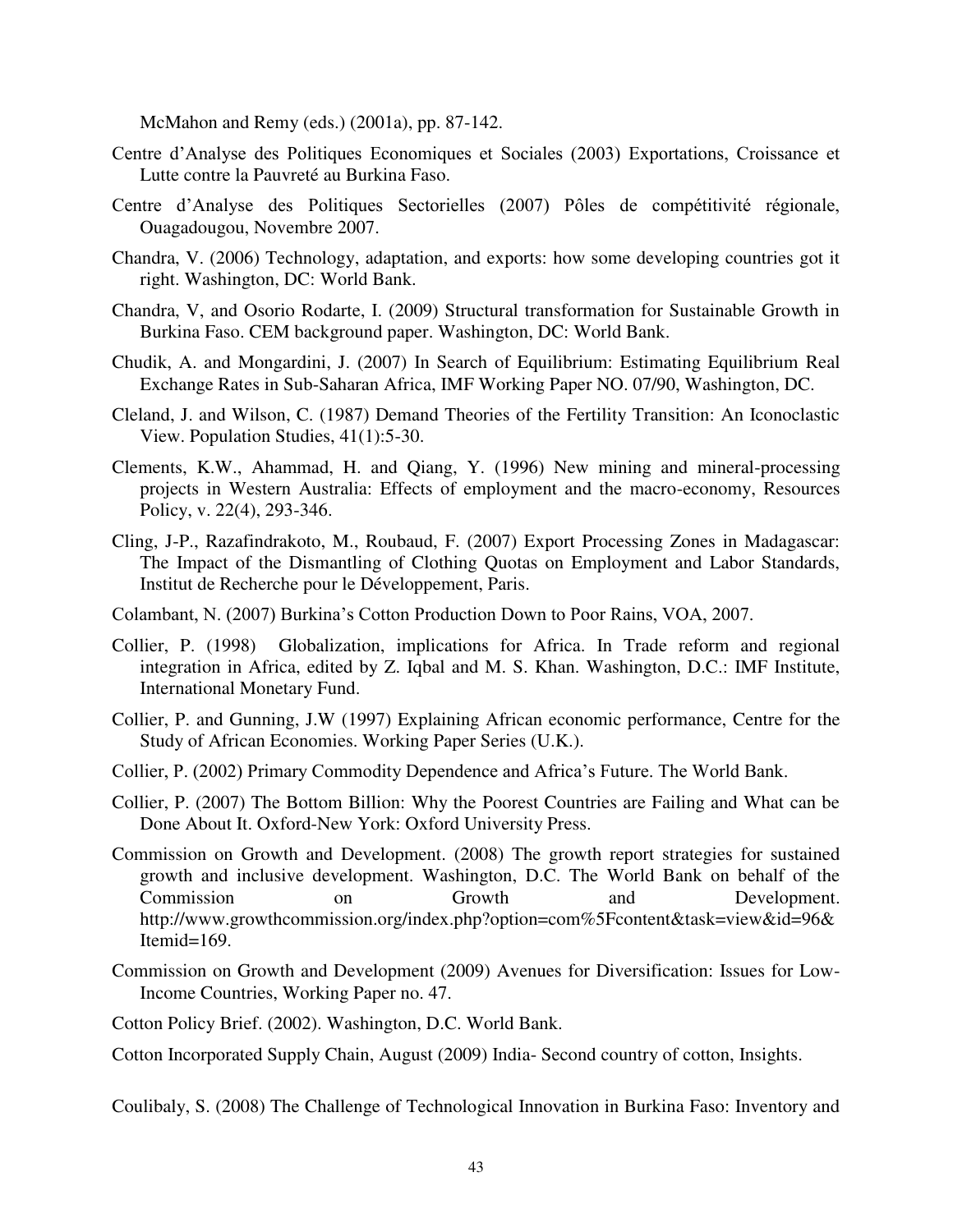Action Proposals. CEM background paper. Ouagadougou. The World Bank.

- Crafts and Leunig (2005) The Historical Significance of Transport for Economic Growth and Productivity.
- Criscuolo, A., Palmade, V., (2007) Les équipes de réforme des pays émergeants les plus performants.
- Dahourou, A. (2008) Burkina Faso: Politiques de Promotions des Exportations. CEM background paper. Ouagadougou. The World Bank.
- Dana, J. and Gilbert, C. (2008) Managing Agricultural Price Risk in Developing Countries, in H. Geman ed., Risk Management in Commodity Markets: From Shipping to Agriculture and Energy, Wiley Finance.
- Dehn, J. and World Bank. (2000) Development Research Group. Rural Development. The effects on growth of commodity price uncertainty and shocks. Washington, D.C.: World Bank, Development Research Group, Rural Development.
- Diello, P. et al. (2006) Méthodologie et application d'une démarche de modélisation hydrologique prenant en compte l'évolution des états de surface en milieu sahélien d'Afrique de l'Ouest. Climate Variability and Change – Hydrological Impacts (Proceedings of the Fifth FRIEND World Conference held at Havana, Cuba, November 2006), IAHS, Publ. 308.
- Economic Commission for Africa (ECA) (2004) Minerals Cluster Policy Study in Africa: Pilot Studies of South Africa and Mozambique, ECA/SD/05/08, ECA, Addis Ababa, Ethiopia.
- ECOWAS/SWAC-OECD (2006) Atlas on Regional Integration in West Africa.
- Eifert, B., Gelb, A., and Ramachandran, V. (2005) Business Environment and Comparative Advantage in Africa: Evidence from the Investment Climate Data, Working Paper 56, Center for Global Development, Washington, DC.
- Foreign Investment Advisory Service (2008) Special Economic Zones: performance, lessons learned, and implications for zone development.
- Foster, V. (2008) Overhauling the Engine of Growth: Infrastructure in Africa. Washington, DC: World Bank.
- Gergely, N. (2008) The Cotton Sector of Burkina Faso. mimeo. World Bank. Washington DC.
- Gilbert, C. (2000) Commodity Risk Management for Developing Countries. International Task Force.
- Goreux, L. (2003) Réformes des filières cotonnières en Afrique subsaharienne. Ministère des Affaires Etrangères (France) et Banque mondiale. Paris/Washington DC.
- Government of Burkina Faso (2003) Rural Development Strategy.
- Government of Burkina Faso (2004) Cadre Stratégique de Lutte contre la Pauvreté, Ministère de l'Economie et du Développement.
- Government of Burkina Faso (2007) Green Revolution Document.
- Government of Burkina Faso (2007) Rapport Général des Etats Généraux de l'Industrie au Burkina Faso.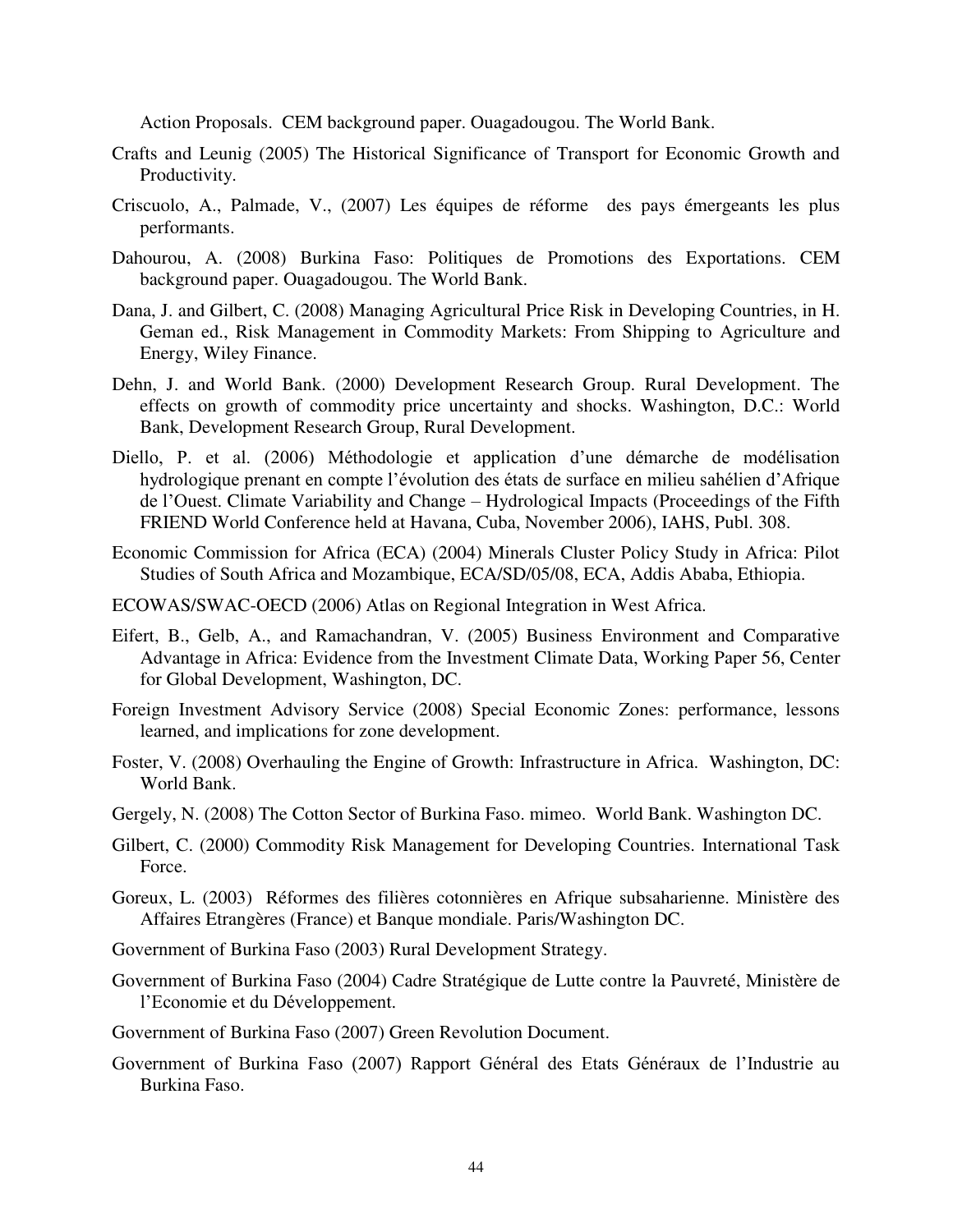Government of Burkina Faso (2008) Emergency Plan for Food Security.

- Goreux, L., and Macrae, J. (2002) Liberalizing the Cotton Sector in SSA," World Bank mimeo, Washington, DC.
- Granville, A. (2001) Baseline Survey of the Mining and Minerals Sector, prepared for MMSD, powerpoint, Minerals and Energy Policy Center.
- Grimm, M. and Günther, I. (2005) Growth and Poverty in Burkina Faso. A Reassessment of the Paradox. Paris: DIAL working paper. DT/2005-07.
- Guengant, J.-P. and May, J.F. (2007) Impact of the Proximate Determinants on the Future Course of Fertility in Sub-Saharan Africa. Population Bulletin of the United Nations. Nos. 46/47 2002: 71-95.
- Guengant, J.-P. (2007) La démographie africaine entre convergences et divergences». B. Ferry (Edit.). L'Afrique face à ses défis démographiques. Un avenir incertain. Paris: Agence Française de Développement (AFD), Centre Population et Développement (CEPED) and Karthala, 27-121.
- Guengant, J.-P. (2008) La Banque mondiale recadre le débat. Nécessité d'intégrer la dimension démographique dans la réalisation des OMD. Le Potentiel. September 23, 2008. Kinshasa (République Démocratique du Congo).
- Guengant, J.-P. and May, J.F. (2007) Impact of the Proximate Determinants on the Future Course of Fertility in Sub-Saharan Africa. Population Bulletin of the United Nations. Nos. 46/47 2002: 71-95.
- Habiyaremye, A., and Ziesemer, T. (2006) Absorptive Capacity and Export Diversification in Sub-Saharan African Countries. UNU-MERIT Working Paper Series. Maastricht: United Nations University, Maastricht Economic and Social Research and Training Centre on Innovation and Technology.
- Hamidou, I.M., Guengant, J.-P., de Metz, N., and May, J.F. (2008) Pour de nouvelles politiques de population en Afrique subsaharienne: L'exemple du Niger. Paper presented for the International Union for the Scientific Study of Population International Seminar on Human Fertility in Africa: Trends in the Last Decade and Prospects for Change. Cape Coast, Ghana, September 16-18, 2008 (mimeo).
- Hausmann, R. and Klinger, B. (2006) Structural Transformation and Patterns of Comparative Advantage in the Product Space. In CID Working Paper. Boston: Harvard University.
- Hausmann, R., Hwang, J., and Rodrik, D. (2007) What you export matters. Journal of Economic Growth (U.S.) 12, No. 1:1-25.
- Heinisch, E. L. (2006) West Africa versus the United States on cotton subsidies: how, why and what next? Journal of Modern African Studies 44 (2):251-274.
- Heller, P., (2005) Understanding Fiscal Space, IMF Policy Discussion Paper PDP/05/4, Washington: International Monetary Fund.
- Hentschel, T., Hruschka, F., and Priester, M. (2002) Global Report on Artisanal and Small-Scale Mining, report prepared for MMSD project, mimeo, Projekt-Consult GmbH, Germany.
- Hesse, H. Export Diversification and Economic Growth, Breaking into New Markets: Emerging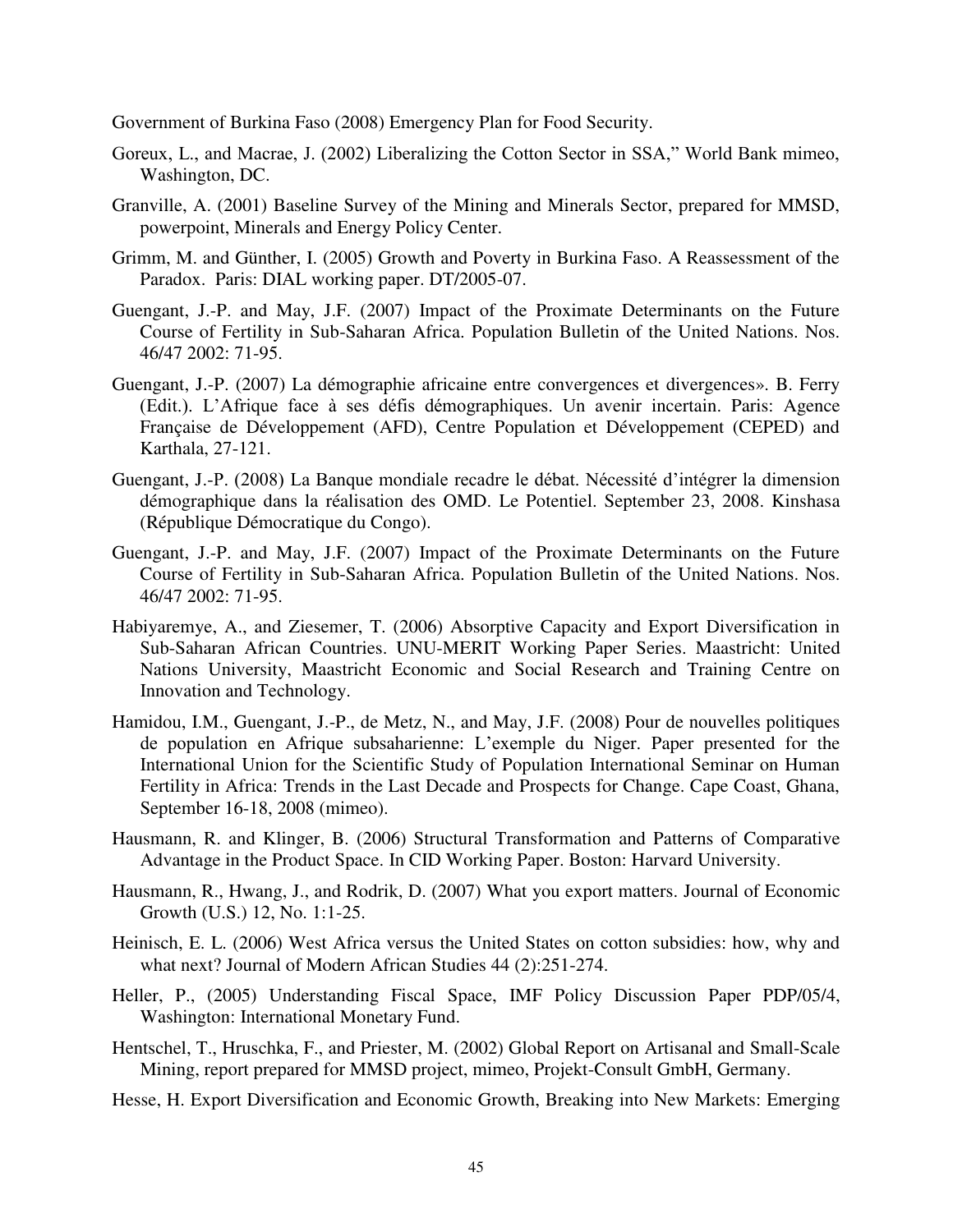Lessons for Export Diversification, a Volume Edited by Richard Newfarmer, William Shaw, and Peter Walkenhorst.

[http://wits.worldbank.org.](http://wits.worldbank.org/)

<http://www-int.imf.org/depts/tgs/bts/bts-ie/cats/appcomtrade.asp?Active=0102>

- Hinkle, L., and Montiel, P. (1999) Exchange Rate Misalignment, Oxford Press, 1999.
- Hugon, P. (2007) Variables démographiques et développement: le cas de l'éducation et de la santé en Afrique. B. Ferry (Edit.). L'Afrique face à ses défis démographiques. Un avenir incertain. Paris: Agence Française de Développement (AFD), Centre Population et Développement (CEPED) et Karthala, 155-195.
- Iimi, A. (2006) Did Botswana Escape from the Resource Curse? IMF Working Paper WP/06/138, International Monetary Fund, Washington, D.C.
- Imbs, J., and Wacziarg, R. (2003) Stages of diversification. American Economic Review (U.S.) 93, No. 1:63-86.
- International Cotton Advisory Committee (2007), Press Releases (multiple), Washington DC.
- International Financial Corporation (IFC) (2004), Project Highlights, October, 2004, Washington, D.C.
- International Monetary Fund (2006), Burkina Article IV Consultations, Washington, DC.
- International Monetary Fund (2007a) Burkina Selected Issues, Washington, DC.
- International Monetary Fund (2007b) Burkina Faso Propositions de Réformes Fiscales, Simplification, équité et efficacité.
- International Monetary Fund (2008) Burkina Faso: Third Review Under the Three-Year Arrangement Under the Poverty Reduction and Growth Facility, IMF, Washington, D.C.
- International Monetary Fund (2009a) Third Review under the Three-Year Arrangement under the Poverty Reduction and Growth Facility.
- International Monetary Fund (2009b) Burkina Faso: Third Review under the Three-Year Arrangement under the Poverty Reduction and Growth Facility – Staff Report; Press Release on the Executive Board Discussion. IMF Country Report No. 09/38, January 2009.
- International Monetary Fund (2009c) Burkina Faso: Policy Note for the Fourth review of the PRGF.
- International Monetary Fund (2009d) The Implications of the Global financial Crisis for Lowincome Countries.
- International Monetary Fund (2009e) Staff Report for the 2009 Article IV Consultation and the Fifth Review Under the Poverty Reduction and Growth Facility.
- International Labour Organization (ILO) (2009) Laborstata Internet.
- Jaspers, Frans-Jozef and Ishira Mehta (2007), Developing SMEs Through Business Linkages— The Mozlink Experience", Mozal Aluminum, Maputo, Mozambique. (Available at: [www.mozlink.co.mz/pt/content/download/11128/87344/file/MozLinkManual.pdf\)](http://www.mozlink.co.mz/pt/content/download/11128/87344/file/MozLinkManual.pdf)
- Jones, C., Martin Webber, C. (2009) Using Value Chain Approaches in Agribusiness and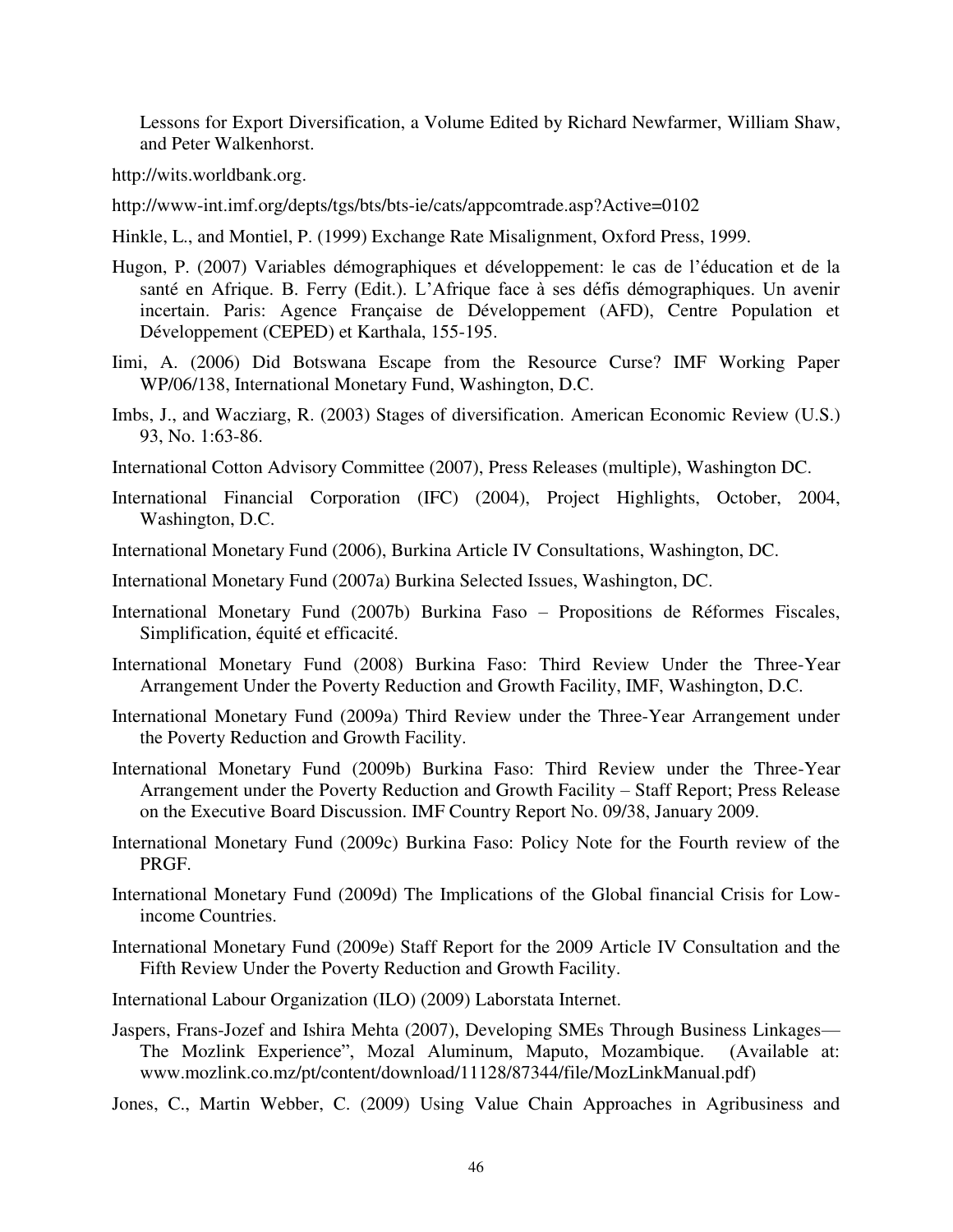Agriculture in Sub-Saharan Africa: A Methodological Guide, World Bank, Washington DC.

- Kaufmann, D., Kraay, A., and [Mastruzzi, M. \(](http://papers.ssrn.com/sol3/cf_dev/AbsByAuth.cfm?per_id=332182)2008) Governance Matters VII: Aggregate and Individual Governance Indicators, 1996-2007, [World Bank Policy Research Working Paper](http://papers.ssrn.com/sol3/papers.cfm?abstract_id=1148386)  [No. 4654,](http://papers.ssrn.com/sol3/papers.cfm?abstract_id=1148386) World Bank, Washington, D.C.
- Kim, J., and Lau, L., (1994) The Sources of Economic Growth of the East Asian Newly Industrialized Countries. Journal of the Japanese and International Economies 8(3): 235-271.
- Kim, J., and Lau, L. (1995) The Role of Human Capital in the Economic Growth of the East Asian Newly Industrialized Countries. Asia-Pacific Economic Review 1(3): 3-22.
- Lall, S. (2000) Skills, Competitiveness and Policy in Developing Countries. In Queen Elizabeth House Working Paper: University of Oxford.
- Leamer, E. (1984). Sources of Comparative Advantage: Theory and Evidence. Cambridge, MA: The MIT Press.
- Lederman, D., Maloney, W.F., and World Bank. (2007) Natural resources, neither curse nor destiny, Latin American development forum. Palo Alto, CAWashington, DC: Stanford Economics and FinanceWorld Bank.
- Levine, R. (2006) Finance and Growth: Theory and Evidence.
- Lofgren, H. and C. Diaz-Bonilla (2007), "MAMS: An Economy wide Model for Analysis of MDG Country Strategies. Technical Documentation," mimeo, World Bank.
- Logistics Performance Index database.
- MacKellar, L.., Wörgötter, A., and Wörz, J. (2002) Economic Growth of landlocked countries. In Öekonomie in Theorie und Praxis, ed. G. Chaloupek, A. Guger, E.Nowotny, and G. Schwödiauer, 213-26. Berlin: Springer.
- May, J.F. (2005) Population Policy. In D. Poston and M. Micklin (Eds), Handbook of Population. New York: Kluwer Academic/Plenum Publishers: 827-852.
- May, J.F., Temourov, M. and Dupond, I. (2006) Lutte contre la pauvreté au Burkina Faso: L'importance de l'écart urbain-rural des Indicateurs Santé, Nutrition et Population. Africa Region Human Development, Working Paper series No. 96. Washington, DC: The World Bank.
- McMahon, G., and Ouédraogo, N.J. (2009) Ouagadougou, Burkina Faso. Draft Report of Mining Chapter for Country Economic Memorandum (CEM): Burkina Faso.
- McMahon, G. (2007) Institutions for Social and Environmental Management of the Mining Sector: International Experience and Good Practice, mimeo, World Bank, Washington, D.C.
- McMahon, G., and Remy, F. (2001b) Key Observations and Recommendations: A Synthesis of Case Studies, in McMahon and Remy (eds.) (2001a), pp. 1-38.
- McMahon, G., and Remy, F. (2001a) Large Mines and the Community: Socioeconomic and Environmental Effects in Latin America, Canada and Spain, World Bank, Washington, D.C. and IDRC, Ottawa, Canada.
- McMillan, D., Nana, J-B., and Savadogo, K. (1993) Settlement and development in the River Blindness Control zone. Case study: Burkina Faso. World Bank Technical Report No. 200.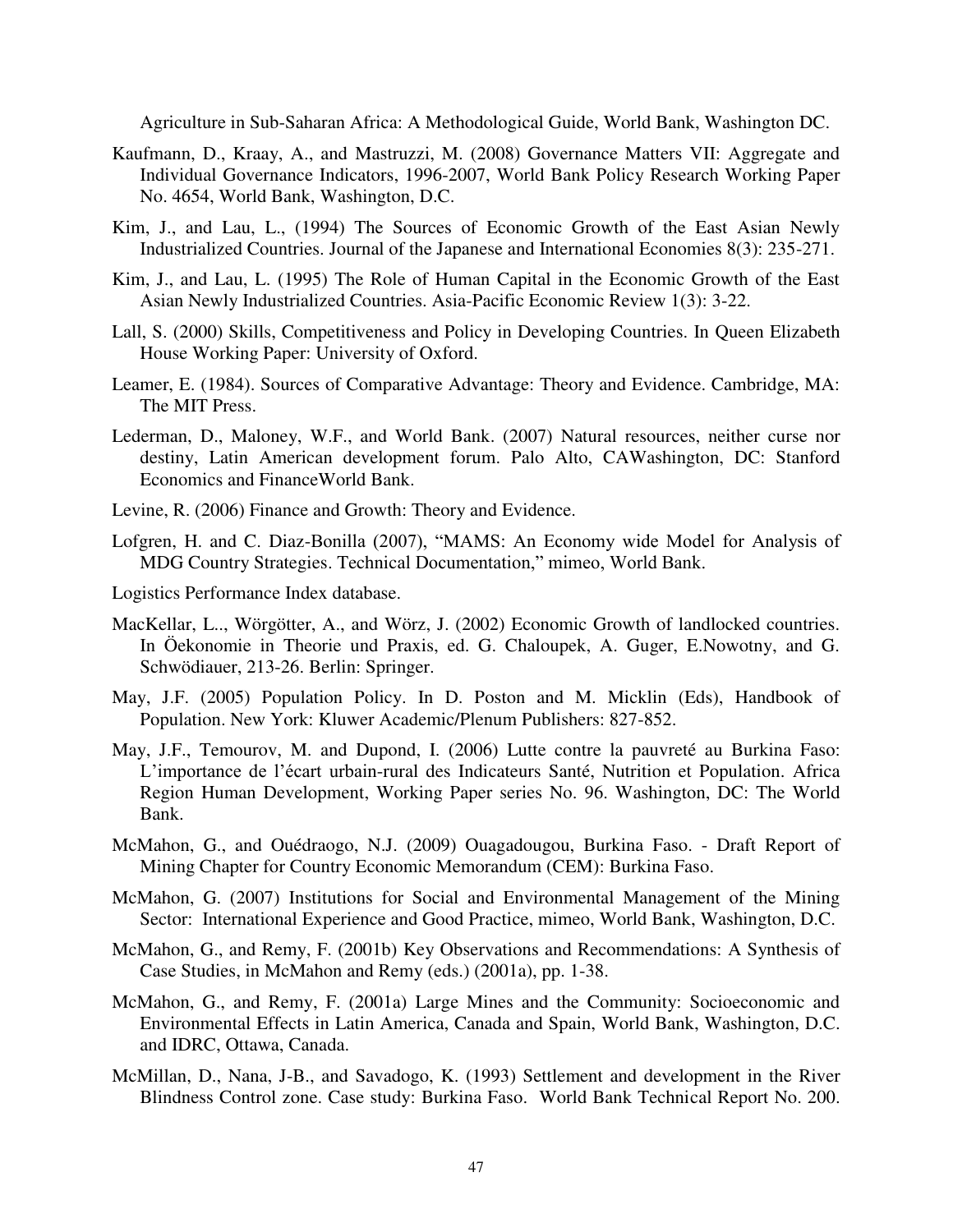Washington, D.C.

Mining Journal (2008) Kalsaka Gold Project, Special Supplement, February, p. 9.

- Mining Review Africa (2006) Perkoa Zinc: Project Aims for 2007 Production, Issue 2, pp. 36- 38.
- Ministry of Agriculture, Hydraulics and Fisheries (2009a) Revue conjointe 2009 de la mise en oeuvre du Programme National d'Approvisionnement en eau potable et d'assainissement á l'horizon 2015.
- Ministry of Agriculture, Hydraulics and Fisheries (2009b) Evaluation du secteur agricole et des conditions de vie des ménages au Burkina Faso, DB Consult, Ouagadougou.
- Ministère du Commerce, de la Promotion de l'Entreprise et de l'Artisanat (2006) Etude sur les Coûts des Facteurs de Production au Burkina Faso.
- Ministère de l'Economie et des Finances du Burkina Faso, World Bank (2001) Burkina Faso: Compétitivité et Croissance économique.
- Ministère de l'Economie et du Développement (2005) Etude Nationale Prospective Burkina 2025.
- Ministère de l'Economie et des Finances (2008) Etude du Schéma National d'Aménagement du Territoire du Burkina Faso, Rapport Provisoire de Phase II: Résumé, Ministère de l'Economie et des Finances; Direction Générale de l'Aménagement du Territoire, du Développement Local et Régional; Cellule de Coordination de l'Etude des Schémas d'Aménagement du Territoire, Ouagadougou, Burkina Faso.
- Ministère des Mines, des Carrières et de l'Energie (n.d.), Le secteur minier au Burkina Faso: état des lieux et perspectives, mimeo, Ouagadougou, Burkina Faso.
- Ministère des Mines, des Carrières et de l'Energie (2008) Comment améliorer l'impact économique, financier et social des projets miniers sur l'économie nationale, report of CASEM, March, Ouagadougou, Burkina Faso.
- Ministry of Health (2000) Document de Politique Sanitaire Nationale. Ouagadougou: Ministère de la Santé.
- Ministry of Health (2001) Plan National de Développement Sanitaire 2001-2010. Ouagadougou: Ministère de la Santé.
- Ministry of Health (2005) Plan Stratégique de Sécurisation des Produits Contraceptifs du Burkina Faso 2006-2015. Ouagadougou: Ministère de la Santé, Secrétariat Général, Direction Générale de la Santé, Direction de la Santé de la Famille.
- National Cotton Council of America. Cotton: Economics, Prices, Monthly Prices "A" Index. http://www.cotton.org/econ/prices/monthly.cfm.
- Ndulu, B.J. et al. (2007) Challenges of African Growth. Opportunities, Constraints and Strategic Directions. Washington, DC: The World Bank.
- Nehru, V. and Dhareshwar, A. (1993), A new database on physical capital stock: Sources, methodology and results, Revista de Analis Economico, 8.
- Nordhaus, W.D., (2000), Alternative methods for measuring productivity growth, Working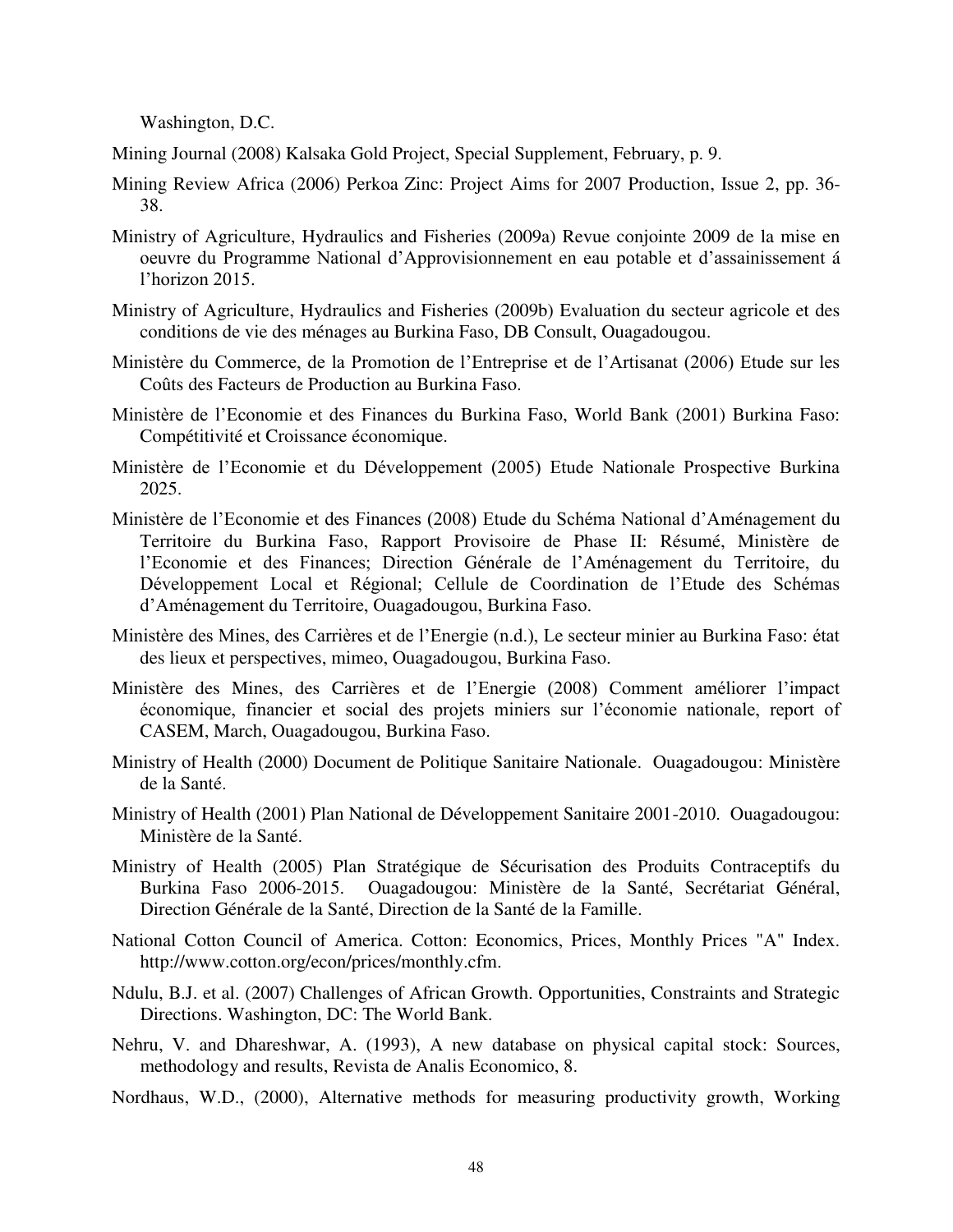Paper, No. 8095, NBER.

- Nouvé, K., and Wodon, Q. (2008) Effets de la crise cotonnière sur la croissance et la pauvreté dans les pays C-4. Paper in progress. Washington DC.
- Nouvé, K., Wodon, Q., (2009) Enjeux et place du coton dans l'économie du Burkina Faso. World Bank, Washington DC.
- OECD (2003) The Sources of Economic Growth in OECD Countries.
- Ouattara, A. (2008) Evaluation de la contribution du l'irrigation à la croissance et à la réduction de la pauvreté au Burkina Faso, Ministère de l'Agriculture et de l'Hydraulique.
- Ouédraogo, N.J. (2006) EDIC 2006, Rapport du Consultant en exportations minières, prepared for World Bank, Washington, D.C.
- Ousmane, B., and International Monetary Fund (2002) Cotton sector strategies in West and Central Africa, IMF working paper. [Washington, D.C.]: International Monetary Fund, Africa Department.
- Oshikoya, T.W. (1994). Macroeconomic Determinants of Domestic Private Investment in Africa: An Empirical Analysis, Economic Development and Cultural Change, 42 (3), pp.573-596.
- Page, S., Hewitt, A., and Overseas Development Institute (London England) (2001) World commodity prices: still a problem for developing countries? ODI special report. London, England: Overseas Development Institute.
- Pardey, P. G., Beintema, N. Dehmer, M., S., Wood S. (2006) Agricultural research: A growing global divide? IFPRI Food Policy Report. Washington, DC: International Food Policy Research Institute.
- Population Reference Bureau (2009) 2009 World Population Data Sheet. Washington, DC.
- Poulton, C. et al. (2004) Competition and Coordination in Liberalized African Cotton Market Systems. World Development 32(3):619-536.
- Prebisch, R. (1962) The Economic Development of Latin America and its Principal Problems. reprinted in Economic Bulleting for Latin America 7 (1):1-22.
- Projekt Consult GmbH (2006) Proyecto Gama: Informe Anual 2005, Lima Peru. REO 2007.
- Programme Cadre Intégré (2007) Burkina Faso: Etude diagnostique sur l'intégration commerciale.
- Republic of Burkina Faso (1994) Enquête Démographique et de Santé, Burkina Faso 1993. Ouagadougou: Ministère de l´Économie et des Finances.
- Republic of Burkina Faso (2000a) Enquête Démographique et de Santé, Burkina Faso 1998-99. Ouagadougou: Ministère de l´Économie et des Finances.
- Republic of Burkina Faso (2000b) Politique Nationale de Population. Ouagadougou: Ministère de l´Économie et des Finances, Conseil National de la Population (Révision No. 1).
- Republic of Burkina Faso (2003) Cadre Stratégique de Lutte contre la Pauvreté CSLP). Ouagadougou: Ministère de l´Économie et des Finances.
- Republic of Burkina Faso (2004) Enquête Démographique et de Santé, Burkina Faso 2003.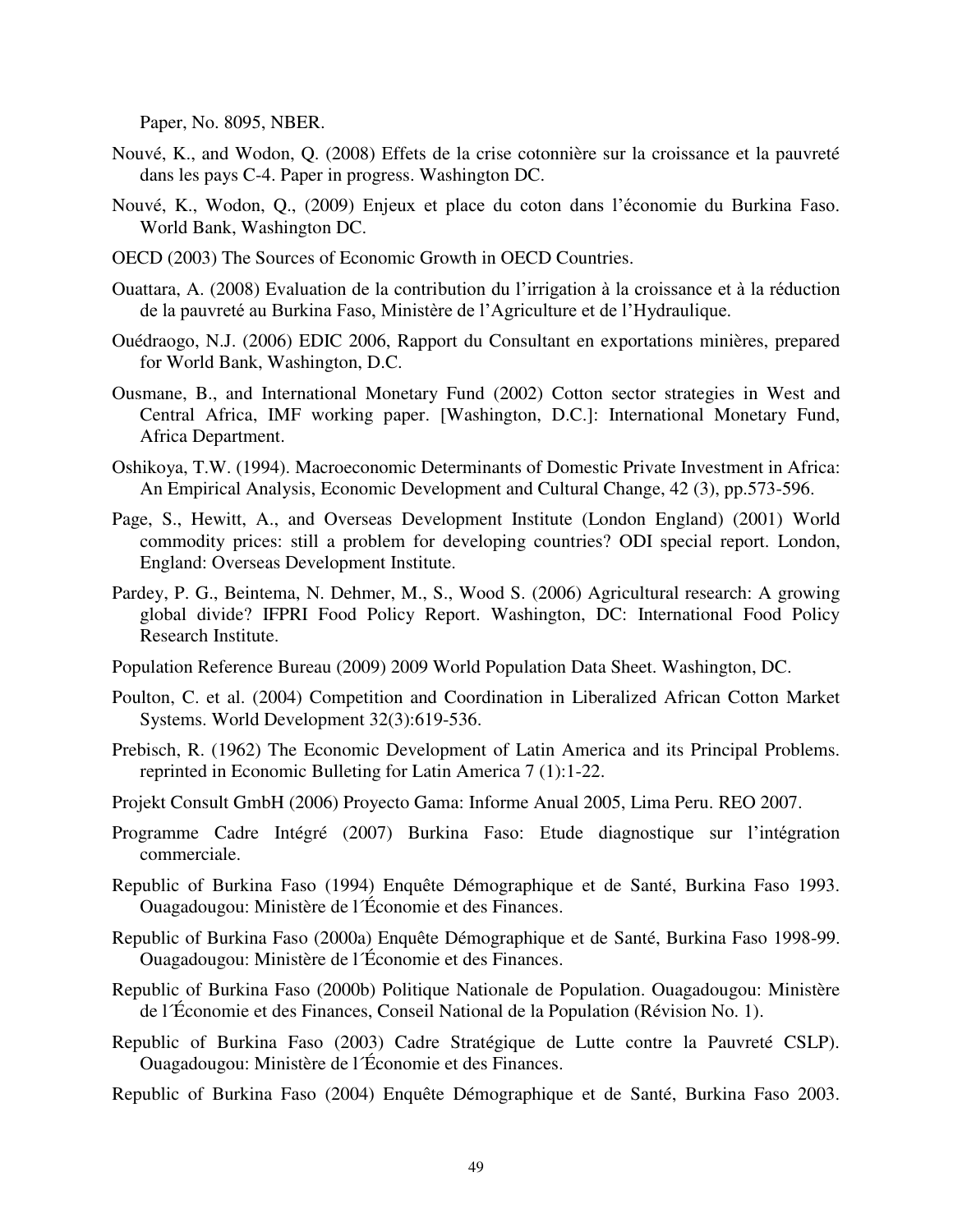Ouagadougou : Institut National de la Statistique et de la Démographie and Ministère de l´Économie et du Développement.

- Republic of Burkina Faso (2005) Étude Nationale Prospective. Burkina 2025. Rapport Général. Ouagadougou: Ministère de l´Économie et du Développement.
- Republic of Burkina Faso (2007a) Programme d'Actions Prioritaires du CSLP: Perspectives 2008-2010. Ouagadougou: Ministère de l´Économie et des Finances.
- Republic of Burkina Faso (2007b) Diagnostic de la filière coton et identification d'axes stratégiques. Rapport final. Ouagadougou.
- Republic of Burkina Faso (2008a) Bilan de Mise en Œuvre du Programme d'Actions Prioritaires du CSLP pour l'Année 2007. Ouagadougou: Ministère de l´Économie et des Finances.
- Republic of Burkina Faso (2008b) Enquête par Grappes à Indicateurs Multiples 2006 (MICS). Suivi de la Situation des Enfants et des Femmes. Rapport Final. Ouagadougou: Fonds des Nations Unies pour l'Enfance (UNICEF) & Institut National de la Statistique et de la Démographie (INSD).
- Republic of Burkina Faso (2008d) Recensement Général de la Population et de l'Habitation de 2006. Résultats Définitifs. Ouagadougou : Ministère de l´Économie et des Finances, Comité National du Recensement, Bureau Central du Recensement. RESSOURCES HALIEUTIQUES, Burkina Faso.
- Riisgaard, L., (2009) Global Value Chains, Labor Organization and Private Social Standards: Lessons from East African Cut Flower Industries, World Development Vol. 37, No. 2, pp. 326–340.
- Ross, J.A. and Robinson, W.C. (2007) The Global Family Planning Revolution: Three Decades of Population Policies and Programs. Washington, DC: World Bank.
- Roudet, S., Tsangarides, C.R., and Saxegaard, M. (2007) Estimation of Equilibrium Exchange Rates in the WAEMU: A Robustness Approach, IMF Working Paper 194, International Monetary Fund.
- Sachs, J., and Warner, A. (1995) Natural Resource Abundance and Economic Growth. National Bureau for Economic Research Working Paper 5398, Cambridge, Massachusetts.
- Sachs, J., and Warner, A. M. (2001) The curse of natural resources. European Economic Review (Netherlands) 45, No. 4-5:827-38.
- Samen, S., (2006) A primer on export diversification: key concepts, theoretical underpinnings and empirical evidence.
- Sarraf, M., and Jiwanji, M. (2001) Beating the Resource Curse: The Case of Botswana, Environment Department Papers No. 1, World Bank, Washington, D.C.
- Savadogo, K. (2009a) Le contexte macroéconomique, CEM background paper.
- Savadogo, K., and Mangenot, Ph., (2009b) The Cotton Sector in Burkina Faso: Performance, Crisis and the Way Forward, CEM background paper.
- Singer, H. W. (1950) U.S. Foreign Investment in Underdeveloped Areas: The Distribution of Gains Between Investing and Borrowing Countries. American Economic Review, Papers and Proceedings 40:473-485.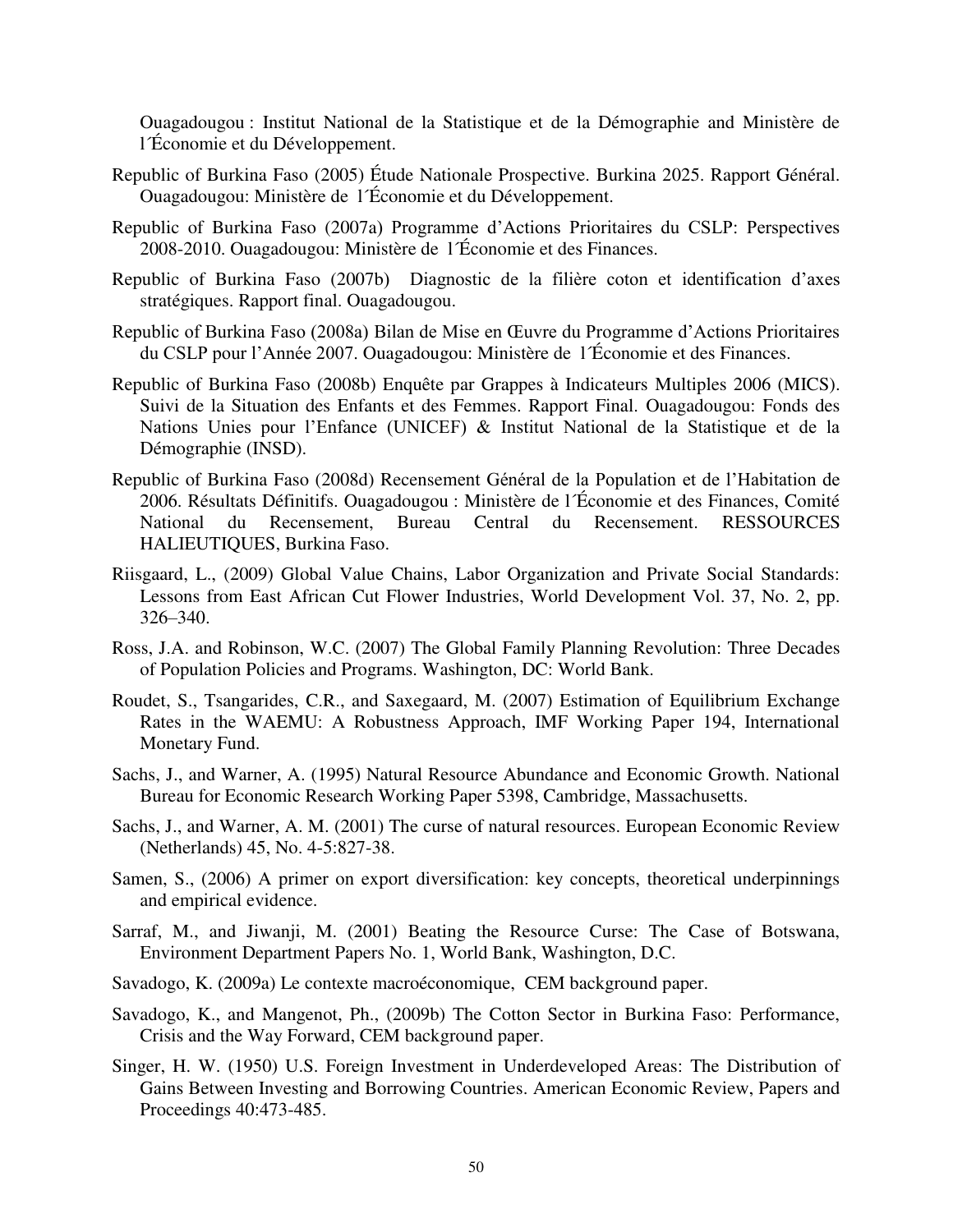- Summer et al (2006) Impacts of Reductions in US Cotton Subsidies on West African Cotton Producers, 2007.
- Summers, L. H., (1981) Taxation and Corporate Investment: A q-Theory Approach, Brookings Papers on Economic Activity 1: 67-127.
- Syrquin, M. (1986) Productivity growth and factor reallocation, in Chenery, H., S. Robinson and M. Syrquin (eds.), Industrialization and growth: A comparative study, Oxford University Press, Oxford.
- Tabutin, D., and Schoumaker, B. (2004) La démographie de l'Afrique au sud du Sahara, Population 59(3-4) : 521-622.
- Teravaninthorn, S., and Raballand, G. (2008) Transport Prices and Costs in Africa. A Review of the International Corridors. World Bank. Washington DC.
- Thomas, R. (2005) FDI and SME Linkages –The case of Mozal I and II, presentation at IDRC Private Sector Development Task Force Conference, April 7-8 2005, Ottawa Canada.
- Timilsina, G., Le Blanc, N., and Walden, T. (2005) Economic Impact of Alberta's Oil Sands, Canadian Energy Research Institute, Study No. 110. (Available at: [http://www.ceri.ca/Publications/documents/OilSandsReport-Final.PDF\)](http://www.ceri.ca/Publications/documents/OilSandsReport-Final.PDF)
- Tschirley, D., Poulton, C., and Labaste, P. (ed.). (2009) Organization and Performance of Cotton Sectors in Africa. Learning from Reform Experience. Washington, D.C., The World Bank.
- United Nations Conference on Trade and Development (2003) Le développement économique en Afrique : résultats commerciaux et dépendance à l'égard des produits de base. New York: Genéve: Nations unies.
- United Nations Conference on Trade and Development (2006) L'amélioration de la durabilité de la production du coton en Afrique de l'Ouest et du Centre. New York/Geneva.
- United Nations Conference on Trade and Development (2008) Examen de la politique de l'investissement Burkina Faso. Version préliminaire. Nations Unies. New York et Genève.
- United Nations. Statistical Division. (2006). UN commodity trade statistics database UN Comtrade. New York, N.Y.: United Nations, Statistics Division. http://unstats.un.org/unsd/comtrade.
- UN-COMTRADE database.
- United Nations for Industry Development Organization (UNIDO) (2004) Appui à l'initiative privée et renforcement des capacités des enterprises agro-industrielles, Programme intégré de coopération Burkina Faso- ONUDI, Phase II : 2004-2007, Wien.
- UNIDO (2005) Les petites et moyennes entreprises alimentaires à l'heure de la qualité : Expériences et étude de cas au Burkina Faso.
- UNIDO-UEMOA (2005) Programme Qualité UEMOA, Burkina Faso : Rapport d'exécution 2002-2005.
- UNIDO (2007) La mesure du succès: services de l'ONUDI pour le renforcement des capacités commerciales.
- UNIDO-WAEMU-CEDEAO, Programme Qualité Afrique de l'Ouest: Appui à la compétitivité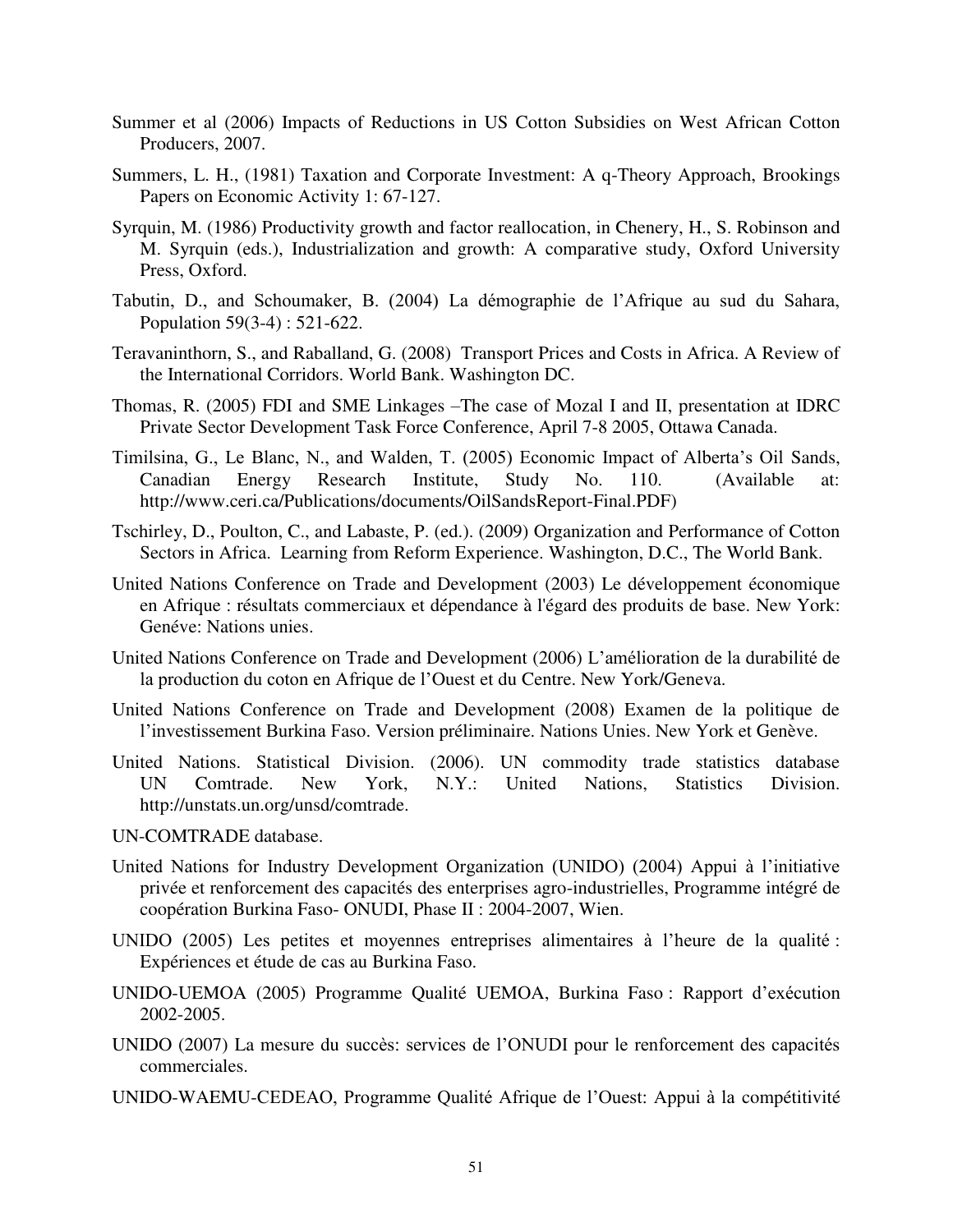et à l'harmonisation des mesures OTC et SPS.

United Nations, World Population Prospects 2006.

USAID (2004) The Shea Butter Value Chain.

- USAID (n.d) Burkina Faso. Achieving the MDGs. The contribution of family planning. Washington, DC: USAID/Health Policy Initiative, Task Order 1, Constella Futures.
- USAID (2008) Improved Road Transport Governance (IRTG) Initiative on Interstate Trade Corridors.
- UICN (2003) Stratégie et Programme de gestion durable des éléphants au Burkina Faso.
- Valderrama Becerra, C. A. (2004) Cotton Competitiveness Improves in a Booming Textile Market. Washington, D.C.: International Cotton Advisory Committee.
- Yartey, C. (2008) Tackling Burkina's Cotton Crisis, IMF Survey, February, 2008.
- Whitaker, M., Kolavalli, S. (2004) Floriculture in Kenya. World Bank, report WB0121.
- Wood, A., Mayer, J., African Development in a Comparative Perspective (Project), and United Nations Conference on Trade and Development (2001) Africa's export structure in a comparative perspective. Cambridge Journal of Economics 25:369-394.
- World Bank (2004) Rapport général du PRECAGEME, World Bank, Washington, D.C.
- World Bank (2005) Project Concept Note for an Energy Access Project.
- World Bank (2007) Comparative Analysis of Organization and Performance of African Cotton Sectors: Learning from Experience of Cotton Sector Reform in Africa. Draft Final Report (September). Washington DC
- World Bank (2006a) Une évaluation du Climat des Investissements: Burkina Faso.
- World Bank (2006b) Knowledge, Technology and Cluster-based Growth in Africa: Findings from eleven case studies of enterprise clusters in Africa.
- World Bank (2006c) Création d'emplois pour la réduction de la pauvreté au Burkina Faso.
- World Bank (2006d) Mali. From Sector Diagnostics toward an Integrated Growth Strategy: A Country Economic Memorandum. Washington, DC.
- World Bank (2007a) Burkina Faso: The Challenge of Export Diversification for a Landlocked Country. Diagnostic Trade Integration Study for the Integrated Framework program.
- World Bank (2007b) J. Luis Guasch, Jean-Louis Racine, Isabel Sanchez, and Makhtar Diop, Quality Systems and Standards for Competitive Edge.
- World Bank (2007c) Capturing the Demographic Bonus in Ethiopia: Gender, Development, and Demographic Actions. Report No. 36434-ET. Washington, DC: World Bank.
- World Bank (2007d) Population Issues in the 21st Century. The Role of the World Bank. Washington, DC: World Bank.
- World Bank (2007e) Project Appraisal Document on a Proposed Credit to Burkina Faso for the Energy Access Project. Washington, DC: World Bank.
- World Bank (2008a) Migration and Remittances Factbook 2008. Washington, DC: World Bank.